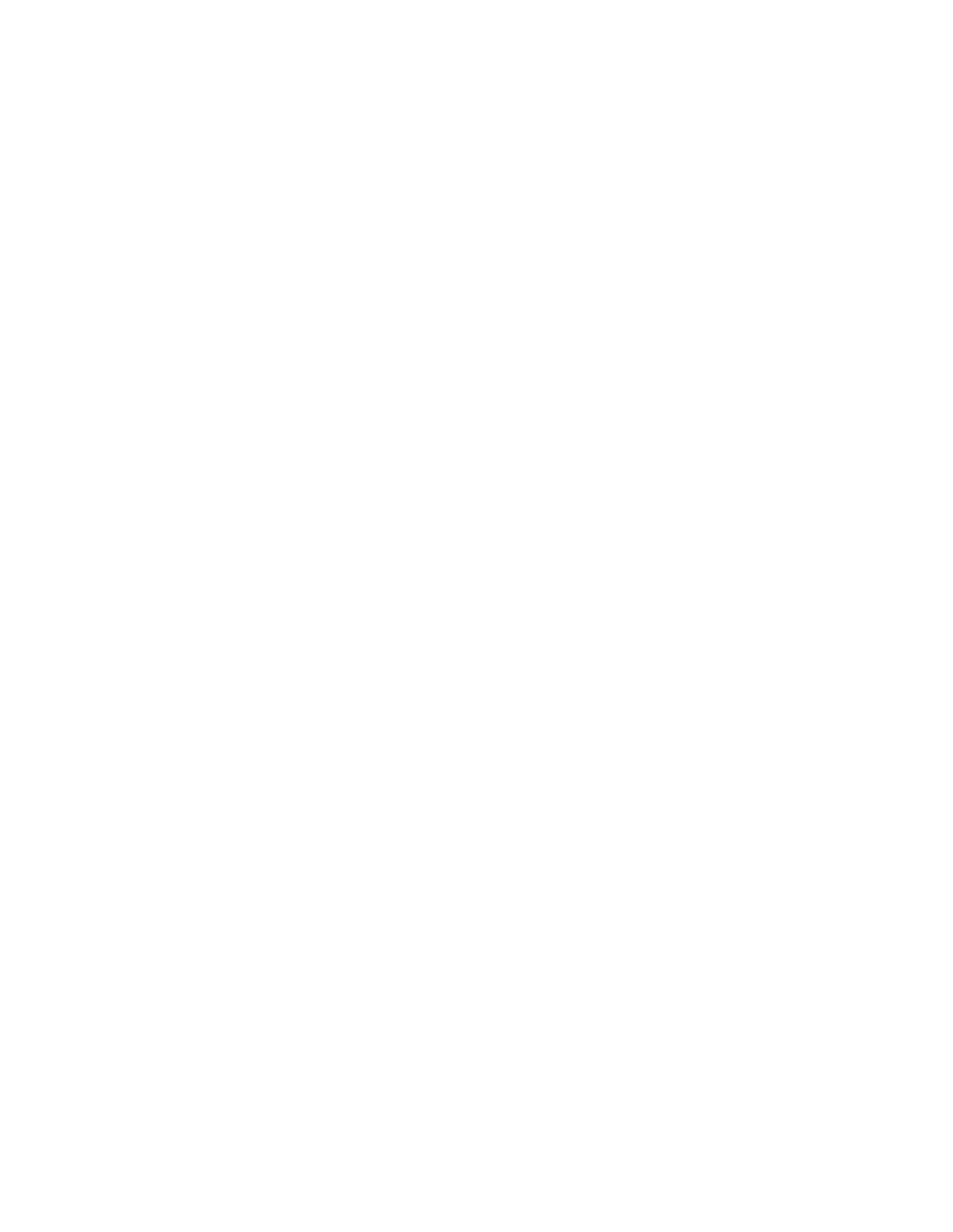

Pittsburgh, PA 15213-3890

# **Advanced Engineering Environments for Small Manufacturing Enterprises: Volume II**

CMU/SEI-2004-TR-007 ESC-TR-2004-007

Published in collaboration with The National Institute of Standards and Technology NISTIR 7090

Steven J. Fenves National Institute of Standards and Technology; Manufacturing Engineering Laboratory Ram D. Sriram National Institute of Standards and Technology; Manufacturing Engineering Laboratory Young Choi Chung-Ang University; Mechanical Engineering; Formerly, National Institute of Standards and Technology; Manufacturing Engineering Laboratory Joseph P. Elm Software Engineering Institute; Carnegie Mellon University John E. Robert

Software Engineering Institute; Carnegie Mellon University

*May 2004* 

#### **Technology Insertion, Demonstration, and Evaluation (TIDE) Program**

Unlimited distribution subject to the copyright.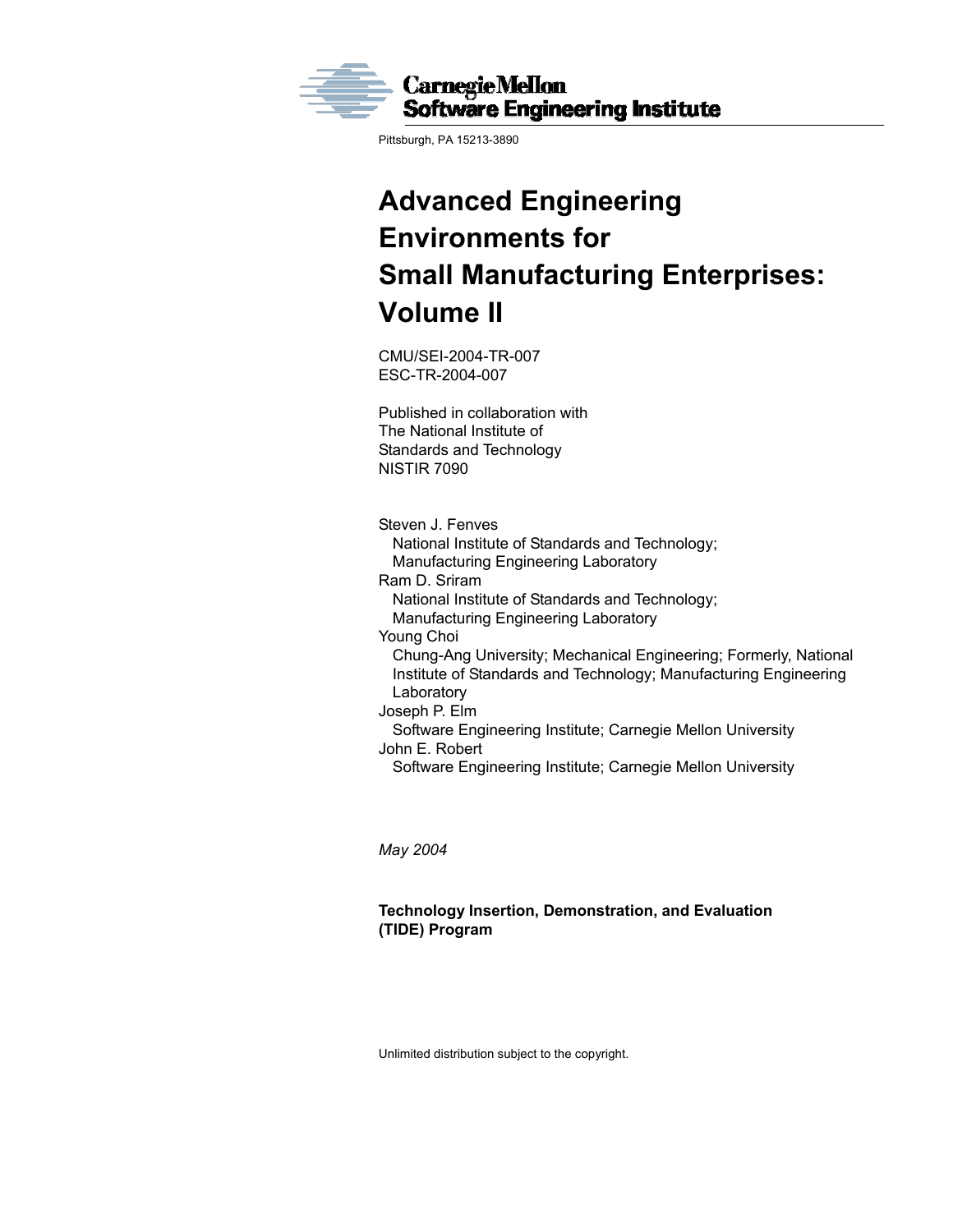This work is sponsored by the U.S. Department of Defense, and was performed jointly by Carnegie Mellon University (Carnegie Mellon) through its Software Engineering Institute and the National Institute of Standards and Technology. The Software Engineering Institute is a federally funded research and development center sponsored by the U.S. Department of Defense.

Copyright 2004 by Carnegie Mellon University.

#### NO WARRANTY

THIS CARNEGIE MELLON UNIVERSITY AND SOFTWARE ENGINEERING INSTITUTE MATERIAL IS FURNISHED ON AN "AS-IS" BASIS. CARNEGIE MELLON UNIVERSITY MAKES NO WARRANTIES OF ANY KIND, EITHER EXPRESSED OR IMPLIED, AS TO ANY MATTER INCLUDING, BUT NOT LIMITED TO, WARRANTY OF FITNESS FOR PURPOSE OR MERCHANTABILITY, EXCLUSIVITY, OR RESULTS OBTAINED FROM USE OF THE MATERIAL. CARNEGIE MELLON UNIVERSITY DOES NOT MAKE ANY WARRANTY OF ANY KIND WITH RESPECT TO FREEDOM FROM PATENT, TRADEMARK, OR COPYRIGHT INFRINGEMENT.

Use of any trademarks in this report is not intended in any way to infringe on the rights of the trademark holder.

Internal use. Permission to reproduce this document and to prepare derivative works from this document for internal use is granted, provided the copyright and "No Warranty" statements are included with all reproductions and derivative works.

External use. Requests for permission to reproduce this document or prepare derivative works of this document for external and commercial use should be addressed to the SEI Licensing Agent.

This work was created in the performance of Federal Government Contract Number F19628-00-C-0003 with Carnegie Mellon University for the operation of the Software Engineering Institute, a federally funded research and development center. The Government of the United States has a royalty-free government-purpose license to use, duplicate, or disclose the work, in whole or in part and in any manner, and to have or permit others to do so, for government purposes pursuant to the copyright license under the clause at 252.227-7013.

#### **DISCLAIMER**

The report identifies candidate commercial off-the-shelf (COTS) products for the software components relevant to SMEs. The list of candidate products presented is by no means exhaustive; in the rapidly moving CAD/CAE/CAM software product market, only a few representative products could be identified. COTS components other than those mentioned here are available. The components listed herein are intended only as a sample of available technology as of the date of this report. Inclusion in this report is not an endorsement of these components by the National Institute of Standards and Technology (NIST), the Software Engineering Institute (SEI), or the authors of this paper.

NIST disclaimer: No approval or endorsement of any commercial product by the National Institute of Standards and Technology or by Carnegie Mellon University is intended or implied. Certain commercial equipment, instruments, or materials are identified in this report in order to facilitate better understanding. Such identification does not imply recommendations or endorsement by the National Institute of Standards and Technology or by Carnegie Mellon University, nor does it imply the materials or equipment identified are necessarily the best available for the purpose. Note that most products mentioned in this report are either trademarked or registered. The URLs mentioned in the report are current as of the time of publication of this report.

For information about purchasing paper copies of SEI reports, please visit the publications portion of our Web site (http://www.sei.cmu.edu/publications/pubweb.html).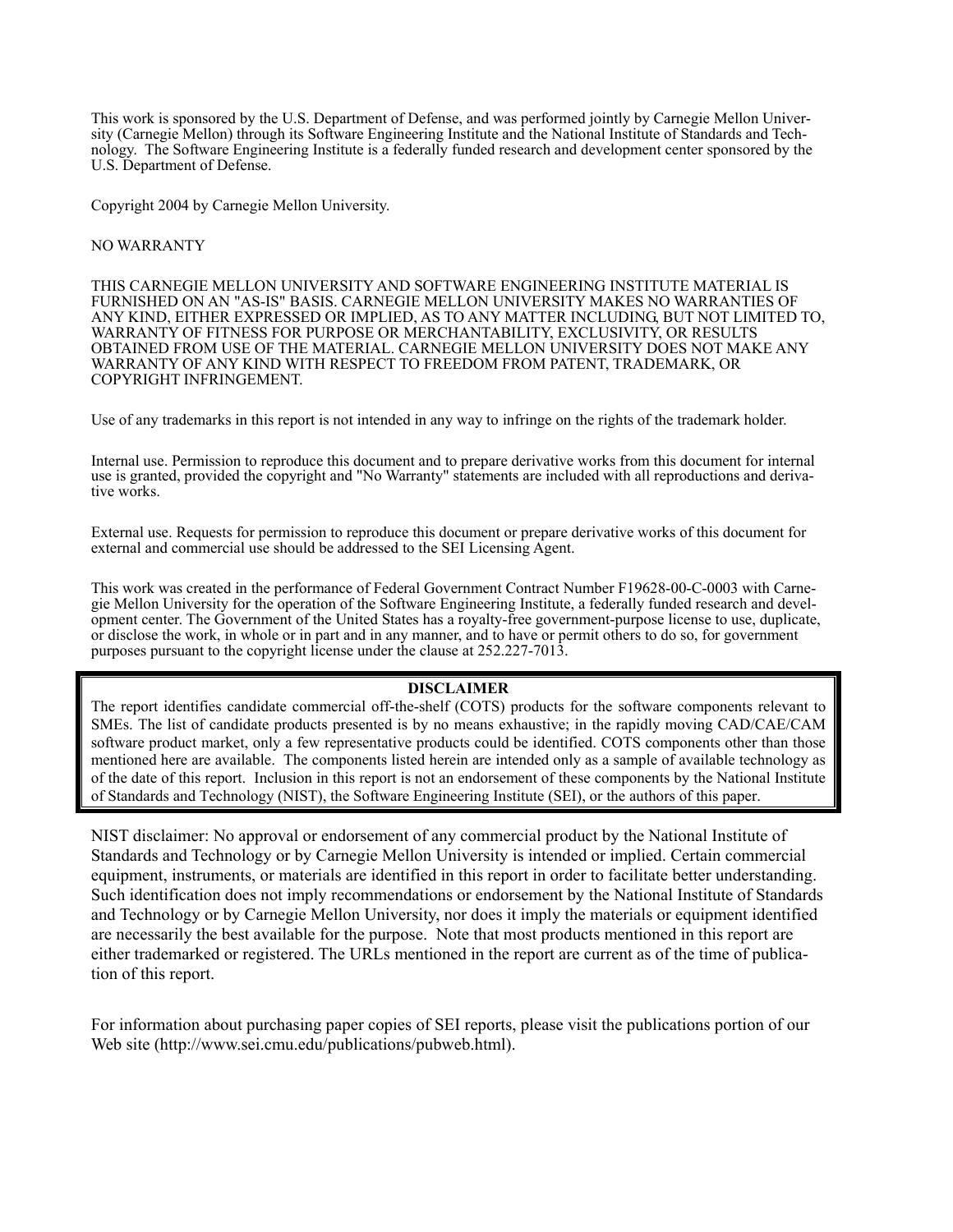# **Table of Contents**

| 1              |     |                |                                                              |  |
|----------------|-----|----------------|--------------------------------------------------------------|--|
|                | 1.1 |                |                                                              |  |
|                |     |                |                                                              |  |
| $\overline{2}$ |     |                |                                                              |  |
|                | 2.1 |                |                                                              |  |
|                |     | 211            |                                                              |  |
|                |     | 2.1.2          |                                                              |  |
|                |     | 2.1.3          |                                                              |  |
|                |     | 2.1.4          |                                                              |  |
|                |     |                | 2.2 Self-Assessment Tool for Engineering Tool Capabilities 8 |  |
|                |     | 2.2.1          |                                                              |  |
|                |     | 2.2.2<br>2.2.3 |                                                              |  |
|                |     | 2.2.4          |                                                              |  |
|                |     |                |                                                              |  |
| 3              |     |                |                                                              |  |
|                | 3.1 |                |                                                              |  |
|                | 3.2 |                |                                                              |  |
|                | 3.3 |                |                                                              |  |
|                | 3.4 |                |                                                              |  |
|                | 3.5 |                |                                                              |  |
|                | 3.6 |                |                                                              |  |
|                |     | 3.6.1          |                                                              |  |
|                |     | 3.6.2          |                                                              |  |
|                | 3.7 |                |                                                              |  |
|                |     |                |                                                              |  |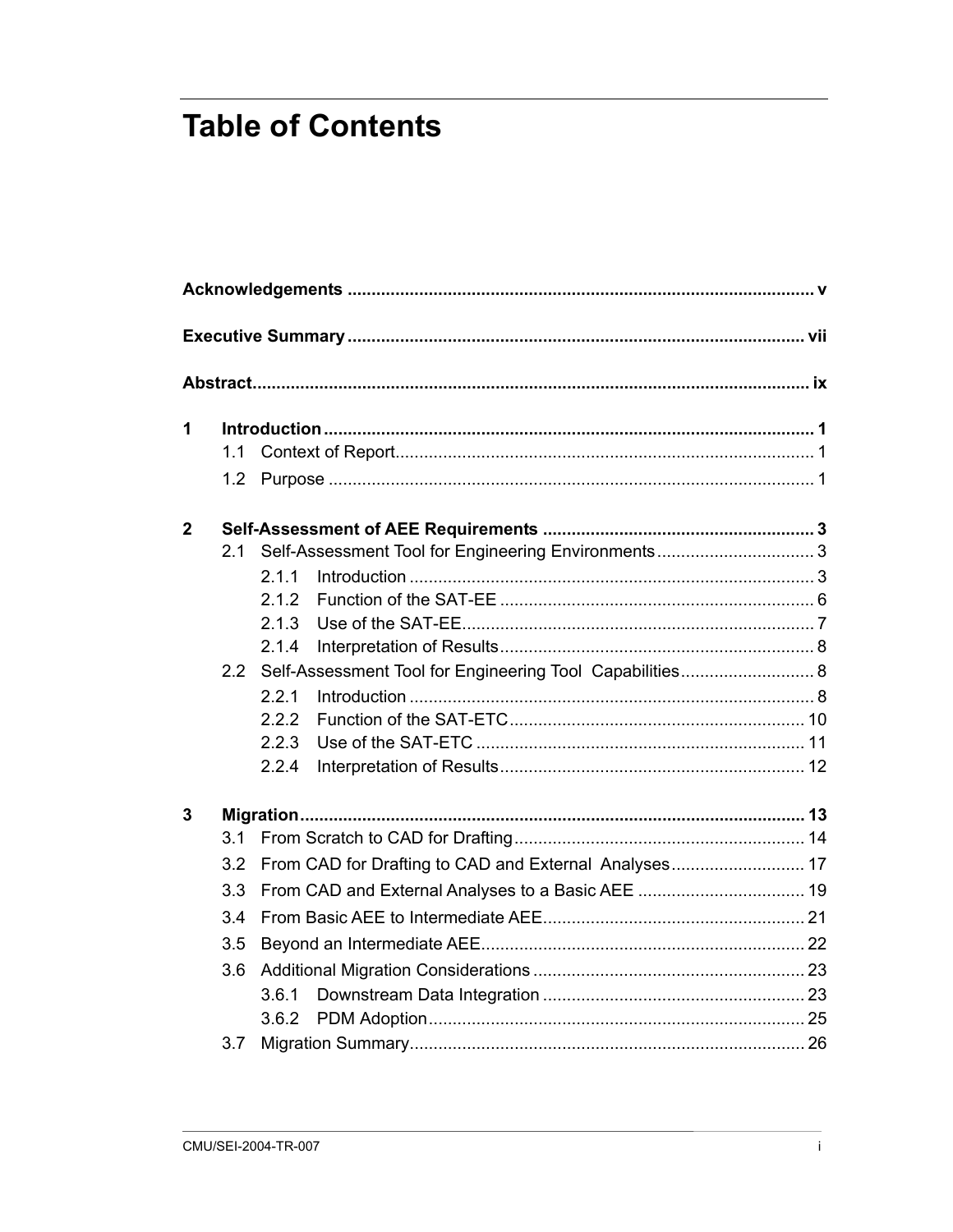| $\overline{\mathbf{A}}$ |     |       |                                                             |  |
|-------------------------|-----|-------|-------------------------------------------------------------|--|
|                         |     |       |                                                             |  |
|                         |     | 4 1 1 |                                                             |  |
|                         |     | 4.1.2 |                                                             |  |
|                         | 4.2 |       |                                                             |  |
|                         |     | 4 2 1 |                                                             |  |
|                         |     | 4.2.2 |                                                             |  |
|                         |     | 4.2.3 |                                                             |  |
|                         |     | 4.2.4 |                                                             |  |
|                         | 4.3 |       |                                                             |  |
|                         |     |       |                                                             |  |
| 5                       |     |       |                                                             |  |
|                         | 5.1 |       |                                                             |  |
|                         | 5.2 |       |                                                             |  |
|                         |     | 5.2.1 | Understand Existing Company Environment 42                  |  |
|                         |     | 5.2.2 | Establish Technology Adoption Project Goals and Metrics  43 |  |
|                         |     | 5.2.3 |                                                             |  |
|                         |     | 5.2.4 |                                                             |  |
|                         |     | 5.2.5 |                                                             |  |
|                         |     | 5.2.6 |                                                             |  |
| 6                       |     |       |                                                             |  |
|                         |     |       |                                                             |  |
|                         |     |       |                                                             |  |
|                         |     |       |                                                             |  |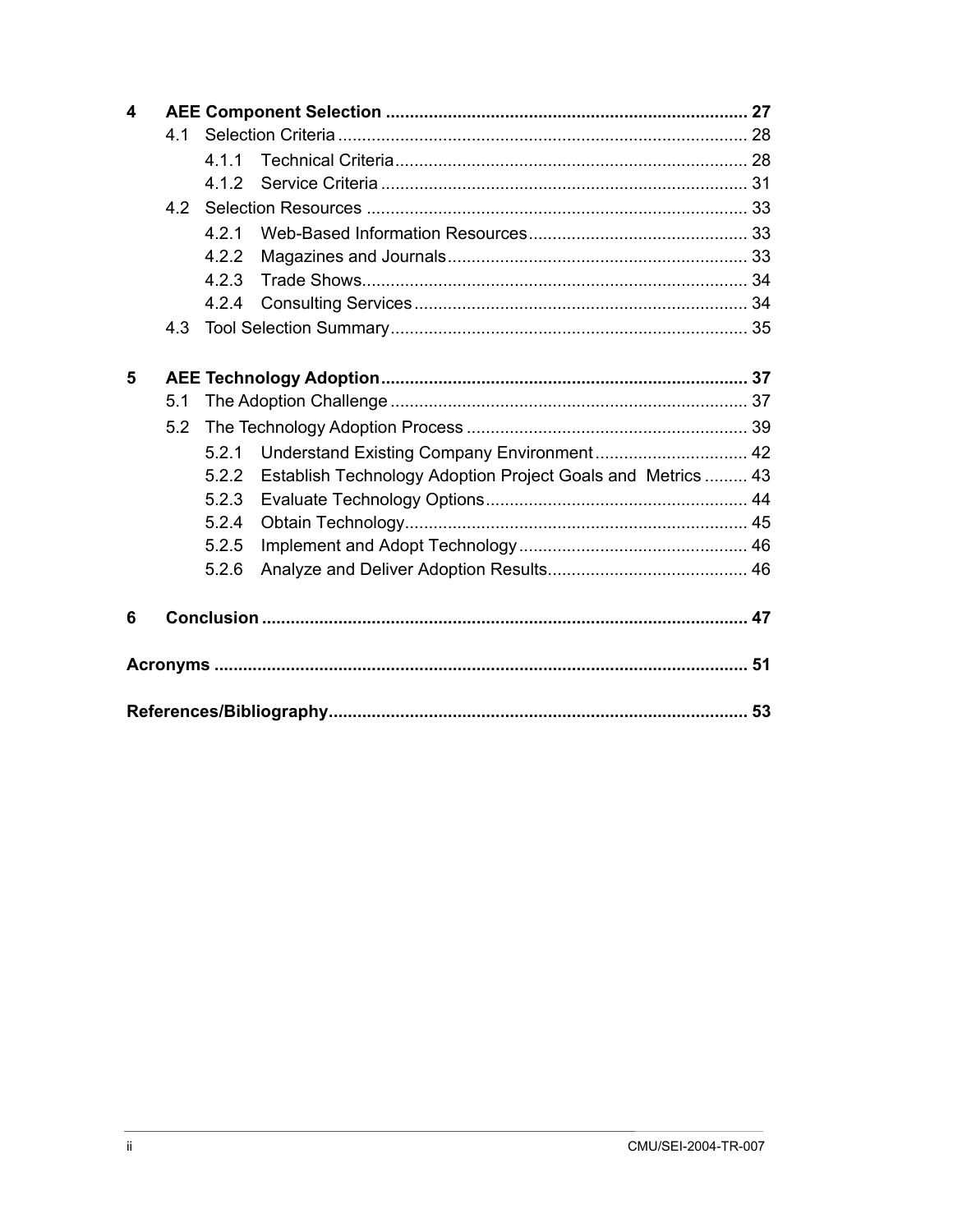# **List of Figures**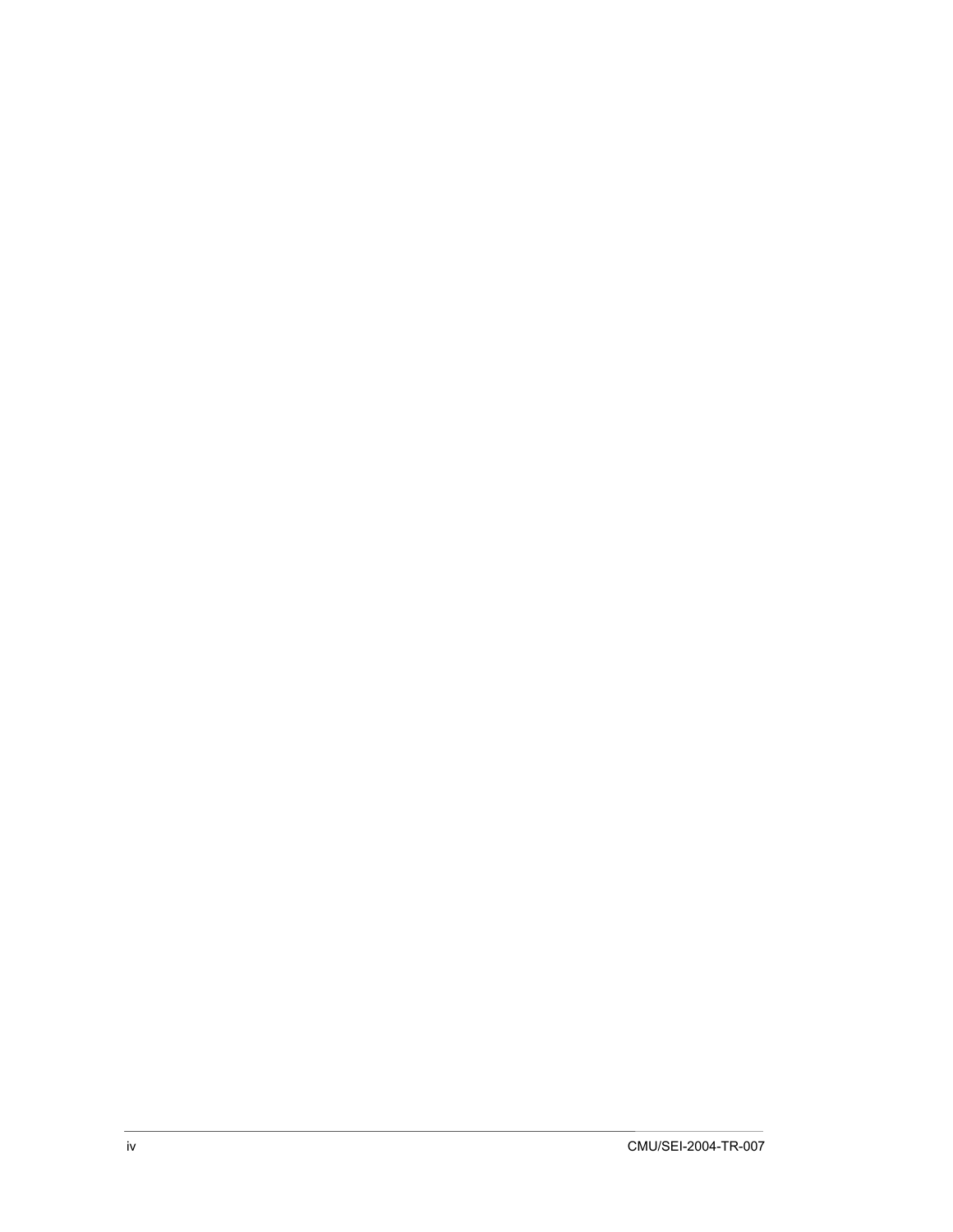# **Acknowledgements**

The authors wish to thank United States Congressman Mike Doyle (D-14-PA), who was instrumental in establishing the TIDE program, and John Foreman of the Software Engineering Institute for their support and assistance in this research.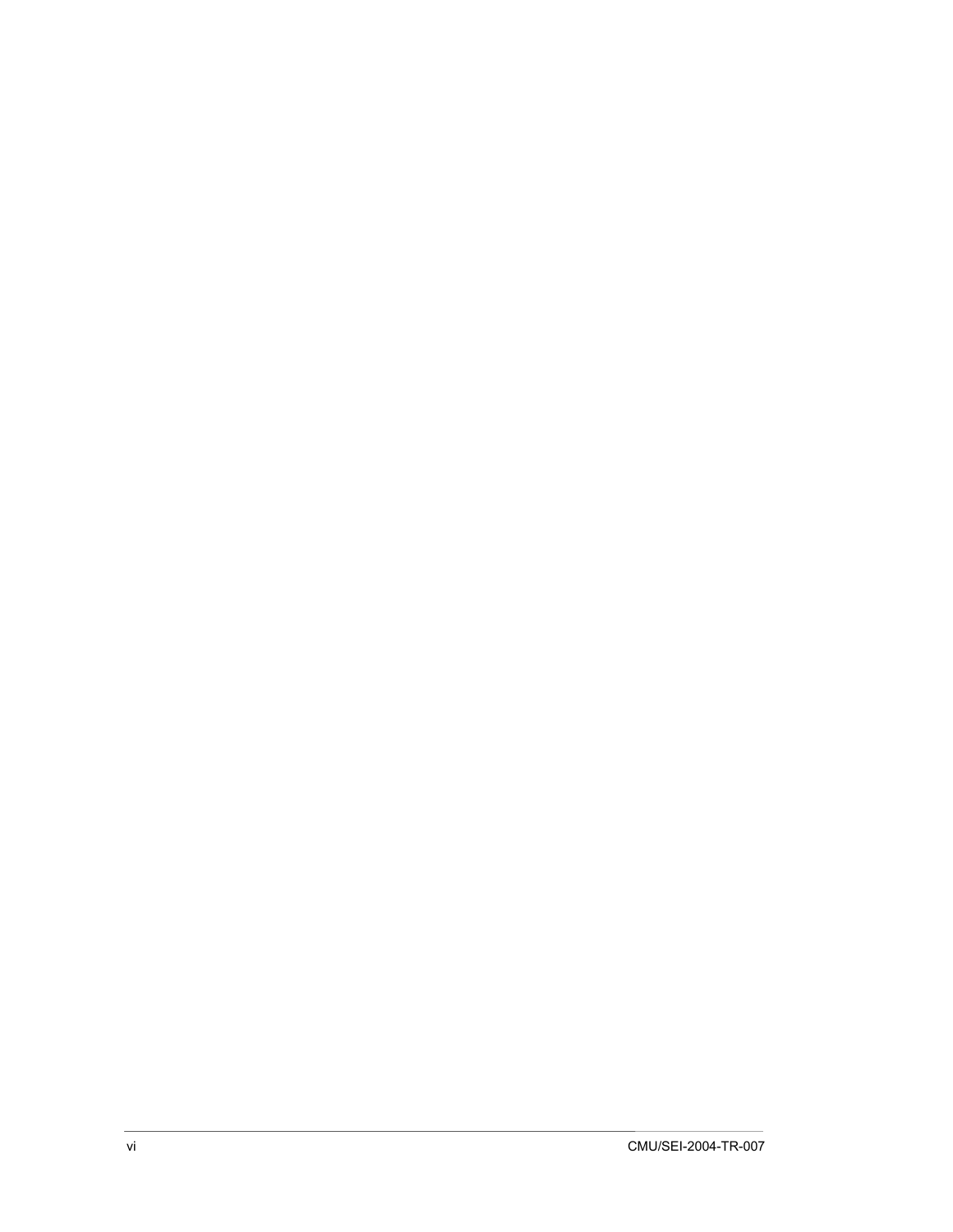# **Executive Summary**

This is the second volume of a two-volume report. The first volume defined the concepts of advanced engineering environments (AEEs), the benefits they could provide to small manufacturing enterprises (SMEs), technical considerations in their adoption by SMEs, and typical commercial-off-the-shelf (COTS) elements comprising AEEs [Fenves 03].

To assist the SME in adopting AEEs, two self-assessment tools are provided in this volume. Additionally, this volume provides guidance on migration paths to higher AEE capabilities, AEE component selection, and technology adoption strategies.

The first tool, the Self-Assessment Tool for Engineering Environments (SAT-EE) assists an SME in assessing the adequacy of their current computing support environment in handling technical tasks (i.e., Computer-Aided Design [CAD] / Computer-Aided Engineering [CAE] / Computer Aided Manufacturing [CAM]). This information can then be used to support decision making with respect to expanding or upgrading the environment along the migration paths presented in this report.

The second tool is the Self-Assessment Tool for Engineering Tool Capabilities (SAT-ETC). Through this tool, the SME can collect the needs and desires of the company, and map them to the capabilities of specific classes of CAD and CAE tools, showing the utility of these tools to the SME's needs.

Many SMEs evolve or migrate from lower AEE levels to higher ones. As new tools and capabilities are introduced into a company's support environment on an incremental and opportunistic basis, the SME must recognize that shifts in operational modes and philosophies will be needed to gain the full benefit of the AEE.

In choosing a tool to be added to the SME's engineering environment, the SME must consider both current and expected future needs, taking into account potential changes in business and software. The SME must consider more than just the functional capabilities of the tool, addressing issues including

- interoperability in support the organization's overall product development process;
- usability by its potential users; and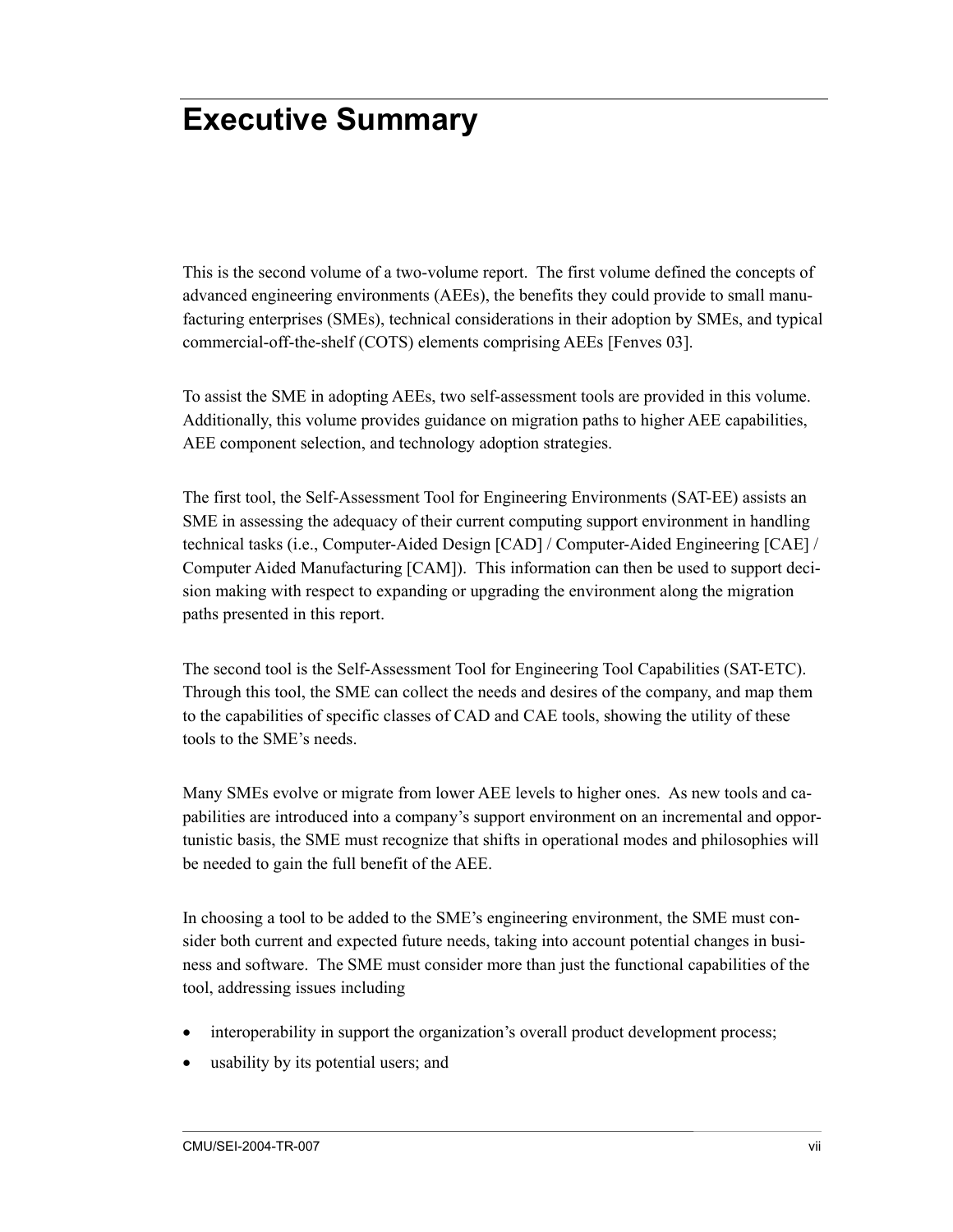• expandability, in terms of tool features that may be subsequently added, and customization that users may apply.

Selection, procurement, and installation of a new technology will not produce the desired benefits unless the SME's staff adopts the technology and integrates it into the SME's operation. Only when the staff is aware of the technology, has access to it, is trained to use it, gets support for using it, and actually uses it, will the benefits accrue to the SME.

A six-step technology adoption process based upon the Shewart Cycle, an early model developed for process improvement, is presented [Shewart 39]. The process has been used successfully to introduce advanced technologies into SMEs and consists of the following steps:

- 1. Understand existing company environment;
- 2. Establish technology adoption project goals & metrics;
- 3. Evaluate technology options;
- 4. Obtain technology;
- 5. Implement and adopt technology; and
- 6. Analyze and deliver adoption results.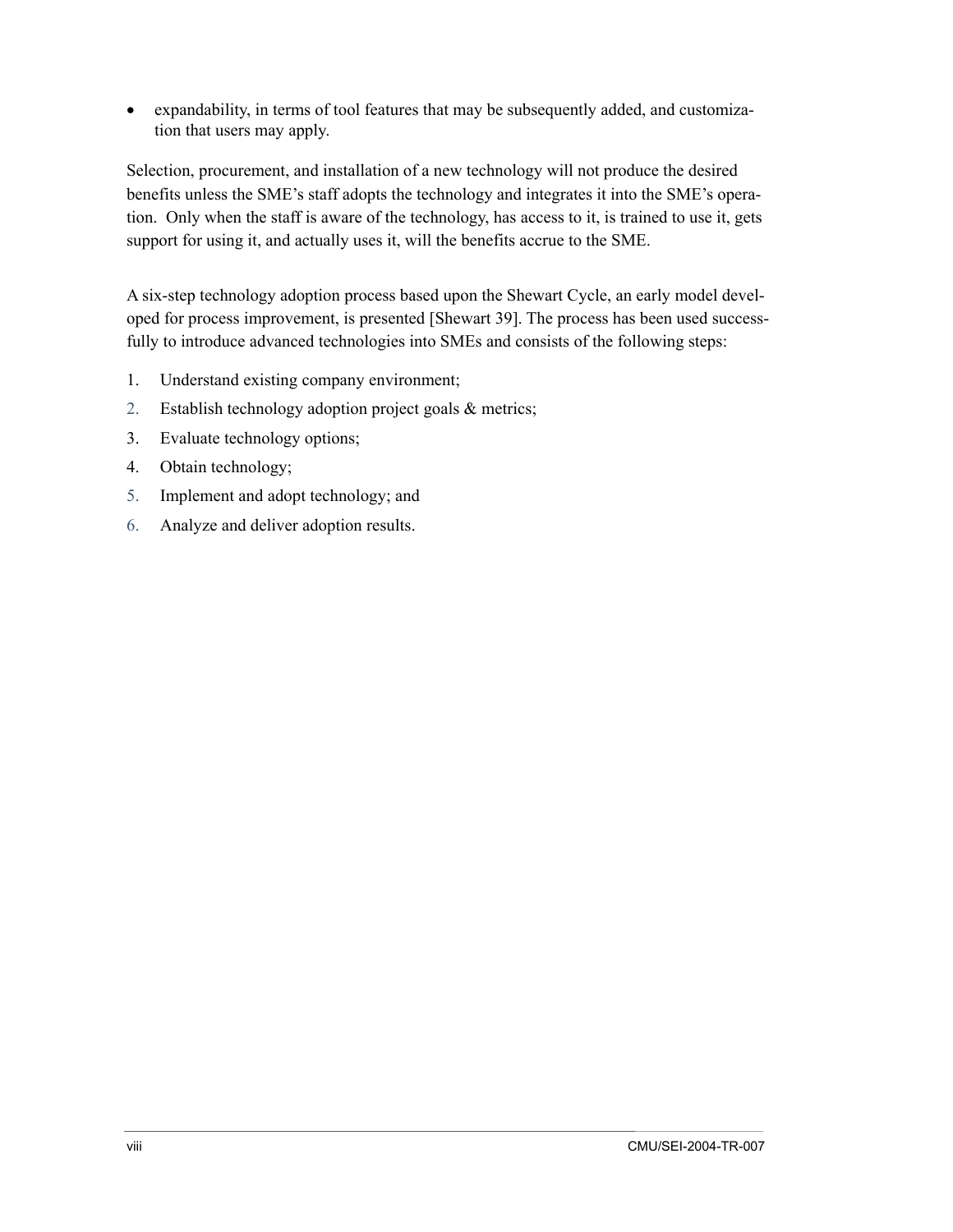# **Abstract**

To assist the Small Manufacturing Enterprise (SME) in adopting Advanced Engineering Environments (AEEs), this report provides two self-assessment tools. The Self-Assessment Tool for Engineering Environments (SAT-EE) assists an SME in assessing the adequacy of the current computing support environment in handling technical tasks. The Self-Assessment Tool for Engineering Tool Capabilities (SAT-ETC) enables the SME to collect data on the needs of the company, and maps it to specific classes of AEE tools. An SME may migrate to higher AEE levels through an orderly sequence of steps. Migration success is enhanced by careful attention to AEE component selection and by application of a defined technology adoption process.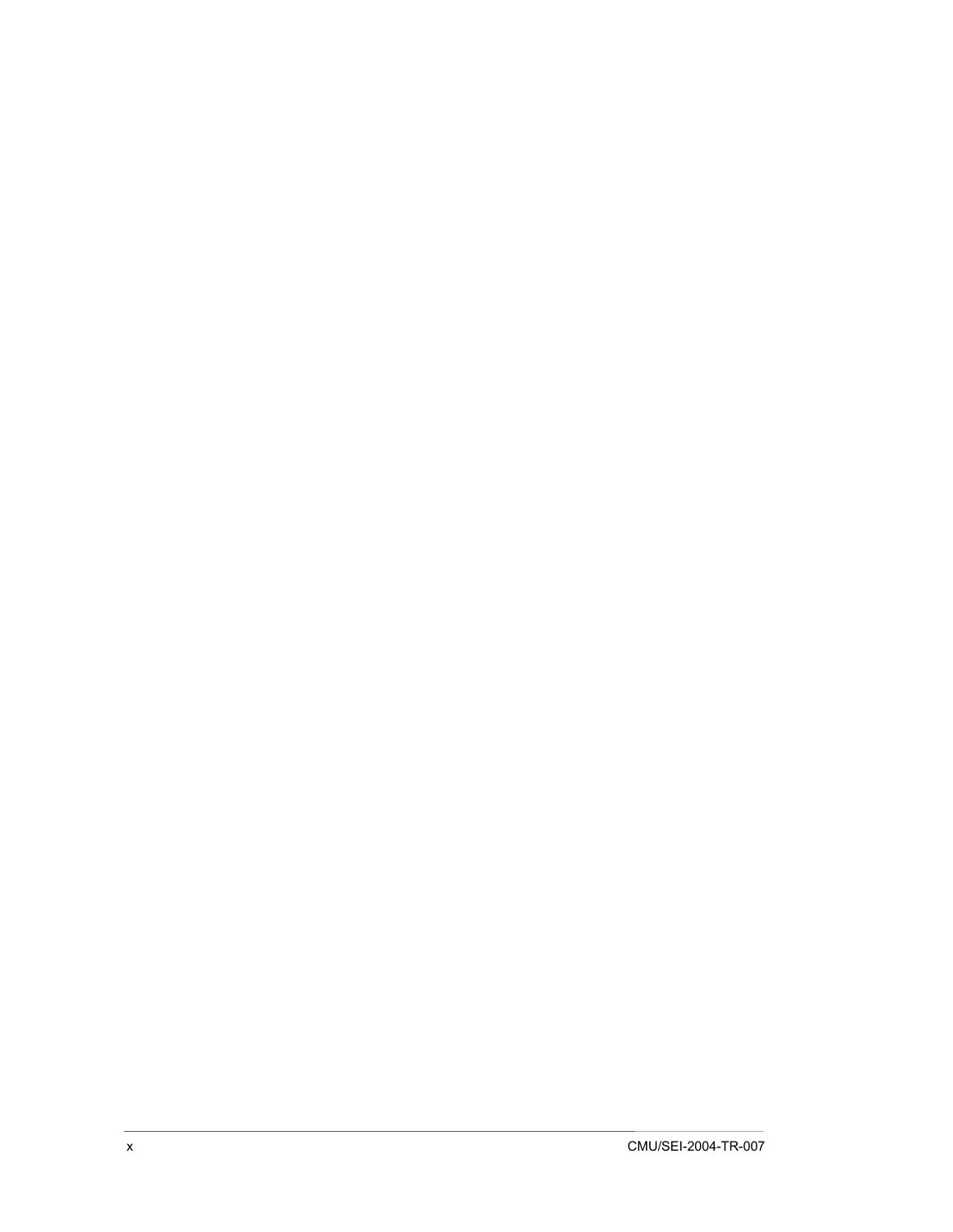# **1 Introduction**

### **1.1 Context of Report**

This report is the second in a series of two addressing Advanced Engineering Environments (AEEs) and their application to Small Manufacturing Enterprises (SMEs).

### **1.2 Purpose**

The purpose of this two-volume report is to build awareness of the AEE concept, and assist SMEs in evaluating the desirability and feasibility of incorporating an AEE into their business operations.

Volume I of this report presented the following [Fenves 03]:

- candidate architectures for AEEs and comments on their applicability to SMEs;
- the benefits that may accrue to an SME from the adoption of an AEE in terms of internal and external effects;
- technical considerations that enter in the decision to adopt or upgrade an AEE;
- issues that an SME must consider when incorporating an AEE into its operation; and
- the general characteristics and capabilities of architectural elements or components for AEEs targeted upon geometry-centric design efforts.

The purpose of Volume II is

- to assist the SME in assessing its current status and future needs with respect to AEEs;
- to outline a series of migration steps whereby an SME may incrementally augment and expand its software environment supporting the organization's design activities;
- to define a method for selecting and adopting the Commercial Off-the-Shelf (COTS) tools that comprise an AEE; and
- to define a process to aid the SME in adopting a new technology.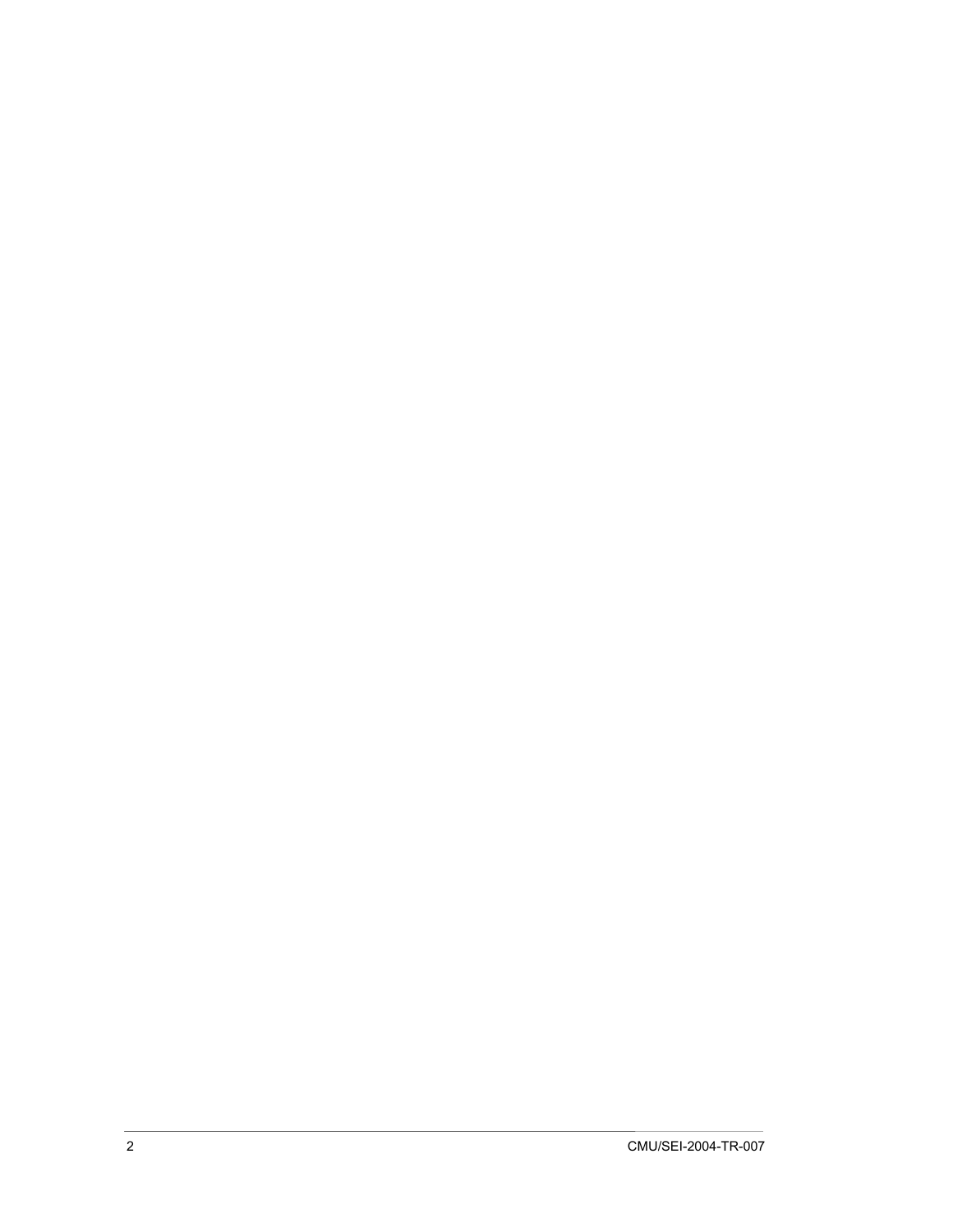# **2 Self-Assessment of AEE Requirements**

This section presents two tools that may be used by an SME to assess its current status and future needs with respect to AEEs and their component COTS elements:

- 1. Self-Assessment Tool for Engineering Environments (SAT-EE)—this tool assists an SME in evaluating the adequacy of computing support for its current design operations; and
- 2. Self-Assessment Tool for Engineering Tool Capabilities (SAT-ETC)—this tool assists an SME in understanding the value of various classes of engineering tools to its current and future design operations.

The function, use, and results of each of these tools are discussed in this chapter.

### **2.1 Self-Assessment Tool for Engineering Environments**

#### **2.1.1 Introduction**

As discussed in Volume I, Chapter 2 of this report series an AEE may be categorized at one of three levels [Fenves 03]:

- 1. Basic AEE;
- 2. Intermediate AEE; and
- 3. Comprehensive AEE.

This section provides a tool whereby an SME can assess the adequacy of its computing support environment in handling its technical tasks (i.e., Computer-Aided Design [CAD] / Computer-Aided Engineering [CAE] / Computer-Aided Manufacturing [CAM]). The SME can then make decisions with respect to expanding or upgrading the environment along the migration paths presented in Chapter 3.

The initial concept for this section was a form of a predictive or normative tool that could make deductions of the form "If your company designs/produces X, then it should be running engineering support environment Y." On reflection, it became clear that dozens of aspects of the company's business would have to be considered to define "X" with sufficient precision and detail to be able to determine the various aspects of "Y." (These aspects are discussed in Volume I with some specificity.) Furthermore, limited trials showed that even the nature of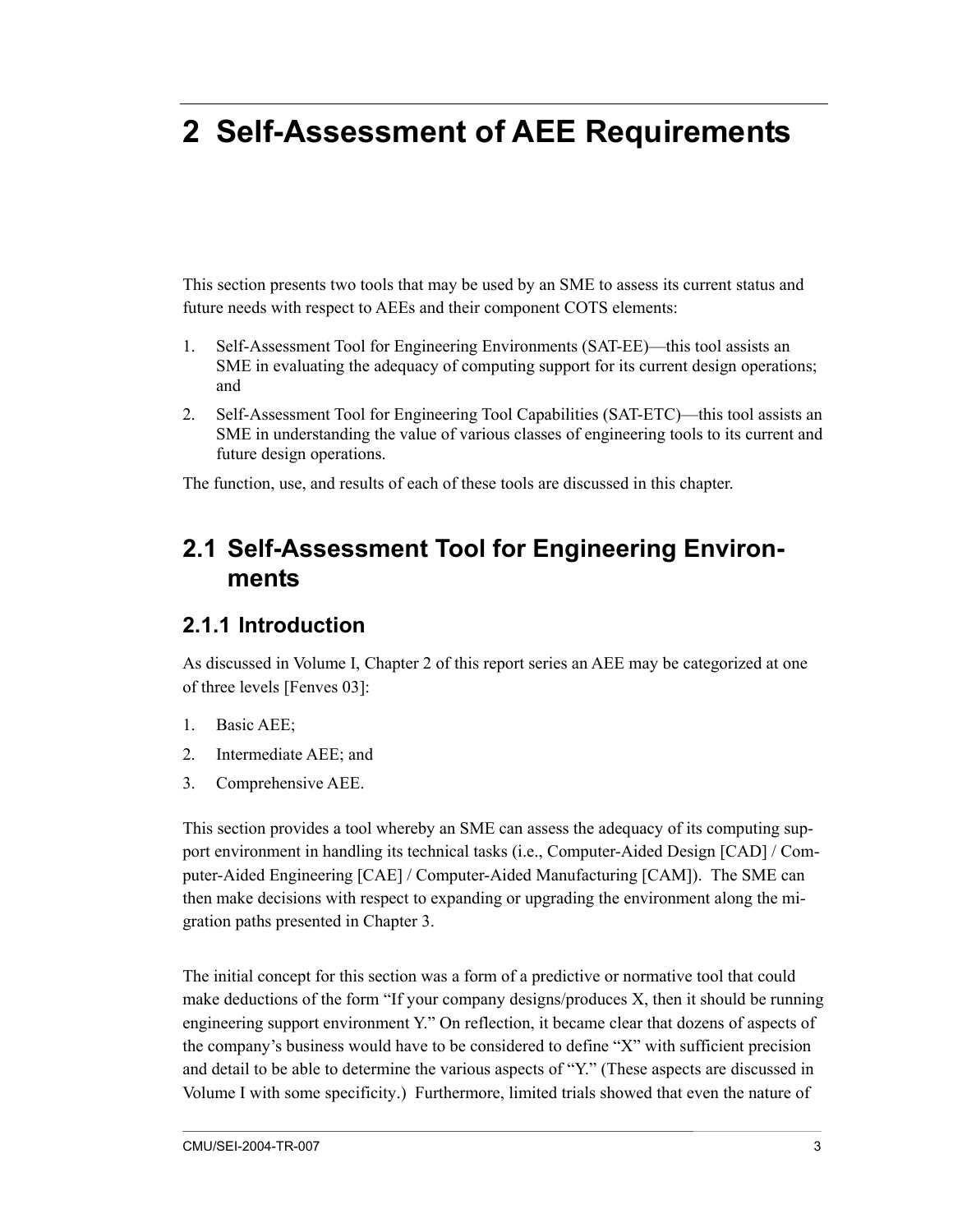the aspects to consider is not clear. For example, one would expect that the nature of the product being manufactured may have some bearing on the outcome, but how would one characterize the differences in the required computational support between, say, a foundry, a welding shop, and a metal stamping plant? It was finally concluded that we don't have the knowledge and range of expertise to produce a credible predictive tool.

Attention thus turned to a less ambitious, but more achievable descriptive tool that could be used to provide a rapid, albeit very coarse, assessment of the company's current practices with respect to the environment supporting design and engineering, and of the adequacy of the currently available engineering environment. The remainder of this section deals with the resulting self-assessment tool.

See the Software Engineering Institute (SEI) Web site ( http://www.sei.cmu.edu/tide/publications/SAT-EE.XLS ) for an interactive version of this tool. An excerpt from the tool is seen in Figure 1.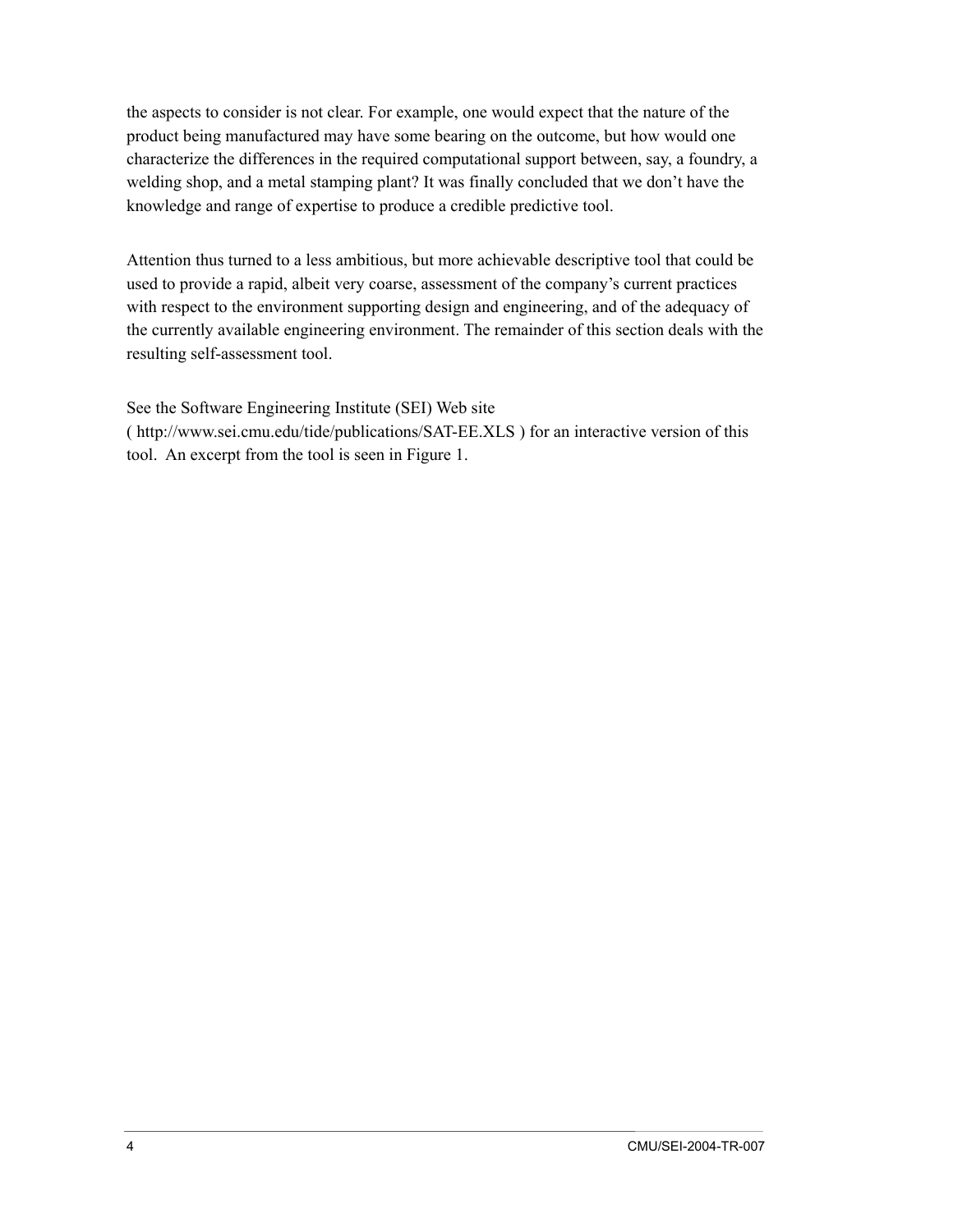| <b>SELF-ASSESSMENT TOOL FOR ENGINEERING</b><br>V0.6                                                                                               |                 |                                       |
|---------------------------------------------------------------------------------------------------------------------------------------------------|-----------------|---------------------------------------|
| <b>ENVIRONMENTS (SAT-EE)</b>                                                                                                                      |                 |                                       |
|                                                                                                                                                   |                 | <b>RESULTS</b>                        |
| <b>COMPOSITE SCORE</b><br>APPROXIMATE LEVEL OF ENVIRONMENT<br><b>IMPROVEMENT OPPORTUNITIES</b>                                                    |                 | intermediate level<br>none identified |
| Category                                                                                                                                          | nints<br>Si     | Response                              |
|                                                                                                                                                   |                 |                                       |
| CAD tool type                                                                                                                                     |                 |                                       |
| Do you use a CAD tool?                                                                                                                            | y/n             | Y.                                    |
| Desktop CAD                                                                                                                                       | y/n             | y.                                    |
| Light-duty CAD                                                                                                                                    | y/n             | y.                                    |
| Heavy-duty CAD<br>CAD add-ons                                                                                                                     | γ/n             | V.                                    |
| Purchased or rented symbol and/or detail libraries                                                                                                | γ/n             | 'n                                    |
| Purchased or rented discipline-specific add-ons                                                                                                   | y/n             | n.                                    |
| Internally developed libraries and/or add-ons                                                                                                     | γ/n             | V.                                    |
| CAD usage                                                                                                                                         |                 |                                       |
| % of designers that have CAD seats                                                                                                                | %               | 80                                    |
| % of design information received from suppliers as CAD files                                                                                      | %               | 20                                    |
| % of design information sent to customers as CAD files                                                                                            | %               | 30                                    |
| % of design information sent to manufacturing as CAD files                                                                                        | %               | 10                                    |
| % of design information stored as CAD files                                                                                                       | %               | 30                                    |
| reused on new projects                                                                                                                            |                 |                                       |
|                                                                                                                                                   |                 |                                       |
| CAE tool type                                                                                                                                     |                 |                                       |
| Do you use a CAE tool? (as opposed to spreadsheets,<br>standalone programs, analysis consultants, etc.)                                           | γ/n             | y                                     |
| Light-duty CAE                                                                                                                                    | y/n             | V.                                    |
| Heavy-duty CAE                                                                                                                                    | y/n             | y.                                    |
| Does the CAE tool include special features for particular kinds<br>of applications (e. g., sheet metal forming, non-linear analysis,<br>$etc.$ )? | y/n             | Ÿ                                     |
| Does the CAE tool support multiple analysis disciplines<br>(e.g. stress, thermal, electromagnetic, etc.)?                                         | y/n             | n                                     |
| CAE usage                                                                                                                                         |                 |                                       |
| % of engineers that have CAE seats                                                                                                                | %               | 20                                    |
| % of designers that have training in and use CAE                                                                                                  | $\overline{\%}$ | $\overline{0}$                        |
| % of analyses performed by outside consultants                                                                                                    | $\overline{\%}$ | 20                                    |
| % of design information shared with suppliers and customers<br>in the form of CAE models and results (as opposed to                               | %               | 30                                    |
| information shared in the form of CAD models, drawings, etc.)                                                                                     |                 |                                       |
| Is CAE used in proposals and/or preliminary design?                                                                                               | y/n.            | y                                     |
| Is CAE used in detailed design?                                                                                                                   | y/n.            | y.                                    |
| What is the average number of design iterations based on                                                                                          | number          | 3.                                    |
| feedback from CAE analyses?                                                                                                                       |                 |                                       |

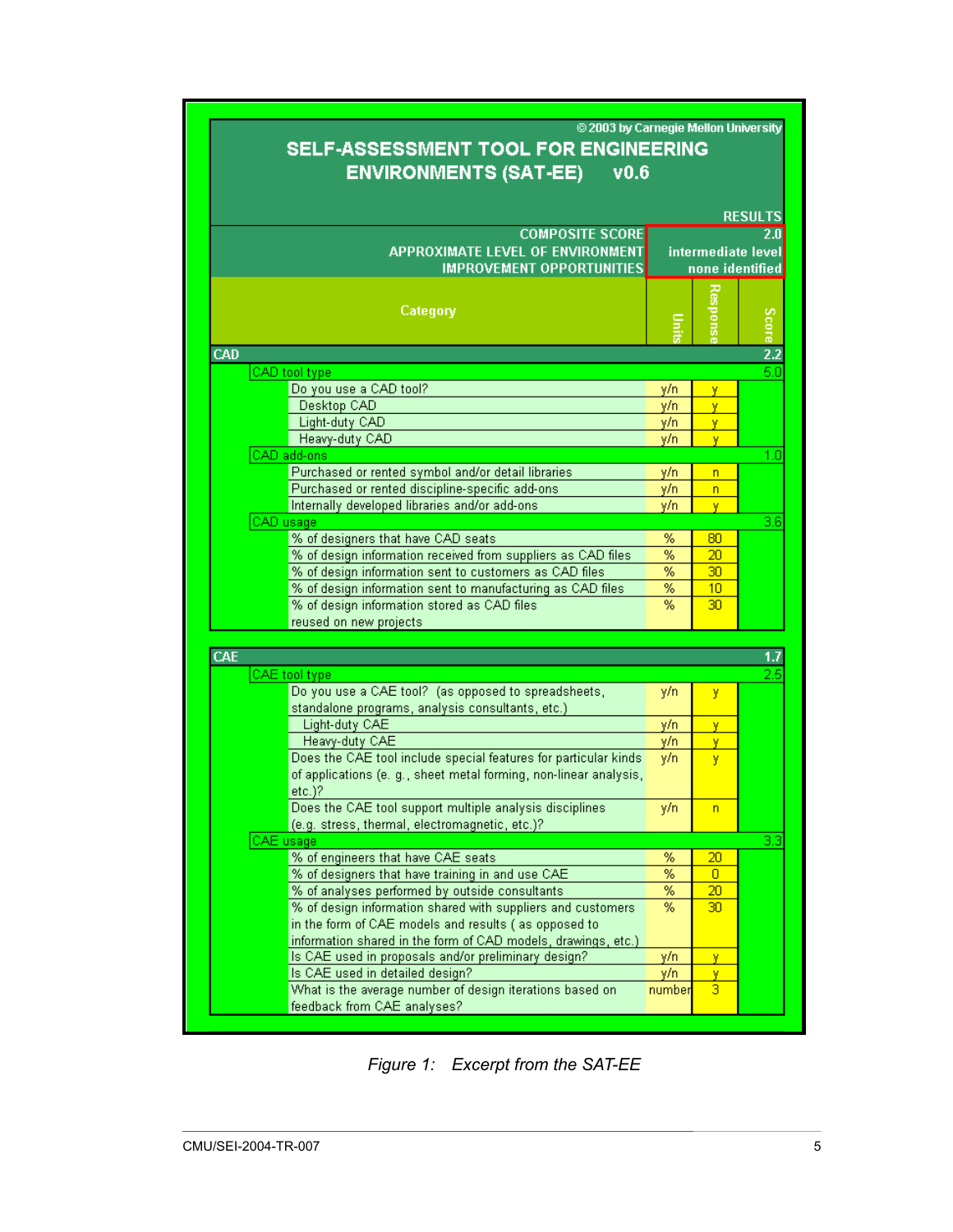### **2.1.2 Function of the SAT-EE**

The SAT-EE collects information about the engineering environment at the SME in nine categories:

- 1. CAD (Computer-Aided Design)
- 2. CAE (Computer-Aided Engineering)
- 3. CAM (Computer-Aided Manufacturing)
- 4.  $CAD/CAE$  integration<sup>1</sup>
- 5. CAD/CAM integration
- 6. PDM (Product Data Management)
- 7. CAD/PDM integration
- 8. Catalog access
- 9. Database support

In each category, information is collected within two sub-categories:

- a. the type of tool used in that category; and
- b. some characteristic statistics about the extent of the tool's usage. In the case of CAD, there is a third sub-category of information collected about the add-ons to the COTS CAD systems.

Based on the information entered, the SAT-EE assigns the following:

- $\bullet$  a composite numerical score, in the range of 0 to 5, for each of the nine categories;
- a weighted aggregate score, again in the range of 0 to 5, for the environment as a whole;
- an approximate determination of the level of the environment (below minimum, minimum, intermediate, above intermediate); and
- some recommended changes in the environment.

Keep in mind that the SAT-EE is very empirical and approximate in nature, since the information collected is by no means exhaustive. Furthermore, the weights, weighting functions, and composite aggregation functions were determined based upon the experience of the authors with a limited number of SMEs. While the authors believe that this tool is applicable to a wide range of SMEs, users of the tool are cautioned to carefully consider the applicability of the tool to their organization, and exercise good judgment in interpreting the results. Nevertheless, the tool is presented as a first attempt towards solving the problem of environment assessment. A future usability study may be used to evaluate its effectiveness and refine its categories, questions within the categories, weights, and weighing functions.

1

<sup>1</sup> Readers of Volume I in this series will recognize that the tool is geared towards the Basic AEE summarized in Section 2.1.1 of that volume: it is assumed that the CAD system, rather than the database system, acts as the central repository of product information [Fenves 03].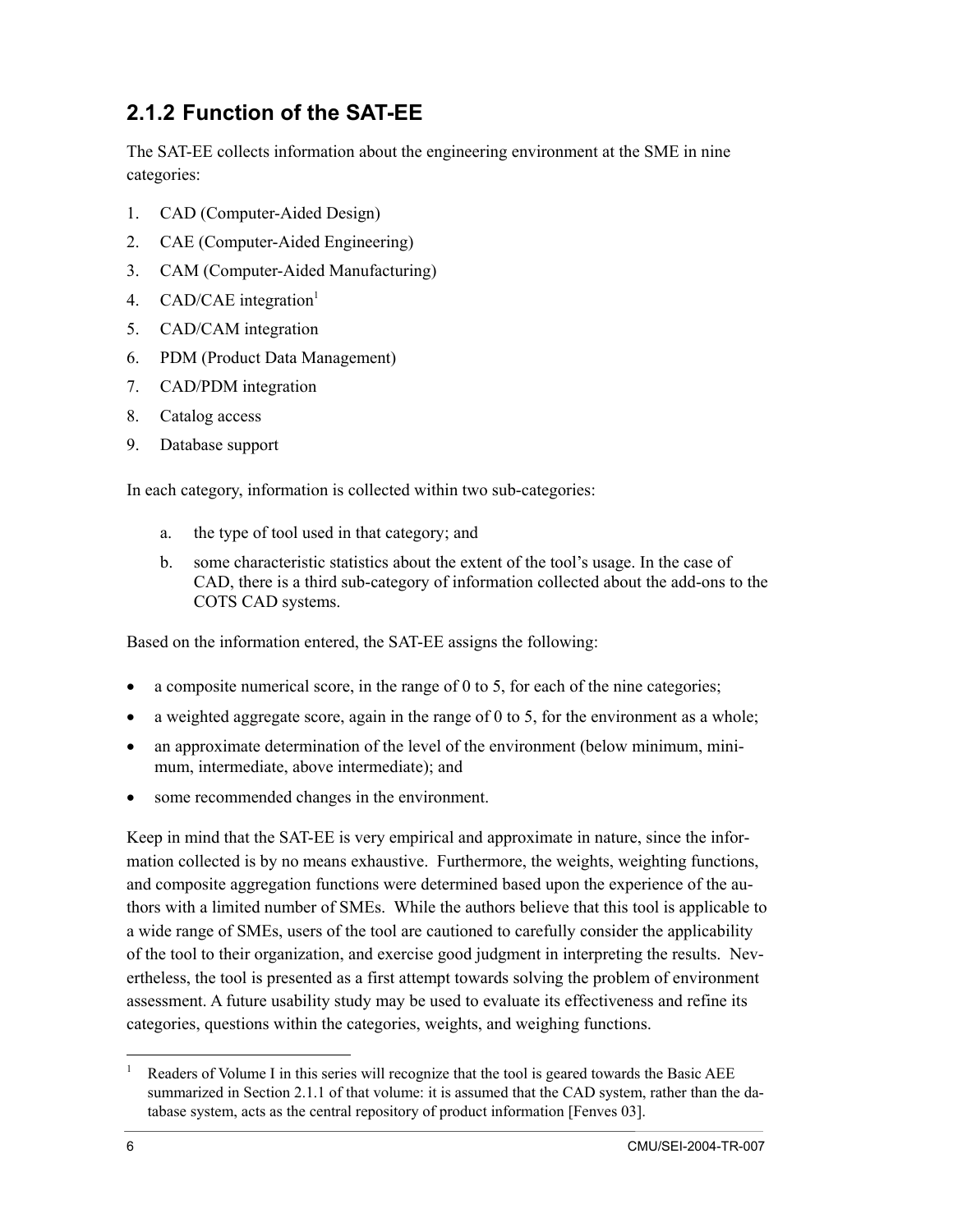### **2.1.3 Use of the SAT-EE**

Steps for using the SAT-EE are described below.

- 1. Activate the SAT-EE as an Excel spreadsheet. The tool is compatible with Microsoft<sup>®</sup> Excel 2002. Select the "Assessment Tool" worksheet of the tool.
- 2. All areas requiring user input are color-coded in bright yellow. Initially, all the responses (column F) are blank and all sub-category and category scores display the "error" message.
- 3. Enter a response to every question within reason. (If you answered "no" to the question "Do you use a CAE tool?" you need not answer the remaining questions in the subcategory pertaining to the CAE tool. However, in other categories there may be multiple responses; a company may be using desktop, light and heavy-duty CAD systems simultaneously.)
- 4. Fields marked "y/n" in the "Units" column (color coded in pale yellow) respond only to a "y" or an "n"; those marked "%" respond to an integer between 0 and 100; those marked "number" respond to an integer value.
- 5. When responses for a category are completed, the composite scores for the category and its sub-categories are displayed. When all categories are completed, the aggregate score, the approximate level of the environment, and the recommended changes in the environment are displayed.
- 6. You may experiment with alternate scenarios by clearing some or all of the responses and entering new values:
	- a. To clear all responses: click on the pull-down menu of the Excel *Name Box* (located near the upper left corner of the spreadsheet on the left side of the *Formula Bar*); click on "AllResponses"; and press "Delete."
	- b. To clear values in a particular category: click on the pull-down menu of the *Name Box*; click on the name of the appropriate response category (e.g., "PDMResposes"); and press "Delete."

<u>.</u>

Microsoft and Excel 2002 are registered trademarks of Microsoft Corp., Redmond, WA.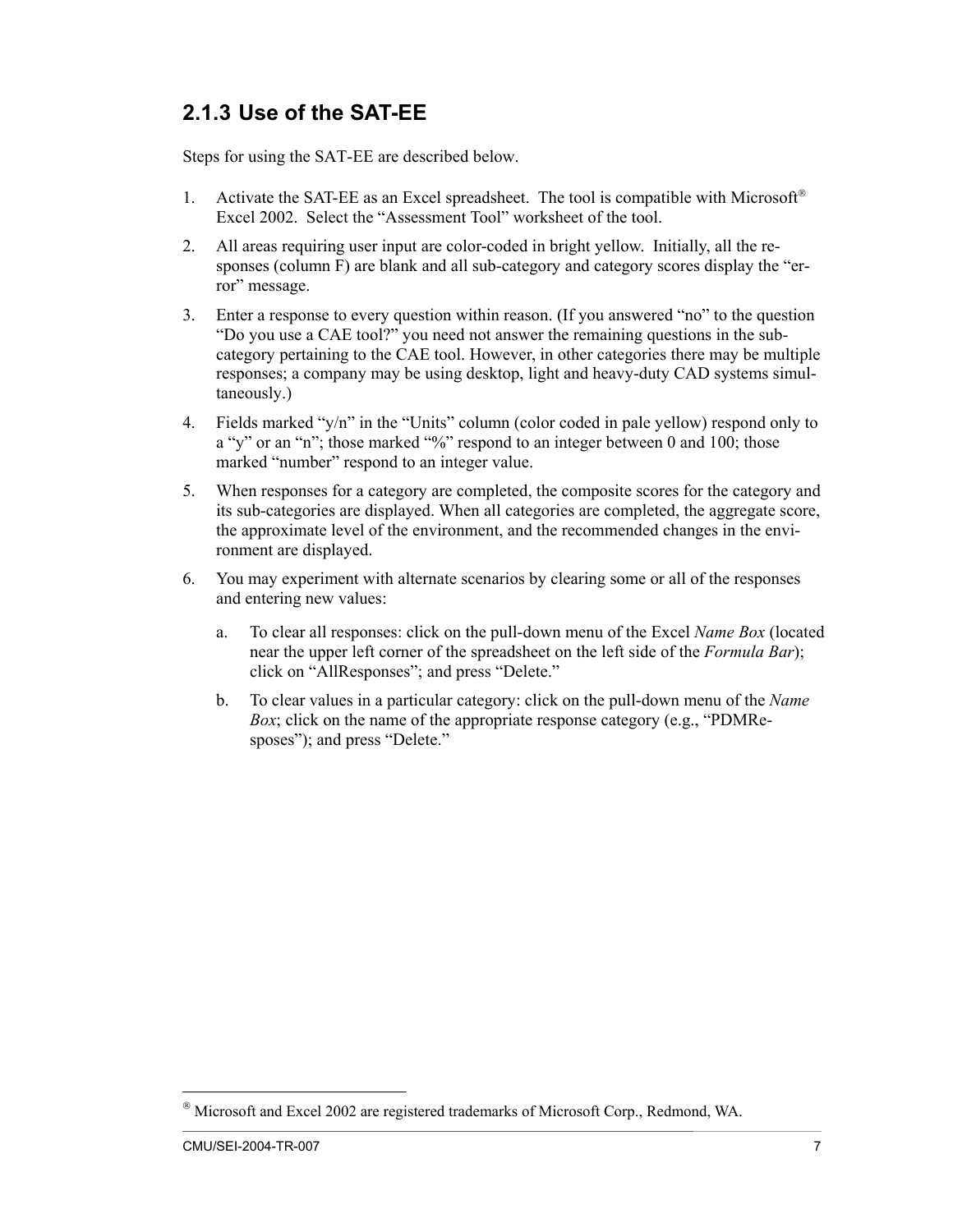### **2.1.4 Interpretation of Results**

The Composite Score (cell H6) is calculated as the weighted average of nine category scores, weighted is as follows:

| Category                   | Weight |
|----------------------------|--------|
| CAD                        | 2      |
| <b>CAE</b>                 | 1      |
| <b>CAM</b>                 | 1      |
| <b>PDM</b>                 | 1      |
| CAD/CAE Integration        | 1      |
| CAD/CAM Integration        | 1      |
| <b>CAD/PDM</b> Integration | 1      |
| Catalog Access             | 1      |
| Database                   | 1      |

Examination of each of these category scores will reveal areas for potential improvement that could enhance the AEE level of the organization. The user may experiment with these areas to assess the impact of proposed changes. The SME must evaluate these potential improvement areas in the context of its business strategy to achieve meaningful operational improvement.

The Composite Score (cell H6) presented by the tool is a numerical approximation of the current AEE level of the respondent. AEE levels are derived from this score as follows:

| <b>Composite Score</b> | <b>AEE</b> level        |
|------------------------|-------------------------|
| less than $0.9$        | below Basic AEE level   |
| $0.9 \text{ to } 1.7$  | <b>Basic AEE level</b>  |
| 1.8 to 3.3             | Intermediate AEE level  |
| 3.4 and above          | Comprehensive AEE level |

### **2.2 Self-Assessment Tool for Engineering Tool Capabilities**

### **2.2.1 Introduction**

This section describes a tool whereby an SME can assess its needs for computational tools for technical (CAD/CAE) tasks and identify the additional needed tools according to the appropriate criteria. (These criteria will be discussed in detail in Chapter 4.)

The initial concept for this section was for a multi-level tool that would

1. Identify SME needs that could be addressed with an AEE or one of its components;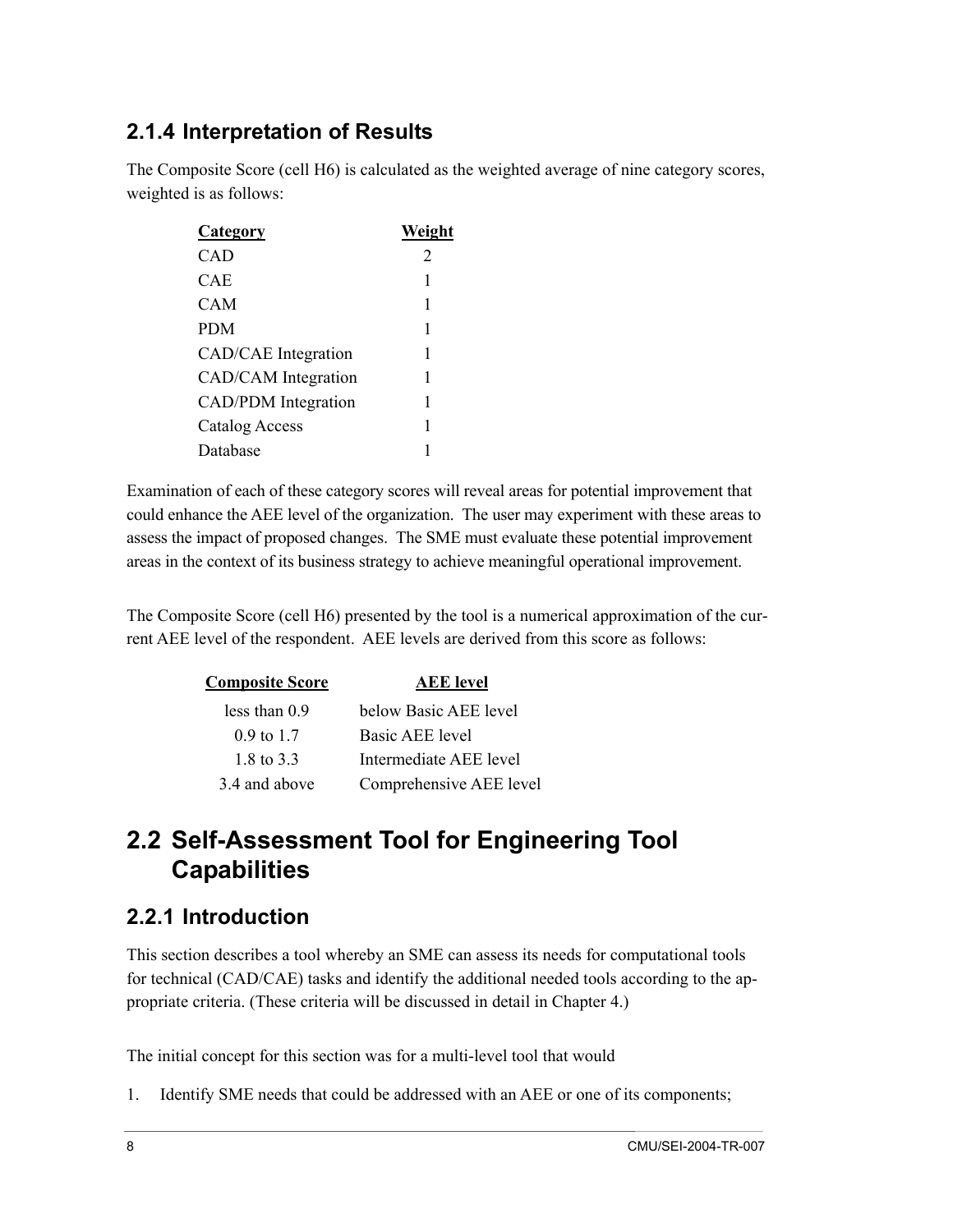- 2. Identify SME problems that could be addressed with an AEE;
- 3. Map SME problems and needs to generic AEE functions; and
- 4. Map generic AEE functions to classes of tools comprising AEEs.

The first two steps turned out to produce extremely long lists of hypothetical needs and problems without much structure. As soon as some structuring was attempted, it became clear the next two steps would have to be collapsed: AEEs have very little functional redundancy, and a need can be addressed or a problem solved by only one software component of the AEE. The capabilities of the AEE component tools provide the organizing principle for the needs and problems.

Thus, the needs assessment tool became less ambitious, but more practical as a descriptive tool which could be used to provide a rapid, albeit very coarse, assessment of the company's needs—and desires for—problem-solving capabilities contained in AEE component tools. The remainder of this section deals with the resulting self-assessment tool.

See the SEI Web site ( http://www.sei.cmu.edu/tide/publications/SAT-ETC.XLS ) for an interactive version of this tool. An excerpt from the tool is seen in Figure 2.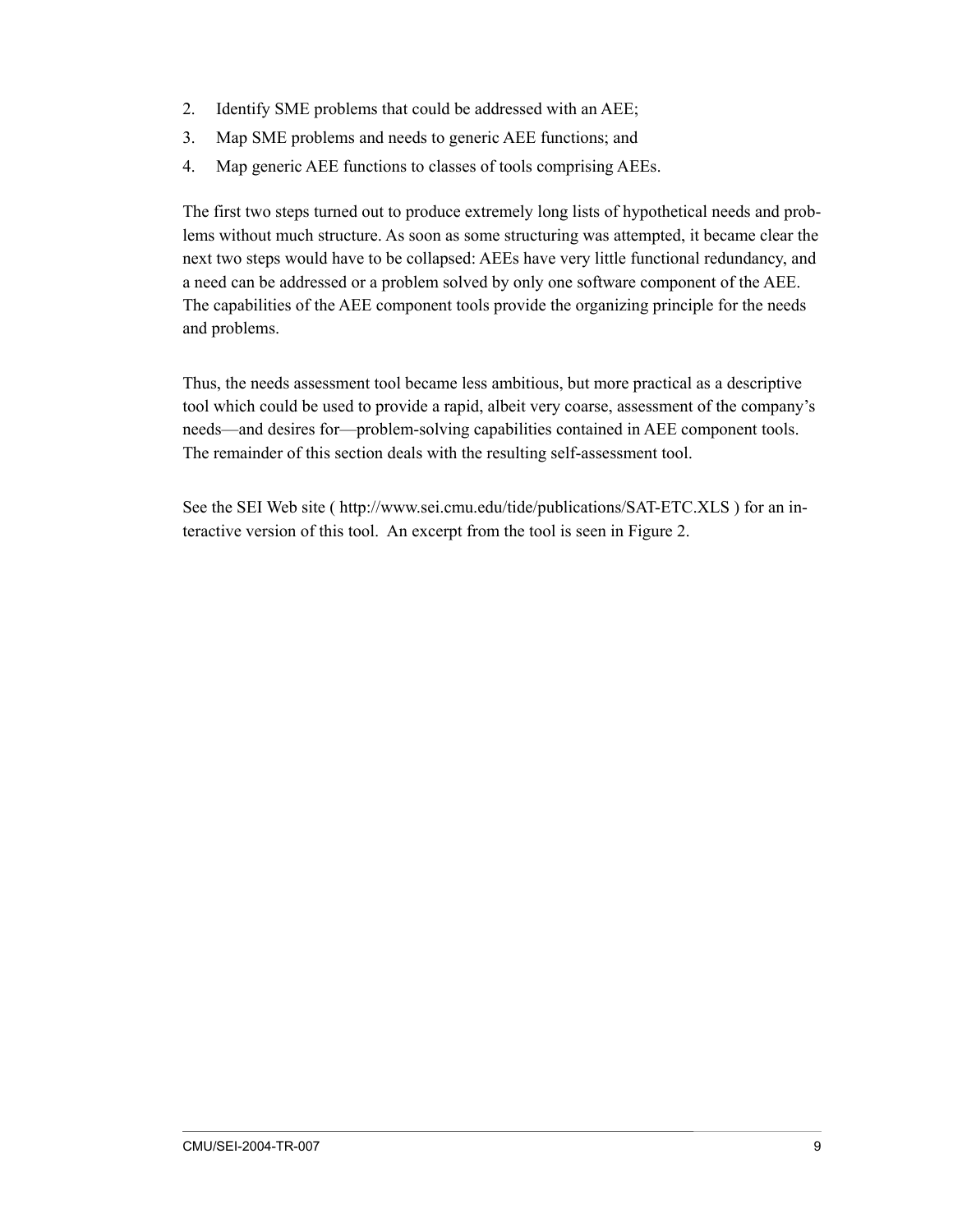| SELF-ASSESSMENT TOOL FOR ENGINEERING TOOL CAPABILITIES (SAT-ETC)                                                                                                                                                                                                                              |                                      |                                       |                                                              |                                                                                    | @ 2003 by Carnegie Mellon University                                                 |                                      |               | V1.01           |
|-----------------------------------------------------------------------------------------------------------------------------------------------------------------------------------------------------------------------------------------------------------------------------------------------|--------------------------------------|---------------------------------------|--------------------------------------------------------------|------------------------------------------------------------------------------------|--------------------------------------------------------------------------------------|--------------------------------------|---------------|-----------------|
|                                                                                                                                                                                                                                                                                               |                                      |                                       |                                                              |                                                                                    | <b>Current value</b><br><b>Potential value</b>                                       |                                      | 2.10          | 2.83            |
|                                                                                                                                                                                                                                                                                               |                                      |                                       |                                                              | <b>Response</b>                                                                    |                                                                                      |                                      | <b>Score</b>  |                 |
|                                                                                                                                                                                                                                                                                               |                                      |                                       |                                                              |                                                                                    |                                                                                      |                                      |               |                 |
| Category                                                                                                                                                                                                                                                                                      | n routine use today<br>/ery valuable | use today<br>n occasional<br>aluable; | we have no training<br>Marginally valuable;<br>available but | ve had access to capability<br>would use immediately if<br>eldsuls v very valuable | access to capability<br>æ<br>would consider using<br>Potentially valuable;<br>we had | unable to comment<br>Not valuable or | Current value | Potential value |
| <b>MECHANICAL CAD</b>                                                                                                                                                                                                                                                                         |                                      |                                       |                                                              |                                                                                    |                                                                                      |                                      | 2.16          | 3.52            |
| <b>3D Component Design</b>                                                                                                                                                                                                                                                                    |                                      |                                       |                                                              |                                                                                    |                                                                                      |                                      | 1.7           | -2.1            |
| A1 Create 3D models of mechanical and structural components                                                                                                                                                                                                                                   |                                      | v                                     |                                                              |                                                                                    |                                                                                      |                                      |               |                 |
| A2 Define and use "parametric" 3D component models constructed such<br>that a change in a dimensional "parameter" results in a change of the<br>design and appearance of the component (i.e. changing the dimension of<br>a hole diameter automatically resizes the hole shown in the design) |                                      |                                       | Y                                                            |                                                                                    |                                                                                      |                                      |               |                 |
| A3 Define and use constraints on 3D component models (e.g. specify that<br>two surfaces are parallel, specify that two cylinders are concentric, etc.)                                                                                                                                        |                                      |                                       |                                                              | Ÿ                                                                                  |                                                                                      |                                      |               |                 |
| A4 Compose component models using saved features, catalog entries, and<br>other components                                                                                                                                                                                                    |                                      |                                       | Y.                                                           |                                                                                    |                                                                                      |                                      |               |                 |
| A5 Assign/display component dimensions and tolerances                                                                                                                                                                                                                                         |                                      | $\mathbf{v}$                          |                                                              |                                                                                    |                                                                                      |                                      |               |                 |
| A6 Assign/display component annotations such as dimensions, tolerances,<br>explanatory notes Bill-of-materials reference numbers, etc.                                                                                                                                                        |                                      |                                       |                                                              |                                                                                    | Y                                                                                    |                                      |               |                 |
| A7 Assign/display non-geometric attributes of components such as material<br>properties, surface finishes, etc.                                                                                                                                                                               |                                      |                                       |                                                              |                                                                                    |                                                                                      | Ÿ                                    |               |                 |
| <b>3D</b> Assembly Design                                                                                                                                                                                                                                                                     |                                      |                                       |                                                              |                                                                                    |                                                                                      |                                      | $0.2 - 1$     | 67              |
| B1 Generate 3D sub-assemblies and assemblies by merging<br>component models                                                                                                                                                                                                                   |                                      |                                       |                                                              | Y                                                                                  |                                                                                      |                                      |               |                 |
| B2 Define interfaces between components parametrically. For example, two<br>flanges may be connected by a circle of "N" bolts. The value of N<br>defines the number and spacing of the holes in both components, as<br>well as the number of bolts on the BOM.                                |                                      |                                       |                                                              |                                                                                    | y                                                                                    |                                      |               |                 |

*Figure 2: Excerpt from SAT-ETC* 

### **2.2.2 Function of the SAT-ETC**

The SAT-ETC collects information about engineering problem-solving needs in the following categories and sub-categories:

- 1. Mechanical CAD
	- a. 3D Component Design
	- b. 3D Assembly Design
	- c. 3D Model Reuse
	- d. 3D Model Post-Processing Graphical
	- e. 3D Model Post-Processing Non-Graphical
- 2. CAE-Finite Element Analysis
	- a. analysis model generation and import
	- b. analysis model idealization and discretization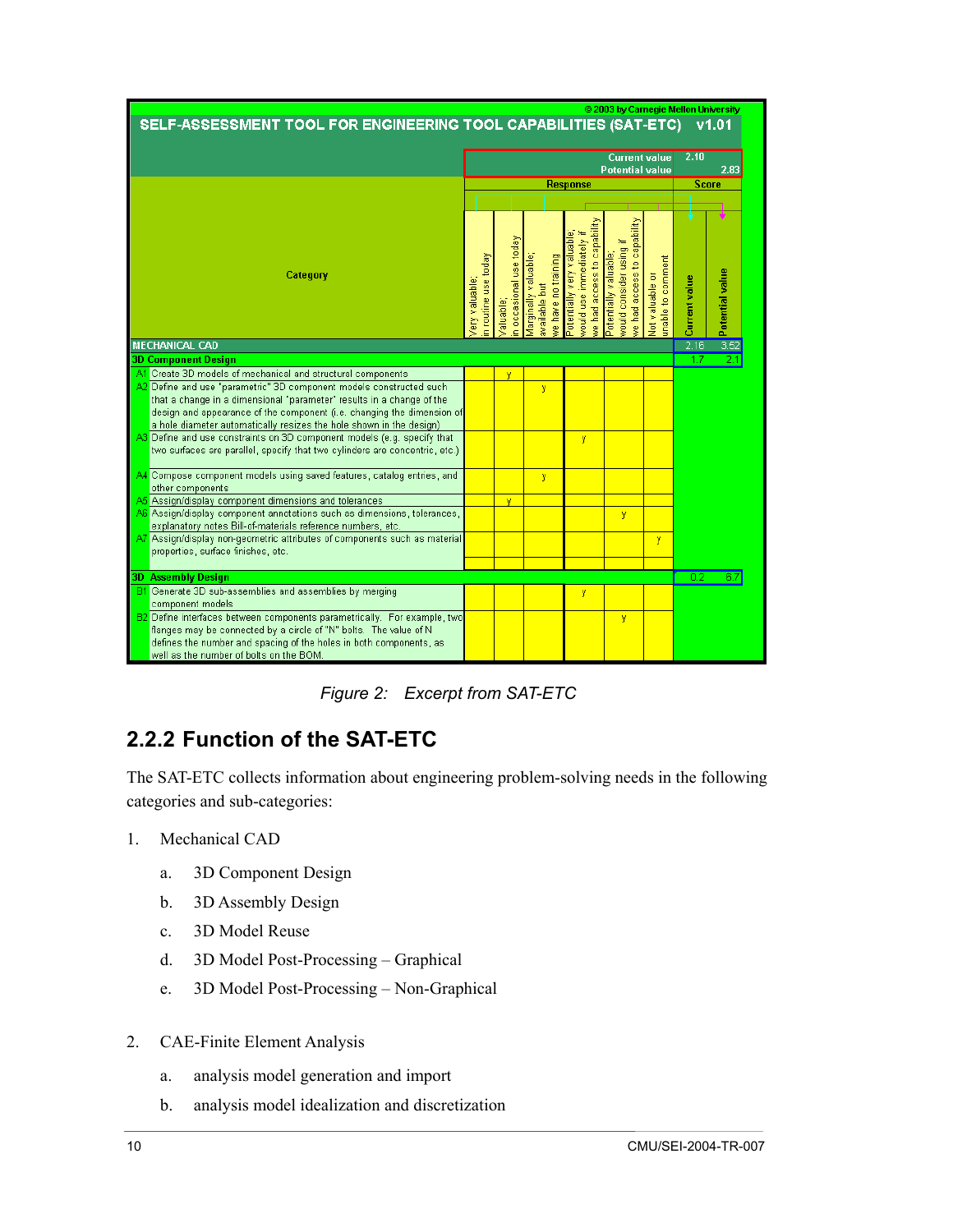- c. analysis model reuse
- d. analysis options
- e. analysis purpose
- f. structural analysis options
- g. computational fluid mechanics analysis options
- h. electrostatic/electromagnetic analysis options
- i. thermal analysis options
- j. multiphysics analysis options
- k. post-processing of analysis results
- 3. CAD-CAE Integration
	- a. importing from CAD to CAE
	- b. idealization of CAD model into CAE model
	- c. post-processing of CAE model
	- d. exporting from CAE to CAD

In each sub-category, a number of problem-solving capabilities are listed and the user is asked to rate both the value and the extent of use as either

- very valuable in routine use today;
- valuable in occasional use today;
- marginally valuable available but we have no training;
- potentially very valuable would use immediately if we had access to capability;
- potentially valuable would consider using if we had access to capability; or
- not valuable or unable to comment.

Based on the information entered, the tool assigns a Current Value and a Potential Value, on a scale of 10.0 to 0.0, to each sub-category, then to each of the three main categories, and finally to the response as a whole.

### **2.2.3 Use of the SAT-ETC**

Steps for using the SAT-ETC are described below.

- 1. Activate the SAT-ETC as an Excel spreadsheet. The tool is compatible with Microsoft<sup>®</sup> Excel 2002. Select the "Assessment Tool" sheet of the Workbook
- 2. Initially, all the responses (columns C through H) are blank and all sub-category and category scores display the "error" message.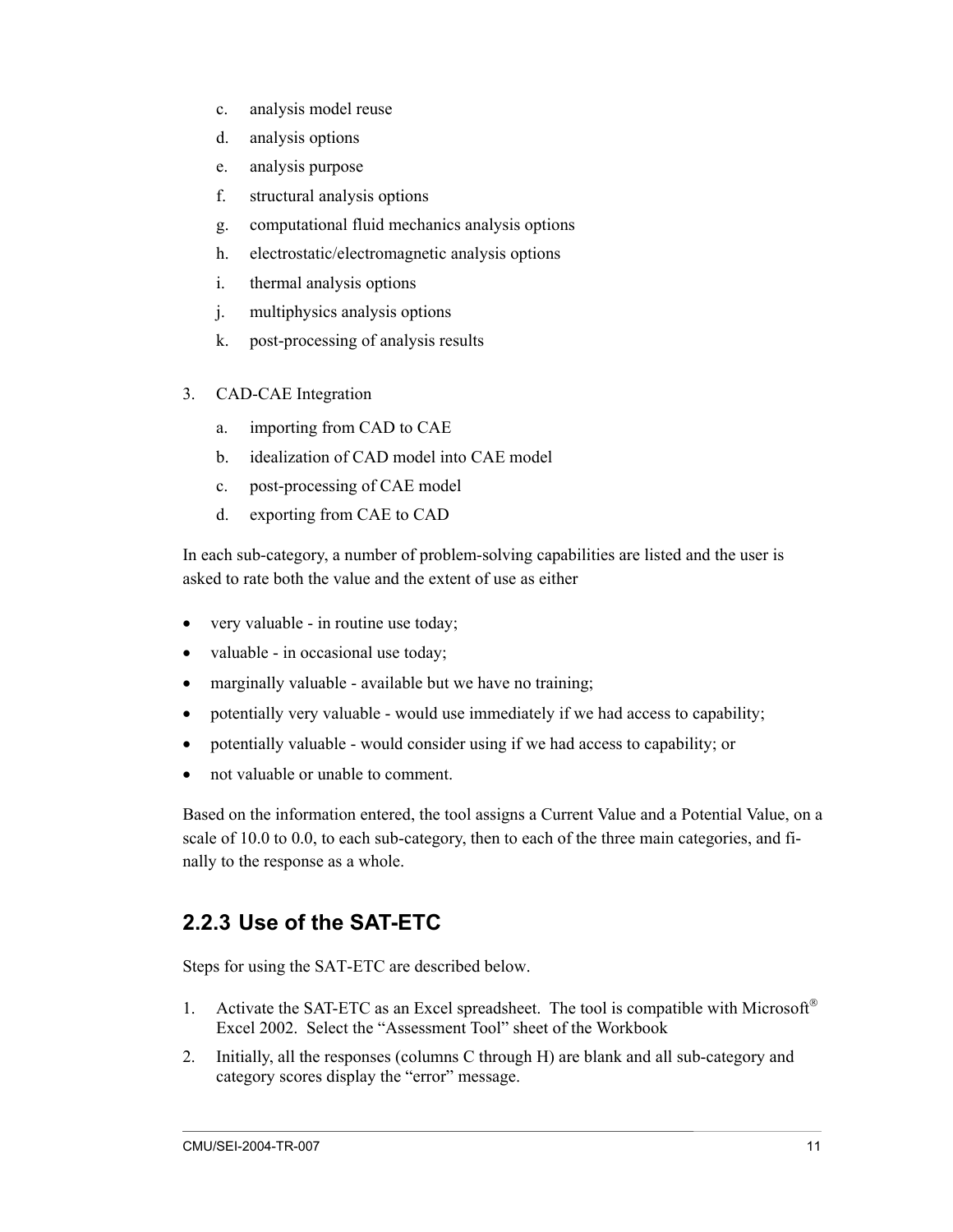- 3. Enter your responses. Enter only one "y" in each row. A character other than "y" does not contribute to the score.
- 4. When responses for a category are completed, the composite scores for current and potential values of the category are displayed.
- 5. When all categories are completed, the aggregate scores are displayed.
- 6. You may experiment with alternate scenarios by clearing some or all of the responses and entering new responses:
	- a. To clear all responses: click on the pull-down menu next to the *Name Box* (leftmost box in bottom row of Excel banner; this normally displays the designation of the currently active cell); click on "All Responses"; and click on "Delete."
	- b. To clear responses in a particular category: click on the pull-down menu next to the *Name Box*; click on the name of the appropriate response category (e.g., "CAD Responses"); and click on "Delete."

### **2.2.4 Interpretation of Results**

Based on the information entered, the tool assigns a Current Value and a Potential Value, on a scale of 10.0 to 0.0, to each sub-category, then to each of the three main categories, and finally to the response as a whole. Although the aggregated scores are not as meaningful as in the self-assessment tool presented in the previous section, the user is advised to scan the subcategories for high Potential Value scores—these are the tools and tool capabilities that should influence the tool selection process described in Chapter 4 of this report.

Keep in mind that the SAT-ETC is empirical and approximate in nature, due to the fact that the information collected is by no means exhaustive, nor is the set of sub-categories for each main category. Furthermore, the set of main categories was purposely restricted to three (i.e., mechanical CAD, CAE using FEA, and the integration of the two) in order to make the needs self-assessment tool manageable in size. Finally, for simplicity, the authors have chosen to treat each sub-category independently of the others, when in reality many of the subcategories are coupled (e.g., the Analysis Purpose and the Analysis Options sub-categories may be strongly coupled with the domain-specific sub-categories as well as the Integration sub-categories). While the authors believe that this tool is applicable to a wide range of SMEs, users of the tool are cautioned to carefully consider the applicability of the tool to their organizations, and exercise good judgment in interpreting the results. Nevertheless, the tool is presented as a first step towards an assessment solution. A future usability study may be conducted to evaluate its effectiveness and refine its categories, sub-categories, problemsolving capabilities, rating scale and rating aggregation.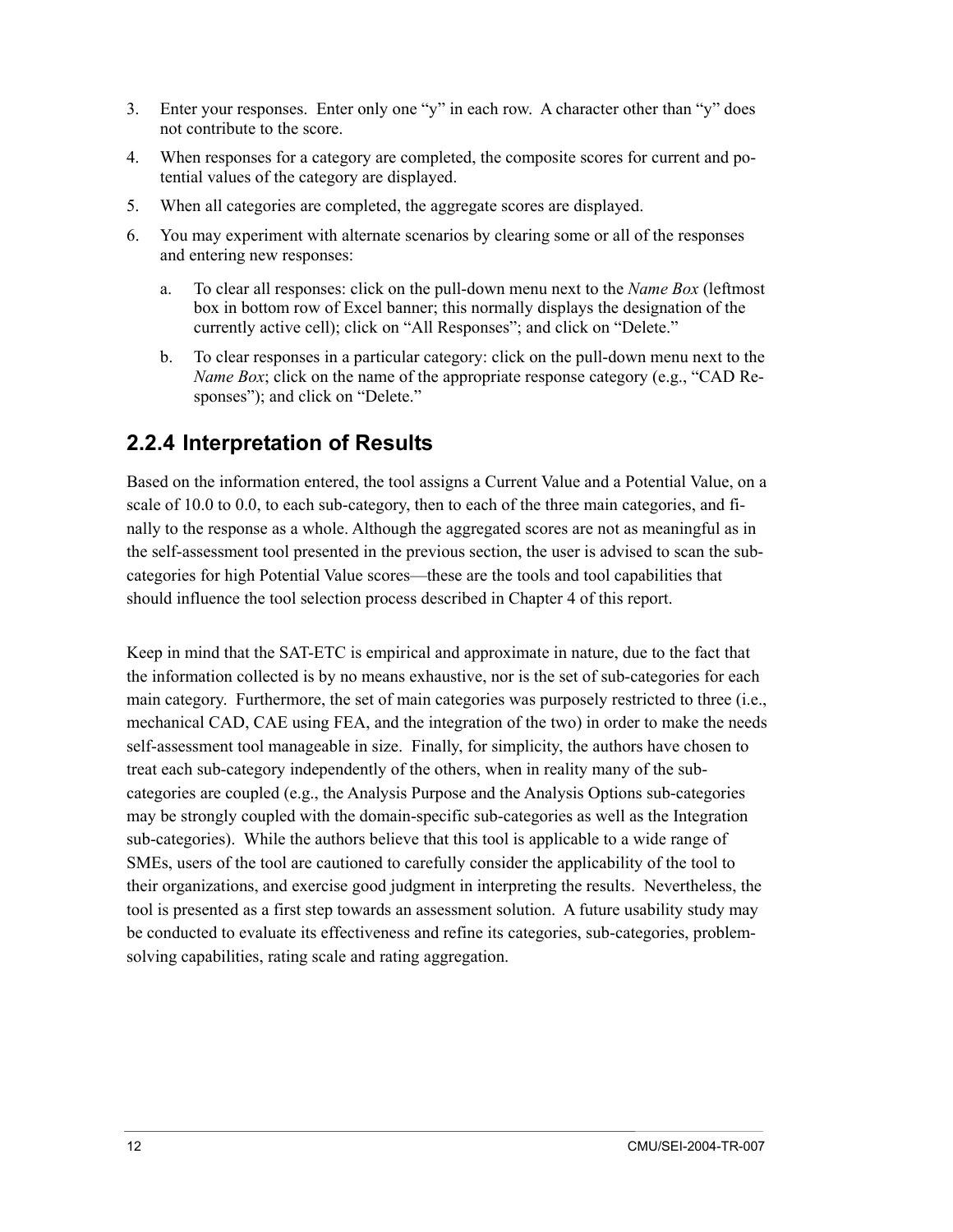# **3 Migration**

The purpose of this chapter is to outline a series of migration steps whereby an SME can incrementally augment and expand both its software environment supporting design activities, as well as linkages between that environment and other corporate activities. The transformation of an SME's design capabilities from a manual drafting state to an AEE is segmented into five distinct steps as listed below and shown in Figure 3.

#### **FROM TO**

1. Scratch (i.e., manual) CAD for drafting 2. CAD for drafting CAD and external analyses 3. CAD and external analyses Basic AEE 4. Basic AEE Intermediate AEE 5. Intermediate AEE Beyond



#### *Figure 3: AEE Migration*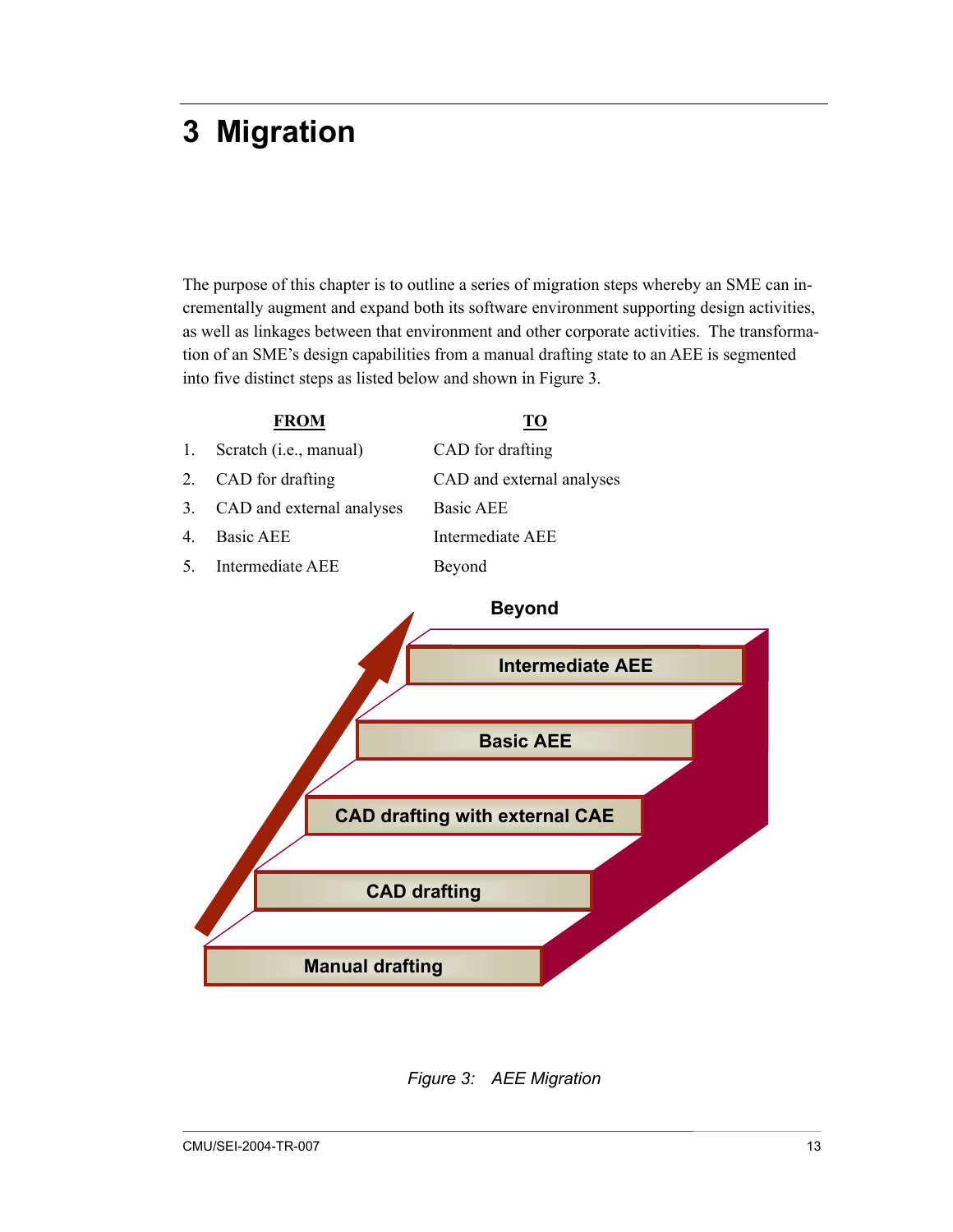Each of the steps described requires considerable learning, experience building, and confidence building on the part of all the participants before the organization is ready to take the next step. To ensure complete adoption of the current level and readiness to advance, it is recommended that the SME execute at least two full product development cycles prior to initiating efforts to migrate to the next level. Although the steps are described in this report as discrete ones, many organizations expand their computing environments incrementally, as new needs or corporate functions arise and as new capabilities offered by software vendors become technically and economically justifiable. Nevertheless, the environments defined by the steps outlined in this report represent fundamentally different modes of operation and philosophical outlooks on computer-aided product development. The environments resulting from the steps described in detail below are considered to be prototypical of the development of engineering drafting environments over the past two decades.

Each step is described by means of a standard template, consisting of the following components:

- *Synopsis of Situation*: a brief description of the characteristic features of the organization's current computing environment;
- *Symptoms:* signals, both internal and external, that indicate that the current situation is becoming difficult or uneconomical to maintain and that a transformation to a higher level is warranted;
- *Alternatives*: aspects of the transformation that must be considered, and a partial list of the alternatives available for selection in each aspect;
- *Decisions/evaluations*: the criteria to be used for each selection and the technical considerations that may enter into the ranking or selection of the alternatives;
- *Training needs and other preparations*: the technical, organizational and personnel issues to be addressed in preparation for the migration; and
- *Results to be expected*: a brief description of the changes that may realistically be expected to occur after the new environment is put in place.

### **3.1 From Scratch to CAD for Drafting**

*SYNOPSIS OF SITUATION*: Manual drafting (i.e., pen, paper, and drafting boards) is rare today, but may exist in some small manufacturing enterprises. Recent surveys show that 75% of SMEs use some form of CAD in their design process [SPIRC 01]. For the remaining 25%, computers may be used in accounting, parts inventories, etc., and partial CAD modeling may be practiced for Numerically Controlled (NC) machining purposes. However, no CAD tools are used for design; all design documentation consists of paper-based drawings. Engineering design functions may use spreadsheets or some stand-alone tools as organizational or analytical aids.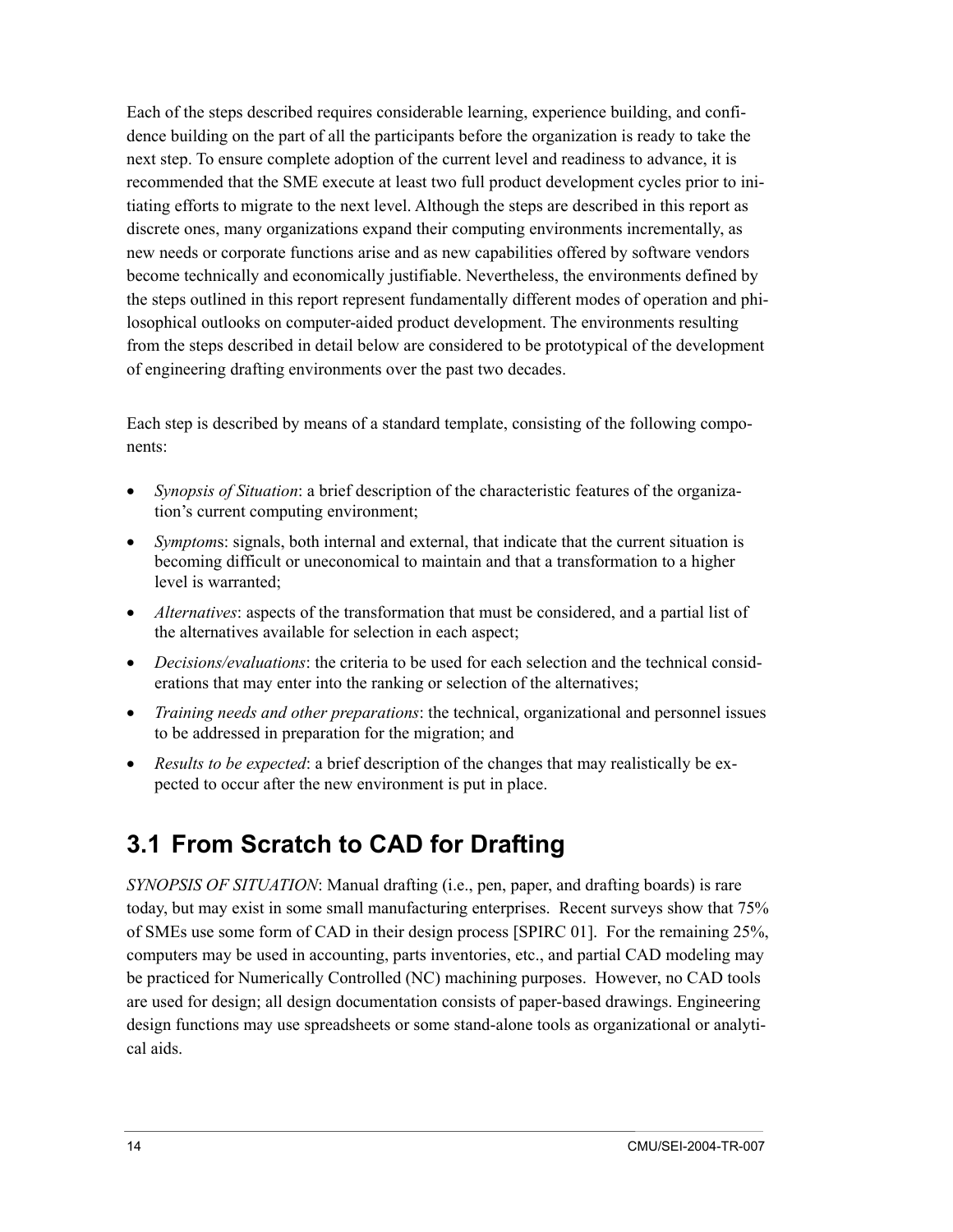#### *SYMPTOMS:*

- Maintenance of paper drawings is cumbersome.
- It is hard to search drawings for design reuse.
- Complete redrawing is necessary even for the most minute design modification.
- Lack of analyses necessitates repeated physical prototype construction and testing.
- Paper-based communication is inefficient, both vertically (e.g., with clients, the manufacturing division, suppliers) and horizontally among design and engineering groups.

*ALTERNATIVES:* Clearly, the prime issue to consider is the installation of a CAD system. The options to be explored are below:

- **CAD system level** Alternatives for the level of the CAD system range over
	- Entry level, sometimes referred to as a desktop system;
	- − "Light" version of one of the major CAD systems; or
	- − Full strength version.
- **CAD system customization** Alternatives for the degree of customization needed for the CAD system are as follows:
	- − No customization, use the CAD system "out of the box", adapting design methods to suit the CAD system;
	- − Purchase or rent symbol and/or detail libraries from CAD vendors or third parties;
	- − Purchase or rent discipline-specific add-ons (e.g., sheet metal drafting) from the same sources; or
	- − Contract out for the development of custom libraries.
- **CAD/CAM integration** Alternate degrees of integration may be pursued. Some options are as follows:
	- − Install the same tool or platform for CAD and CAM, with different add-ons;
	- − Plan on using different tools for CAD and CAM and interfacing (exchanging models between) them (e.g., via the Standard for the Exchange of Product Model Data [STEP]); or
	- − Initially provide no interfacing.
- **Personnel allocation** This may be an even harder choice than software/platform selection. The extreme points of alternatives are as follows:
	- No segregation of duties: all designers will operate the CAD system; or
	- Separation of functions between designers and CAD station operators.

*DECISIONS/EVALUATIONS*: The above options must be explored in terms of the considerations below:

• **Choice of CAD level** – The choice of CAD level (i.e., entry, light, or full-strength) influences both the procurement costs and the operator training requirements. Entry-level sys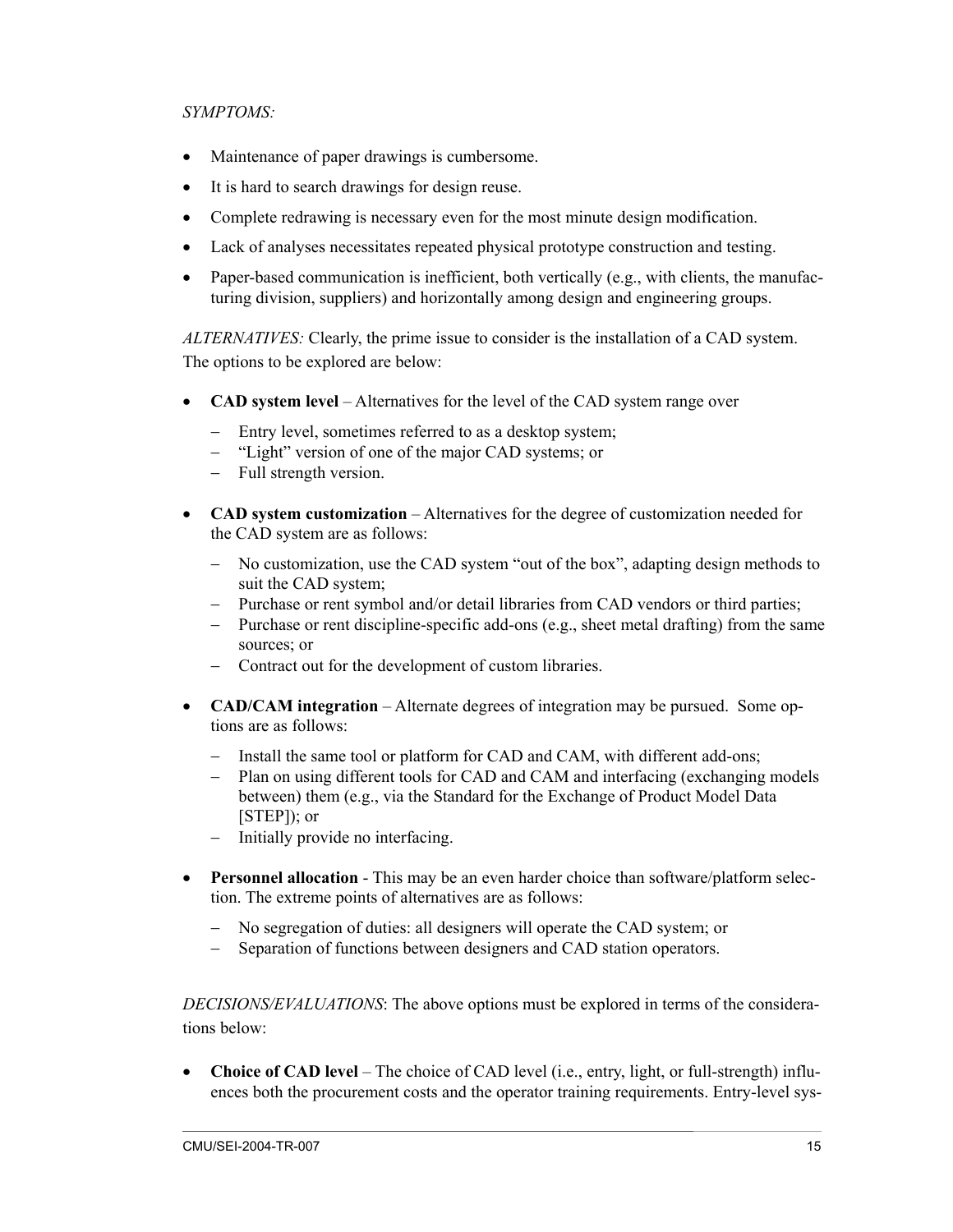tems provide the least demanding transition from paper-based design, in both system cost and training, but their performance can easily degrade when working on larger CAD files typical of commercial products. Mid-range versions, while somewhat more demanding in training, are intended to offer a smooth transition to the next level, should that be warranted.

- **Choice of customization level** The degree of customization chosen for a COTS CAD system also influences cost; however, it may also significantly increase the efficiency, productivity, and satisfaction of the users. Purchase, rental or acquisition as freeware of symbol and detail libraries, and generally of add-ons, provides big dividends in productivity at small incremental cost. Large amounts of customization are to be avoided. At this stage of low in-house familiarity with the tools, the organization must take care to avoid becoming overly dependent on the provider of the customized software.
- **Choice of integration strategy** Whether the products designed by the SME are manufactured within the organization or by outside suppliers, CAD/CAM integration should be adopted from the outset. Unless there is some legacy software that warrants interfacing between CAD and CAM tools, it makes sense to adopt the same platform from the start.
- **Personnel allocation choices** Allocation of personnel should reflect the enterprise's policies and working conditions. In an informal, task- or project-oriented design department, it makes sense to have all designers access the CAD system directly, whereas in a more hierarchically structured workplace specialized CAD station operators, who are trained to be experts in using the tools, would make more sense.

*TRAINING NEEDS AND OTHER PREPARATIONS:* The most important preparation has to do with personnel: selection of the personnel allocation method; training and/or hiring of personnel; and planning and training for the specialized functions that will arise (e.g., CAD system manager, CAD system maintainer, CAD file archivist, etc.). The introduction of a new mode of doing business warrants, even mandates, a thorough review of the organization's processes, and if necessary, a reorganization. Finally, a plan must be developed and maintained for the upgrading and expansion of the engineering environment and the orderly replacement of its components [Place 01].

*RESULTS TO BE EXPECTED:* After some initial training and a learning curve, the organization will find that it takes less time to generate even initial drawings. Search for and modification of drawings will be drastically improved. Electronic storage of drawings will prove to be convenient and will rapidly lead to increased design reuse. Generation of derived information, such as assembly drawings and BOM, will be easier and much more error-proof. Eventually, the advantages of a smooth transition to downstream processes, especially with 3D models (CAE, CAM), will become obvious. Communication with other designers, engineers, and clients by means of CAD data will be easier.<sup>2</sup>

 $\frac{1}{2}$  Anderson, W. *Enabling E-Commerce—Creating an Electronic Environment*. Pittsburgh, PA: Software Engineering Institute, Carnegie Mellon University. To be published.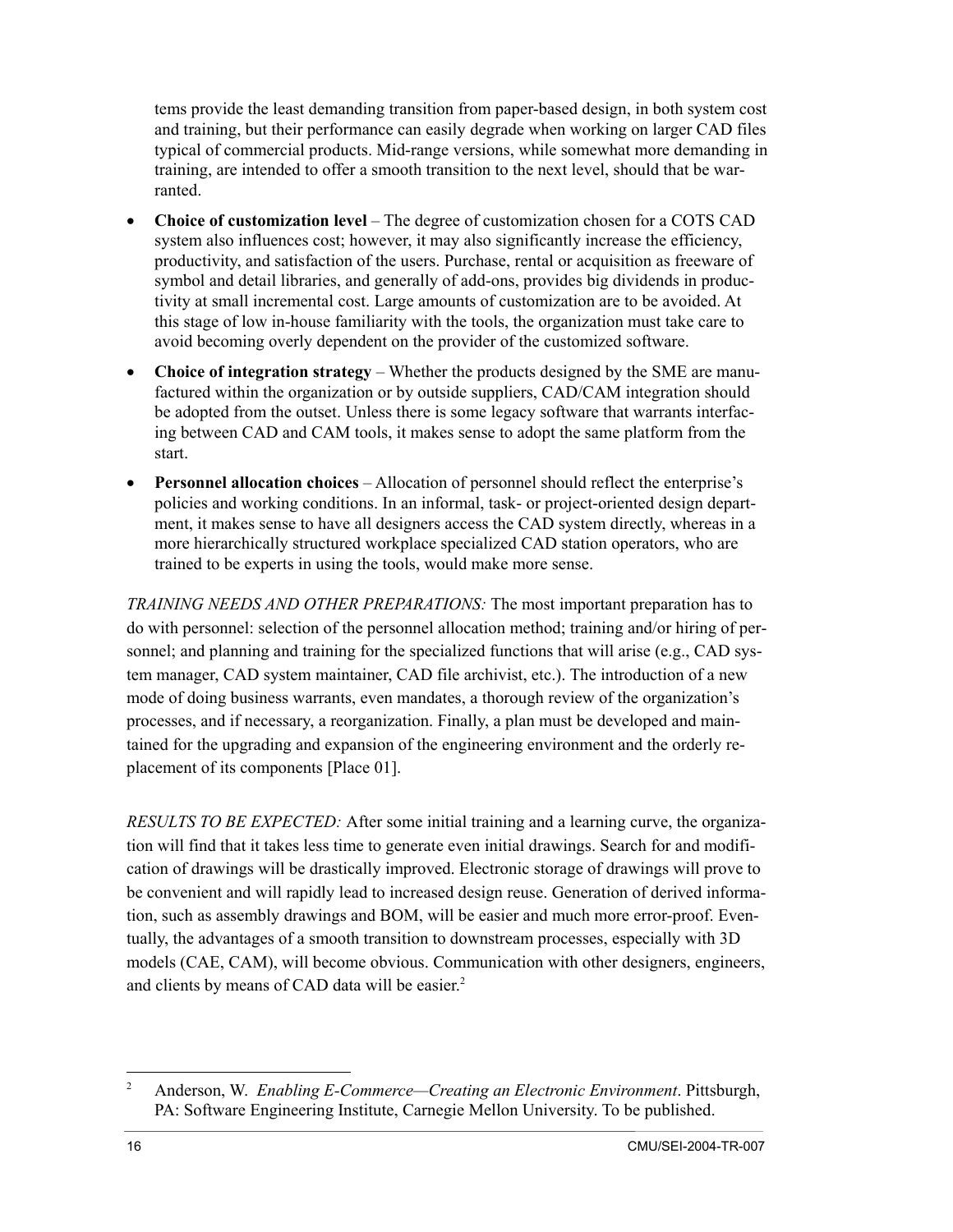### **3.2 From CAD for Drafting to CAD and External Analyses**

*SYNOPSIS OF SITUATION:* Two-dimensional (2D) and/or three-dimensional (3D) CAD tools are used for drafting and for representation and communication of the product's geometry only. In all other respects, conventional or "traditional" engineering practice prevails, except for the substitution of CAD tools for drafting boards.

*SYMPTOMS*: Rough analyses are carried out using design manuals, tables, formulas and possibly spreadsheets and stand-alone programs. Whatever analysis model exists is manually built by the engineers, with extensive dependence on the engineers' expert knowledge. Analysis is even harder for innovative designs or new design configurations about which there is less expertise. The products tend to be over-designed due to the engineers' lack of confidence in predicting the product's performance, potentially increasing product cost. Designs are verified with costly physical prototypes. There is slow response to customers' Requests for Quotation (RFQs) that have substantial technical specifications. Design reuse is not easy due to the separate management of design and analysis data.

*ALTERNATIVES:* The prime issue here is the improvement of CAE analysis capability commensurate with the improved geometry manipulation capability afforded by a CAD system. The two major alternatives are to engage an external consultant or to jump a step in the progression discussed in this report and initiate in-house analysis competence. The remainder of the discussion addresses the first alternative; the second one will be presented in the discussion of the succeeding step. The major issues in selecting an external consultant are as follows:

- 1. Consultancy provider type
	- − national firm;
	- − local firm or branch;
	- − small firm or individual; or
	- − application Service Provider (ASP).
- 2. Timing of analyses in the design cycle
	- − early, e.g., in preliminary design or even in response to a RFQ;
	- late, typically after detailed design is complete; or
	- − at several stages of the design process.
- 3. Scope of consultant functions
	- − "turnkey" operation; the consultant models, idealizes, analyzes, interprets analysis results, and recommends design changes as needed;
	- − consultant is given a CAD model produced by the SME. The consultant idealizes and analyzes the model, interprets the results, and reports to the SME; or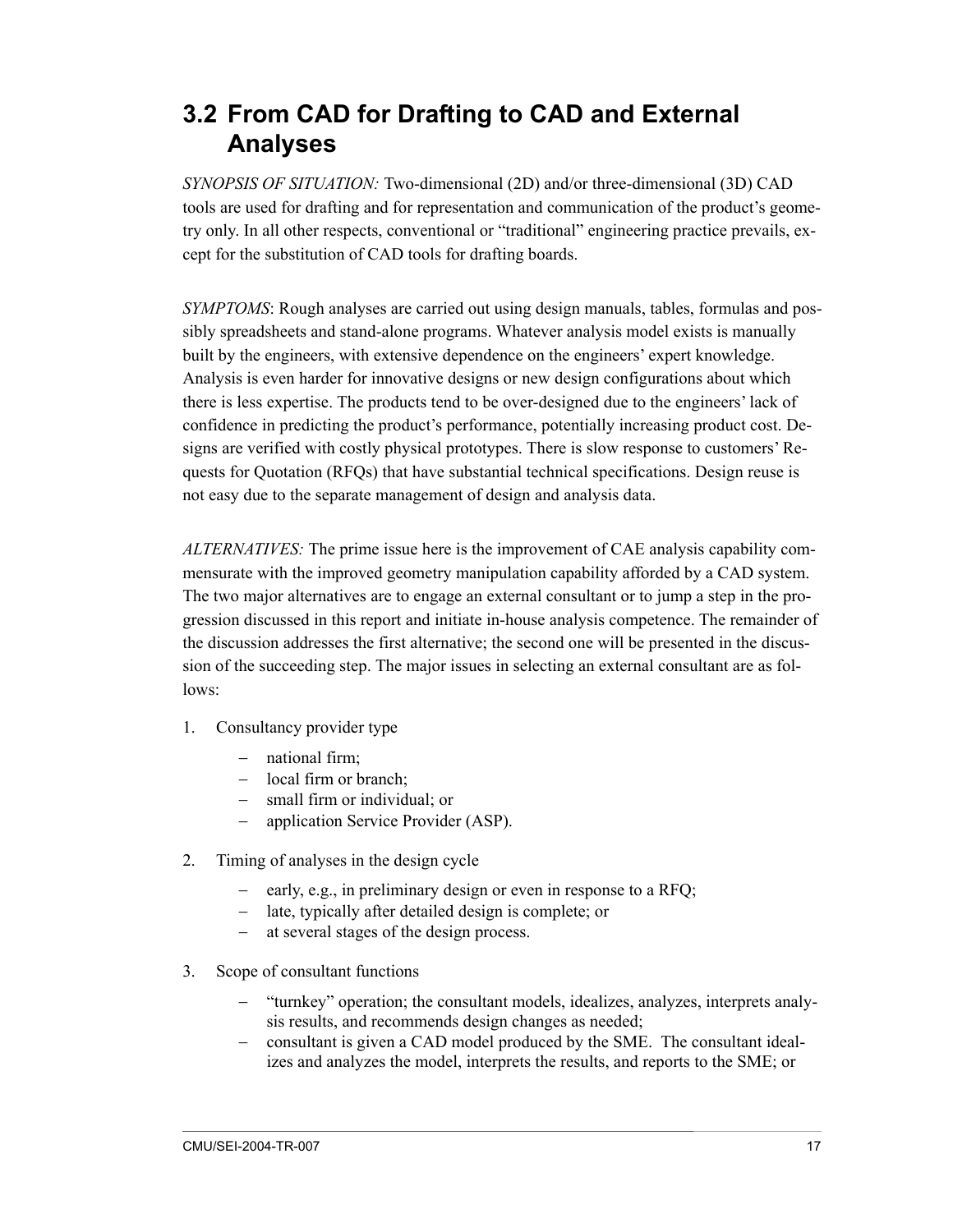- the SME performs modeling and idealization. The consultant performs the analysis. The SME interprets the analysis results and executes design changes as needed.
- 4. If multiple functional domains are involved (e.g., structural, thermal, fluid flow, etc.), does the organization engage
	- − one analyst who functions in all domains; or
	- several analysts, one for each domain?
- 5. Disposition of existing in-house analysis software
	- − continue its use;
	- − cancel further use; or
	- − develop in-house software for checks on consultant's results.

*DECISIONS/EVALUATIONS:* The issues above must be explored with regard to the following factors:

- **in-house vs. external analysis** external capability is considered to be better where the current in-house analysis activity is minimal and the size of the enterprise is not large enough to maintain analysts and analysis tools.
- **provider type** the main considerations are ease of access (physical or virtual), consultant availability when needed, and continuity of expertise. Small consulting firms tend to have higher staff turnover than large ones, and individuals, whether "moonlighting" or not, tend to be more tied up with on-going tasks than larger consulting firms. ASPs are a new phenomenon: they are certainly good candidates for providing "raw" analysis capabilities, but their performance at other levels (e.g., idealization and interpretation) has not yet been well established.
- **timing of analysis** While it may be highly desirable to involve consultants early in the design process, the normal response time required by the SME in these early activities, particularly in the "turnkey" mode, makes this unsuitable, if not impossible. By far the most typical use of analyses performed by consultants is for design verification after the detailed design is (essentially) complete. With proper planning and coordination the consultant may be brought in early and given time to develop a model "template"; then the template may be used repeatedly as the design process unfolds.
- **consulting scope** The alternative scopes range from essentially full involvement by the consultant to essentially full in-house involvement, "farming out" only the resourceconsuming "number crunching" part of the analysis. The choice will be governed by the extent of internal experience and expertise; typically, as this expertise develops, the dependence on outside consultants will decrease.
- **consulting breadth** If multiple domains are involved, it is probably easier to manage interactions with one consultant than with several ones; however, there may be cases where the specialized expertise needed in some of the domains may only be available from firms specializing in that domain only.
- **disposition of legacy tools** Sometimes, SMEs may have legacy software tools that are in use for in-house analysis. These "home grown" tools reflect the SME's prior product development experience, and are often in the form of user-developed software (e.g., do-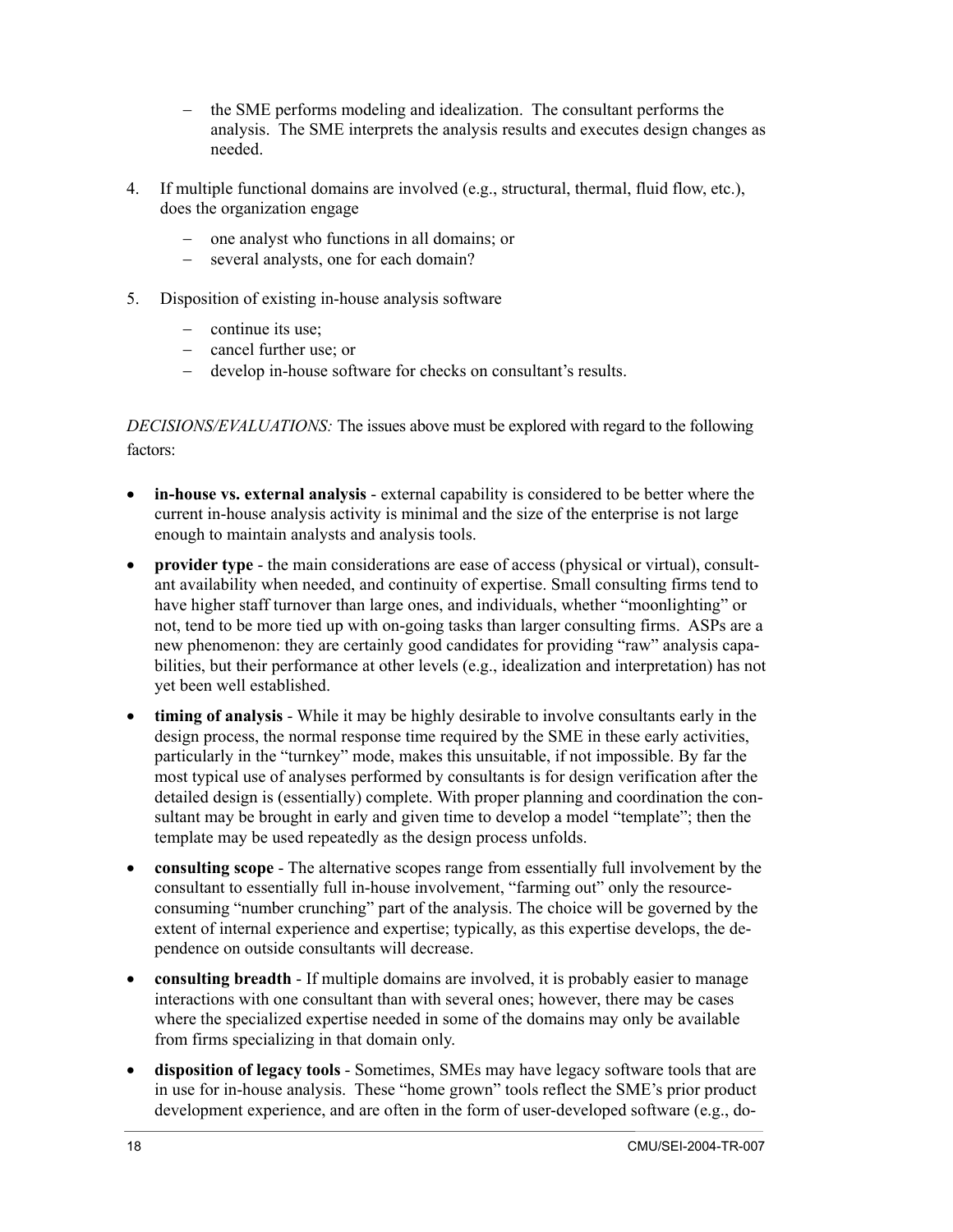main-specific code, custom spreadsheets). It certainly does not make sense to perform in-house analyses on tasks for which a consultant has been engaged. (More appropriately, it does not make sense to engage an external consultant for tasks for which there is available in-house expertise supported by suitable tools.) However, use of in-house tools may continue in the early design stages when there is not yet a sufficiently detailed model to turn over to the consultant. Furthermore, these tools may also be useful for performing coarse or approximate checks on the consultant's detailed results; this effort is imperative for the SME to ensure adequacy of the consultant's analysis.

*TRAINING NEEDS AND OTHER PREPARATIONS:* In terms of personnel needs, even for the turnkey mode, a few engineers knowledgeable about the analysis task will be needed; introductory seminars or short courses are advisable for all engineering personnel. Training must be provided to engineers so that they can evaluate analysis models, interpret analysis results, and accept analysis feedback to modify designs (if production time permits). Training also must be provided for CAD modelers so that they produce "good" geometric models conforming to CAE tool needs. The engineering process must be reviewed, and if necessary adjusted, to accommodate the consultant's turnaround time; in the "turnkey" mode this may be in the order of weeks. In addition to process changes, management will have to address issues of professional responsibility and establish a responsibility chain for the technical performance of the products. Plans for future migration to internal analyses should be in place early in the transition.

*RESULTS TO BE EXPECTED:* More detailed and thorough analyses with up-to-date analysis tools will provide increased confidence in the performance of the company's products. Design verification will be less costly and time-consuming with the possible elimination of some physical prototypes. Templates of prototypical products will provide faster turnaround on repetitive product types. On the other hand, analyses for innovative designs or new product configurations will be much easier with proper analysis tools. Design reuse will be easier with design and analysis data managed more closely. The organization will find that it can automate substantial portions of the analysis process, becoming less dependent on the engineering experts' knowledge.

### **3.3 From CAD and External Analyses to a Basic AEE**

*SYNOPSIS OF SITUATION*: Engineering analysis is dependent on external contractors, even though in-house engineers have gained increased knowledge of CAE processes, particularly of how to interpret analysis results and feed them back for design enhancement. The organization recognizes the importance of engineering analyses throughout the design process and is ready to invest in CAE tools and personnel.

*SYMPTOMS:* The number of design/analysis iterations is limited due to the long turnaround cycles. Design optimization, whether for performance or cost, is difficult to achieve due to inefficient communication between designers and external analysts. Engineering knowledge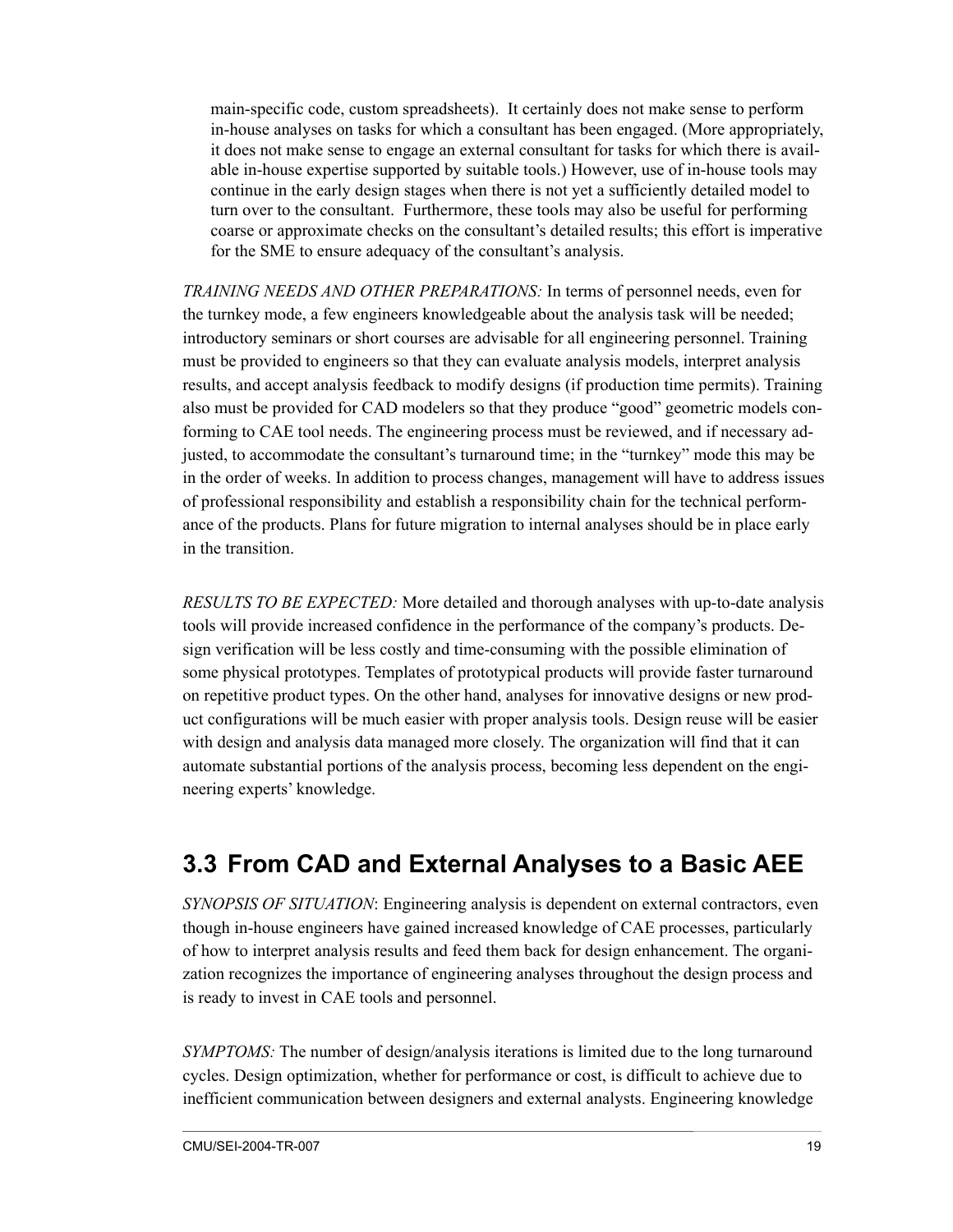is not accumulated systematically for future reuse. There are concerns about the security of proprietary intellectual property communicated to the external consultants.

#### *ALTERNATIVES:*

- The primary issue is the "internalization" of the analysis capability through the installation of a CAE system. The options to be explored are discussed extensively in Volume I, Chapter 4 of this report in terms of the following aspects:
	- − choice of depth in terms of levels of the design process (e.g., conceptual, preliminary, detailed) to be supported;
	- − choice of breadth in terms of the number and kinds of design sub-disciplines to be supported;
	- − choice of CAE components of the environment;
	- − choice of component specialization (sheet metal, injection molding, etc.);
	- − choice of COTS products; and
	- − the degree of customization that will be required.
- Another issue involves personnel allocation. As in the case of the CAD system selection, this may be an even harder choice than the CAE component and COTS product selection. Again, the extreme points of alternatives are as follows:
	- − No segregation of duties: all engineers use the CAE system(s) on their own; or
	- − Separation of functions between engineers and CAE analysts.

#### *DECISIONS/EVALUATIONS*:

- **CAE options** See Volume I, Chapter 4 of this report for a discussion of criteria and options on CAE tool selection.
- **Personnel allocation** Choices regarding personnel allocation should reflect the enterprise's policies and working conditions. In an informal, task- or project-oriented engineering department, it makes sense to have all engineers use the CAE tools directly, with only a very few full-time analysts; in a more hierarchically structured or compartmentalized workplace, dependence on a dedicated analyst group would make more sense. In either organizational mode, interaction between engineers and analysts can be enhanced by providing "light" versions of the CAE tool to the first group and "full-strength" versions of the same tool to the second group.

*TRAINING NEEDS AND OTHER PREPARATIONS*: Personnel decisions will include the following: selection of allocation method: training and/or hiring of personnel; decisions on specialization of functions between analysts and designers. Engineers must be trained to build and use coarse-grained analysis models suitable for proposals and conceptual designs. Engineers must also be trained to use feedback from analysis results to modify designs iteratively and to do sensitivity analyses. The design process will have to be reviewed and/or reorganized to move analysis upstream into the early design stages and to organize the design process for design iterations. The organization must develop policies for determining when a design is considered "good enough" without further iterations. As always, the firm has to plan for replacement, upgrades, and expansion of the environment.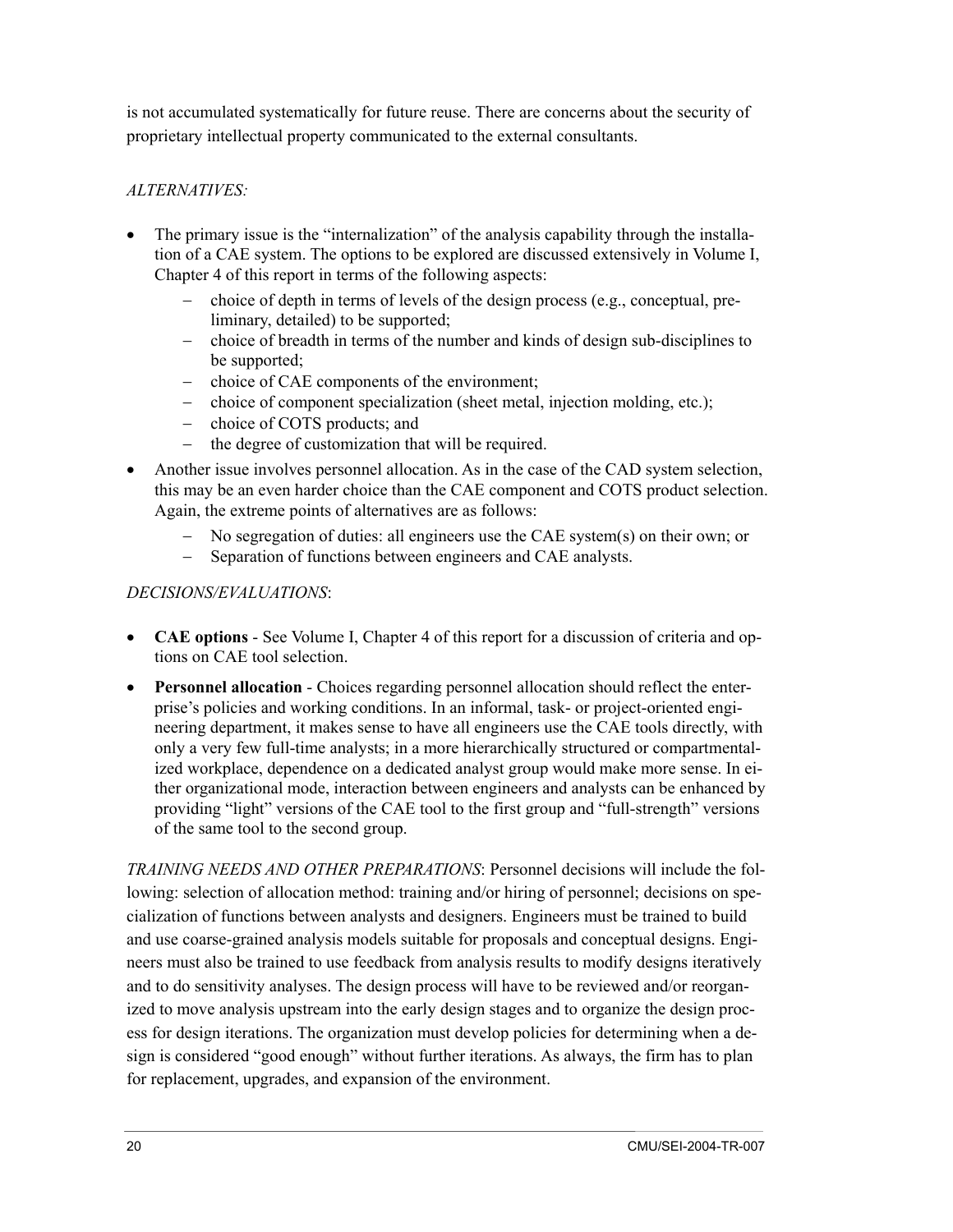*RESULTS TO BE EXPECTED*: The organization will find that it can set up efficient engineering processes with tools suited for its specific need. It will be able to provide faster responses to customers' RFQs with demanding technical specifications, thus gaining a competitive edge in the marketplace. Design and analysis processes will be coupled, providing for easier preparation of analyses and rapid turnaround. It will become easier to optimize designs for performance and cost, and to reuse engineering knowledge [Elm 03].

### **3.4 From Basic AEE to Intermediate AEE**

*SYNOPSIS OF SITUATION*: Design is driven primarily by geometry: CAD models and drawings are at the center of the product data representation, with analysis processes weakly linked to the spatial design. Design rationale is not captured in the product data representation. There is no systematic creation and management of a complete and persistent representation of the evolving product model from the earliest conceptual design steps to the completion of the detailed design and beyond to manufacturing.

*SYMPTOMS:* Design intent and knowledge applied are not captured in the product representation. Design reuse is difficult without access to the design intent embedded in the product data. Lack of a central product data model, encompassing both geometry and engineering function/behavior information, makes sharing information between different disciplines inefficient and collaboration hard to achieve. With the predominance of geometry, most engineering analysis activities can start only after the CAD model is fairly well developed; engineering activities are not easily accommodated during the early stages of the design evolution process.

*ALTERNATIVES:* The prime issue is the achievement of seamless two-way interoperation among all tools, the CAD tool included. This can be achieved in three ways: direct tool interfacing, interfacing through translators, or interfacing via a database. The alternatives to explore are:

- direct tool interfacing through a common "native" language;
- interfacing through translators and/or neutral files e.g., STEP, IGES (Initial Graphics Exchange Specification); or
- interfacing via a database system; in this case, further decisions must be made on the scope, location, and nature of the database (it is highly unlikely that the development of such a database system will be a viable choice for an SME).

#### *DECISIONS/EVALUATIONS:*

• **Direct interfacing** - At today's state of technology, direct interfacing through a common "native" language is possible only if all tools are provided by the same vendor or consortium of vendors, which is rarely the case for a realistic array of CAD/CAE/CAM tools.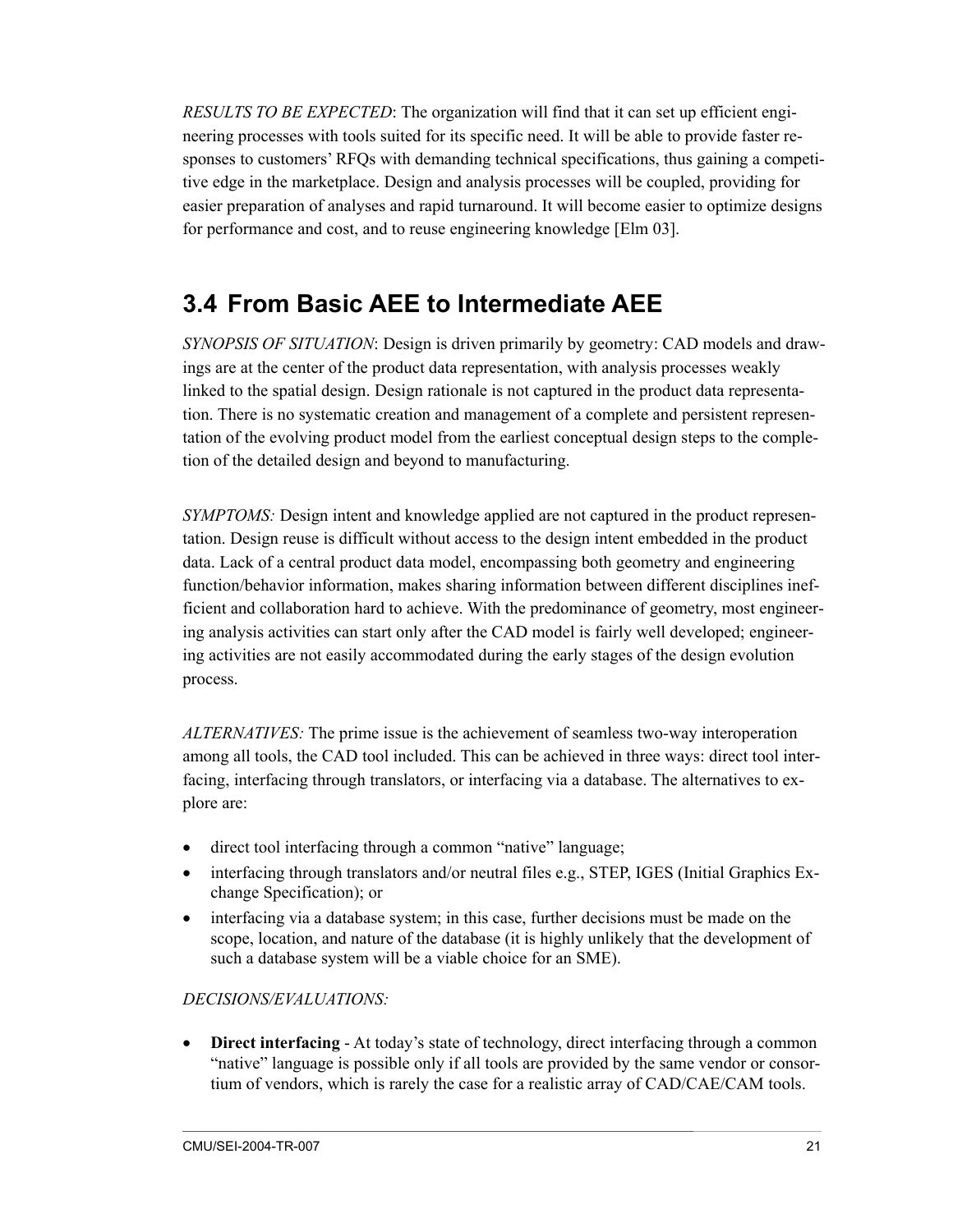- **Interface via translation** The translation-based interfacing options fall into two classes: tool-to-tool two-way direct translators, and translators to and from a central representation, often called "neutral files." A true "neutral file" capable of interfacing with all tools used in a firm would, in many respects, be functionally equivalent to the shared database of the next alternative.
- **Interface via database** In the database option, a host of issues must be addressed. Today, only large corporations can dedicate the resources needed for building custom databases, and even they have largely switched to buying COTS systems that are "tailored" by the vendor, or a third party, for them. An SME would typically be buying one such system.

*TRAINING NEEDS AND OTHER PREPARATIONS*: Personnel decisions will include training/hiring for specialization of functions (e.g., analysts in each domain); generalized functions (e.g., designers knowledgeable in several analysis domains); new specializations (e.g., design librarian). Engineers must be trained to build and reuse analysis models for proposals and conceptual designs. They will also require training to merge analysis feedback from several domains to iteratively modify designs and to perform sensitivity analyses. Process review/ reorganization decisions will include the following: moving analyses further upstream; organizing for design reuse; establishing timing and priorities among different domain analyses; establishing archiving and feedback recording policies. Plans must be put in place for replacement, upgrade, and environment expansion.

*RESULTS TO BE EXPECTED*: The organization will be able to create and manage persistent representations of the evolving product model from start to finish. There will be efficient support of all engineering analysis activities during the entire design phase. Design reuse will be dramatically improved by the shared storage of geometry and engineering design data. The link between design and analysis processes will be tightened to the point that integrated design analysis, function-driven design and multifunctional design analysis can be routinely performed.

### **3.5 Beyond an Intermediate AEE**

*SYNOPSIS OF SITUATION*: This is largely uncharted territory, because only a few of the largest manufacturing enterprises (e.g., in the automobile, aerospace, and defense industries) have reached a level beyond intermediate, and extrapolation to SMEs is difficult. Organizations at this level typically maintain a representation of the product model that is independent of the CAD system used in its creation. This product model contains the basic CAD model, as well as additional data capturing the design rationale. Application-specific data may also be maintained in parallel for tighter integration, mainly for analysis applications. Extensions such as PDM and catalog facilities are also generally used.

*SYMPTOMS*: Product data are effectively utilized only inside the design and analysis departments. The environment does not support a global engineering architecture. There is a rou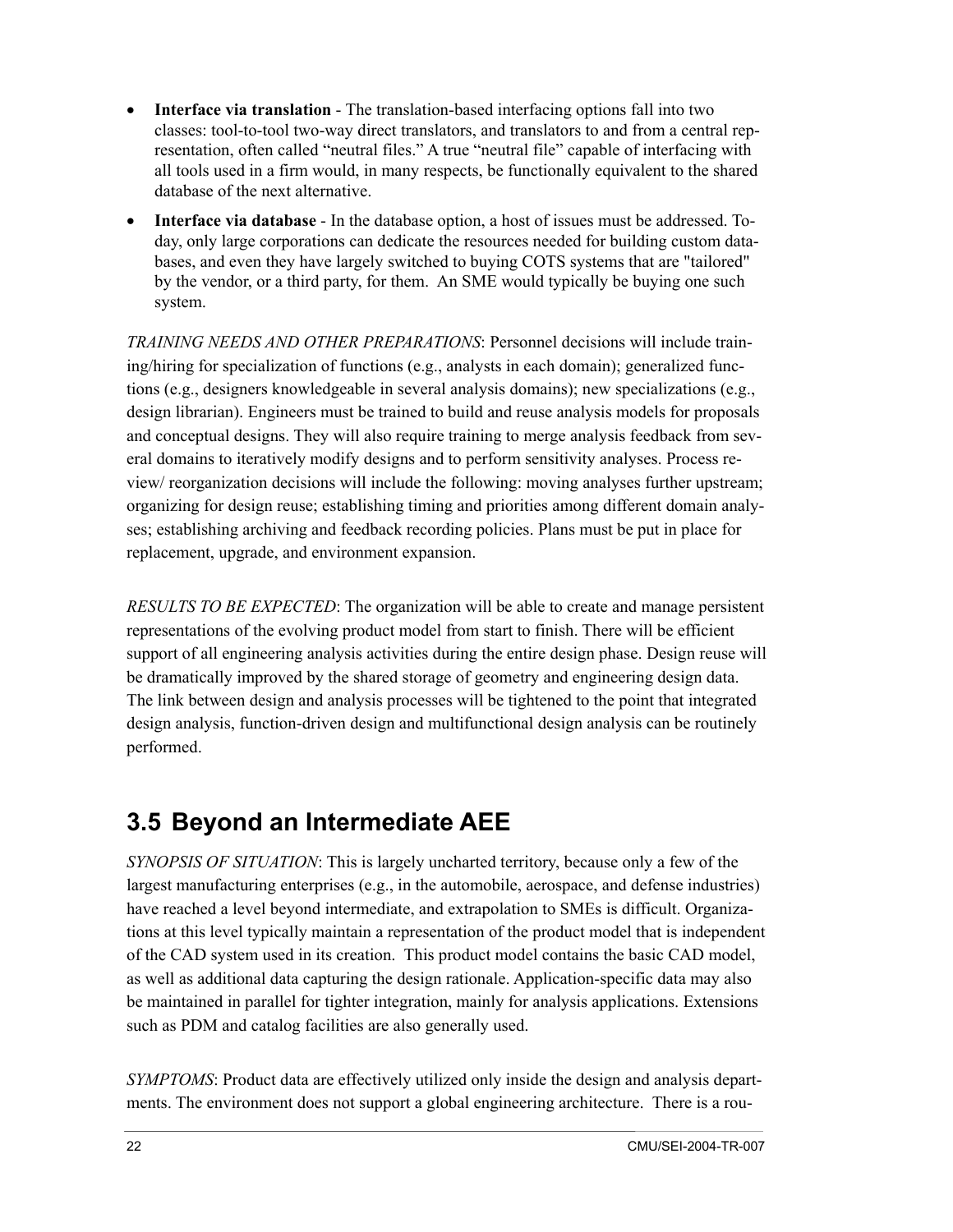tine need for integrating internal and external (contracted out) designs and for configuration management of a complex product or product suite over many engineering units, both internal and external. There are serious problems in communication between the core activities integrated into the environment and various vertical and horizontal applications external to the environment.

*ALTERNATIVES:* The alternatives involve incorporating new tools and/or new applications into the current environment, thereby expanding the environment through new components. Function-driven design tools, knowledge-based CAD systems, and multidisciplinary simulation and synthesis systems are potential examples in the first category. Immersive CAD technology, virtual manufacturing, and collaboration support technologies are examples of AEE components that may be added.

*DECISIONS/EVALUATIONS*: There is no established precedent for selecting among the alternative expansions or their constituents.

*TRAINING NEEDS AND OTHER PREPARATIONS*: Again, there is no established precedent. There are training needs for the new skills introduced by the new components, and training needs for existing personnel to integrate the new tools in their tasks.

*RESULTS TO BE EXPECTED*: Improved management of product development processes, including the creation, monitoring, and modification of design documents and databases, may be expected. Evaluation of the operability, manufacturability, and maintainability of the proposed designs may be performed as part of the design process, enabling designers to predict and address issues before they arise. Seamless sharing of product data in a distributed and heterogeneous engineering environment and effective collaboration through various communication channels between agents and repositories will become the mode of operation.

### **3.6 Additional Migration Considerations**

Two additional migration considerations, namely, downstream data integration and PDM adoption, are presented separately because they are essentially independent of the level of the engineering environment. The two issues may be addressed at any of the levels discussed, either in conjunction with one of the transformations discussed above, or separately.

### **3.6.1 Downstream Data Integration**

*SYNOPSIS OF SITUATION*: The organization does not use any CAM tools, or separate CAD and CAM tools are used without careful consideration of their integration or interoperation.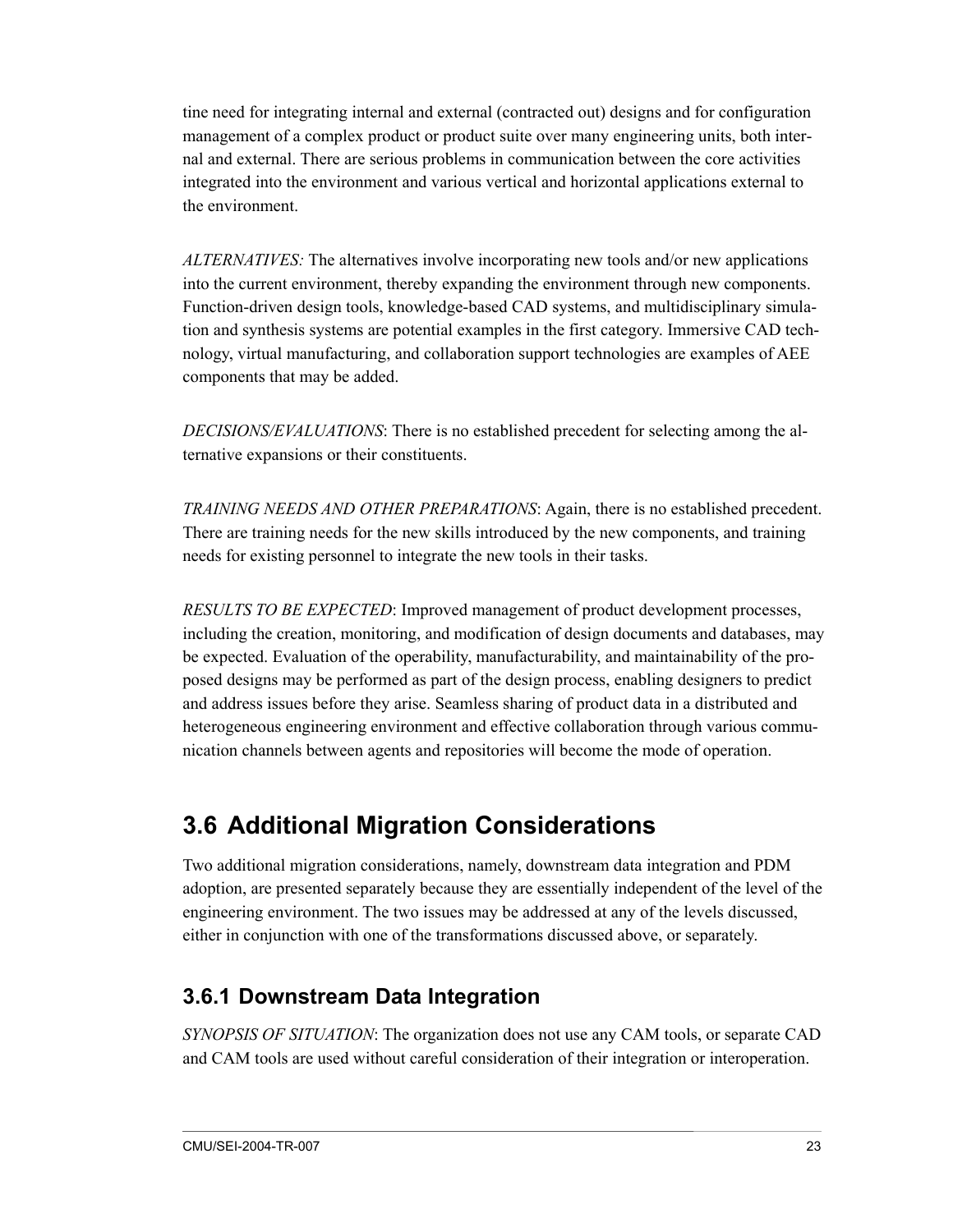*SYMPTOMS:* There is extensive rework in the CAD system or manual entry to the CAM system because of the presence of incompatible geometric models, typically encountered late in the product delivery process when generation of numerical control code for machine tools is first attempted. Due to the lack of linkage to the CAD system, machining operations that are suboptimal in quality, time and/or cost may result.

*ALTERNATIVES*: The issue is a simple one: establish CAD/CAM integration/interoperation. The alternative approaches are the following:

- shared platform for both CAD and CAM;
- interfaced platforms with vendor-supplied built-in interfaces;
- shared files (e.g., STEP); or
- integration via PDM (see below).

*DECISIONS/EVALUATIONS*: The choice among the alternatives listed will largely depend on external, non-technical, considerations such as the following:

- the nature of engineering/manufacturing interaction. If design and manufacturing are tightly integrated (in the extreme, no internal designs are manufactured outside, no external designs are manufactured inside), a shared platform supplied and maintained by a single vendor makes more sense. At the other extreme, if most of the designs are "farmed out" for outside manufacturing and/or manufacturing produces mostly designs of outside organizations, shared files in standard formats such as STEP may be the most practical.
- familiarity with tools at both sites. If either engineering or manufacturing has long been using one tool, it makes sense to install a shared or interfaced tool for both sites.
- the position in the supply chain. Sometimes the choice is made for the SME by a larger client dictating the CAD or CAM tool to its suppliers, or a large supplier making it advantageous to the client to have compatible tools. This factor may be less important in the future as Web viewing tools will increasingly provide translations as well.

*TRAINING NEEDS AND OTHER PREPARATIONS*: For engineering, the primary personnel training/hiring issue is that of training CAD modelers to produce "good" design models conforming to CAM tool and production needs. Quality control and change control policies and their implementations must be developed jointly between engineering and manufacturing.

*RESULTS TO BE EXPECTED*: The standard CAD modeling practice previously used for design only will now also result in near-flawless NC code generation. Where CAM modeling detects that the CAD models are incomplete, CAD data-healing technologies (i.e., COTS products that identify and correct common CAD errors that produce erroneous CAM files) can be utilized.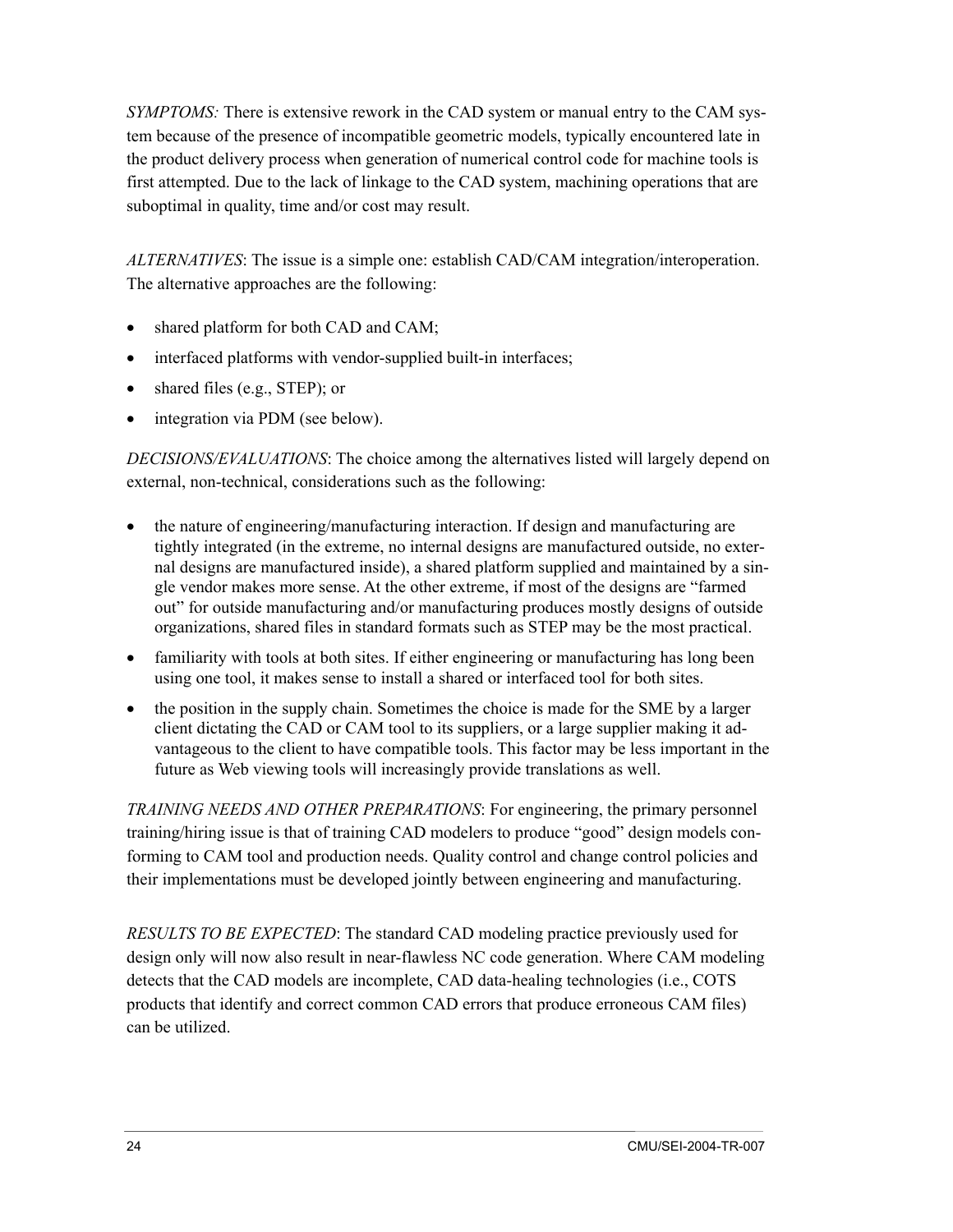### **3.6.2 PDM Adoption**

*SYNOPSIS OF SITUATION*: The organization uses CAD (and possibly CAM) tools, but product data, documents, and drawings are dispersed over several systems and inefficiently managed. Design process management is treated entirely separately from the management of the data generated and used in that same process.

*SYMPTOMS:* It is difficult to share design documents and product data among engineers working on different stages or disciplines in the design process. There may be duplicate data inputs and/or inconsistencies among different versions of the emerging product's design. Separate design process management and product data management either produce conflicts and contradictions, or are de-emphasized so as not to produce conflicts. Design reuse is hampered by the separation of process and product data.

*ALTERNATIVES:* The issue again is a simple one: introduce a PDM system that integrates design process management and product data management. The alternatives to consider are as follows:

- scope of PDM system
	- − engineering only;
	- − enterprise-wide; or
	- − integrated with clients and/or suppliers.
- integration into environment
	- − stand-alone application (i.e., PDM data are entered and used separate from engineering and manufacturing applications); or
	- integrated with CAD/CAE/CAM tools.

*DECISIONS/EVALUATIONS*: As with the CAD/CAM integration discussed above, both the choices of scope and the manner of integration with the design environment will largely depend on external factors, primarily on the nature of integration between engineering and management and on the organization's position in the supply chain (see discussion above). A separate PDM system makes little sense today when so many integrated systems are available. Access, via the Web, to the client's or supplier's PDM system makes sense. However, external access to the SME's engineering information must be evaluated and then very carefully controlled when such interfaces are provided; PDM systems provide direct access and usually only monitor transactions by after-the-fact logging.

*TRAINING NEEDS AND OTHER PREPARATIONS*: Personnel hiring/training decisions involve the personnel who will be hired to run the PDM system or who will be retrained for PDM from the organization's current process management functions. The process control policies and their implementation must be thoroughly planned to obtain the maximum value from the PDM integration.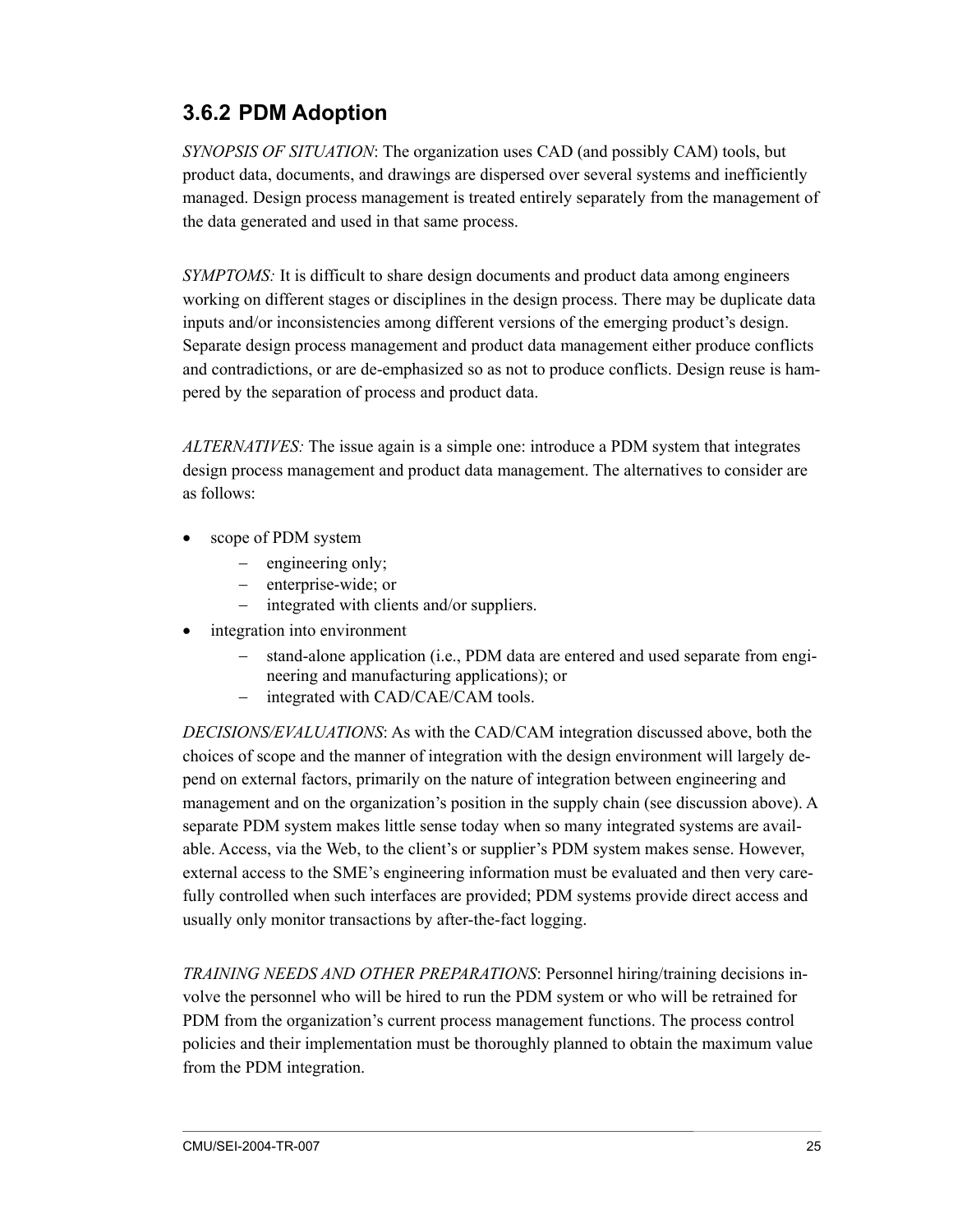*RESULTS TO BE EXPECTED*: The organization can expect the following: increased productivity; improved product quality from fewer errors in product data and the potential of detecting downstream quality problems early in the design process; increased data security: rapid availability of information irrespective of product development stage or user location; and ease of search for parts and documents. These benefits will accrue from better version control and document tracking provided by PDM systems as well as better engineering process and change management introduced by the organization as part of the implementation of PDM.

### **3.7 Migration Summary**

The evolution of an organization's computing support environment has been presented as a series of transformations between levels. Even if new tools are introduced into a company's support environment on an incremental and opportunistic basis, the levels referred to throughout this report represent fundamentally different modes of operation and philosophical outlooks on computer-aided product development. The question of what level of the computing environment deserves to be called an advanced engineering environment is moot. A company that progresses two levels in the hierarchy presented here will view its environment as advanced in a few years.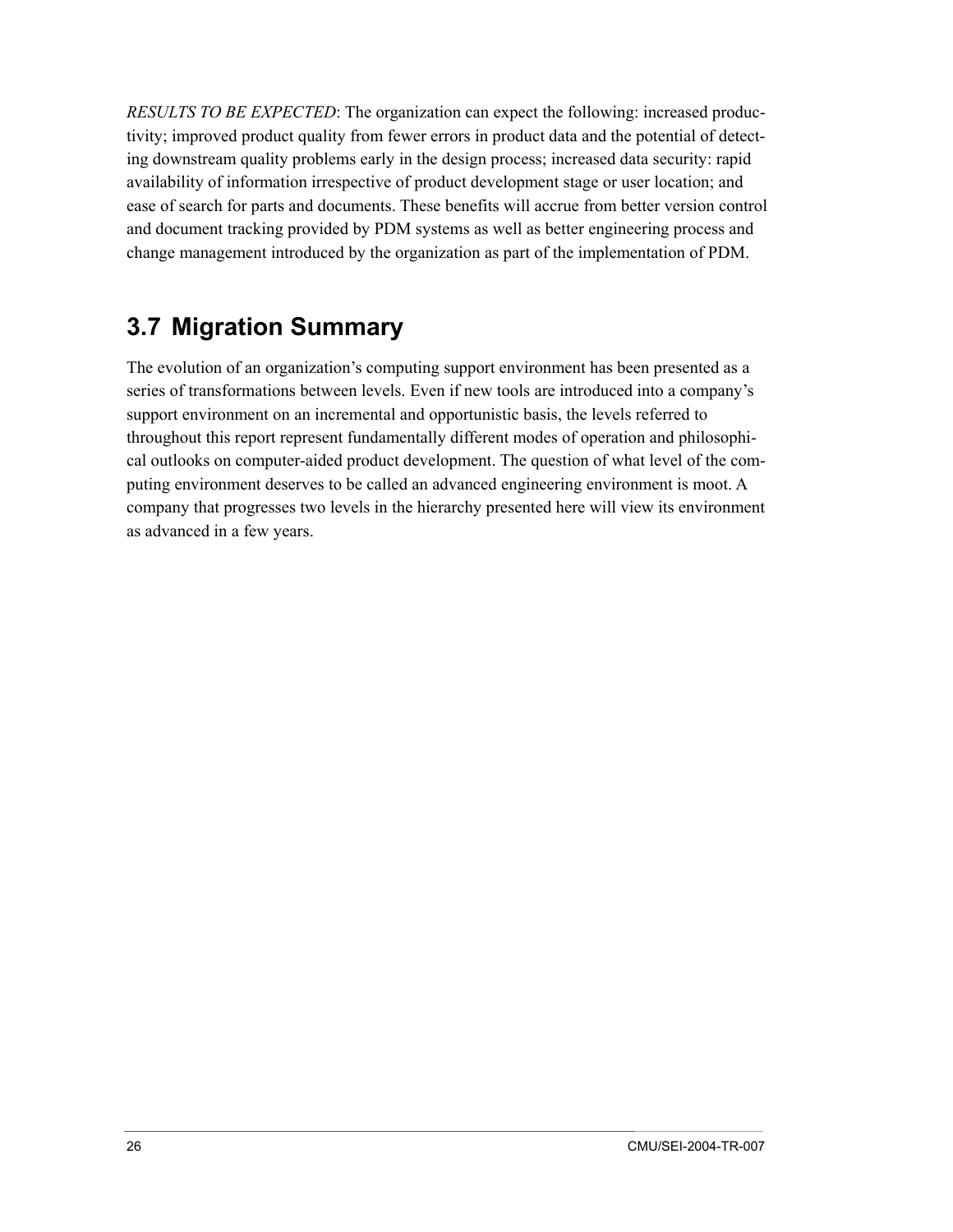# **4 AEE Component Selection**

As discussed in Chapter 3, the largest step in migrating from one level of AEE to the next is the acquisition of a new tool and the insertion of that tool into the SME's enterprise and design process. The purpose of this chapter is to outline a series of considerations that enter into the selection and acquisition of a tool to be added to an SME's engineering environment. The chapter presents only generic considerations that hold for all the tools discussed in this report, and does not deal with considerations of the specific selection criteria of classes of tools (e.g., criteria on the types of nonlinear analysis for selecting a CAE tool).

It is assumed that an evaluation of the SME's needs has confirmed the technical basis for acquiring a tool within a particular class, and that at least a preliminary analysis has confirmed the economic viability of that acquisition.

AEE component selection is a multi-criteria decision-making problem, and almost every decision maker can use some assistance in the process. Therefore, the chapter contains a brief discussion of some of the resources on which an SME can draw. Due to the both the importance and the complexity of the tool selection activity, it is important for SMEs to do the fol $lowing^3$ :

- understand their businesses and how the proposed software will support their firms' growth strategy
- develop or use processes to assign tasks and involve stakeholders
- if necessary, involve specialists in decision support and technology adoption to help clarify issues and identify potential pitfalls
- investigate vendors and their software offerings from a variety of perspectives

Finally, there is the issue of tool granularity. The selection criteria presented here tend to assume a coarse-grained selection and acquisition process, e.g., selecting a CAD tool or a PDM tool, in a process similar to selecting a drafting table or a file cabinet. Today's AEE component tools are closely interfaced and bundled, and the choices to be made tend to be more fine-grained. The technical capability that one wishes to acquire may be available as an upgrade of or an add-on to one of the tools in the SME's current "toolbox." This fact may result

 $\frac{1}{3}$  Anderson, W. *Enabling E-Commerce—Creating an Electronic Environment*. Pittsburgh, PA: Software Engineering Institute, Carnegie Mellon University. To be published.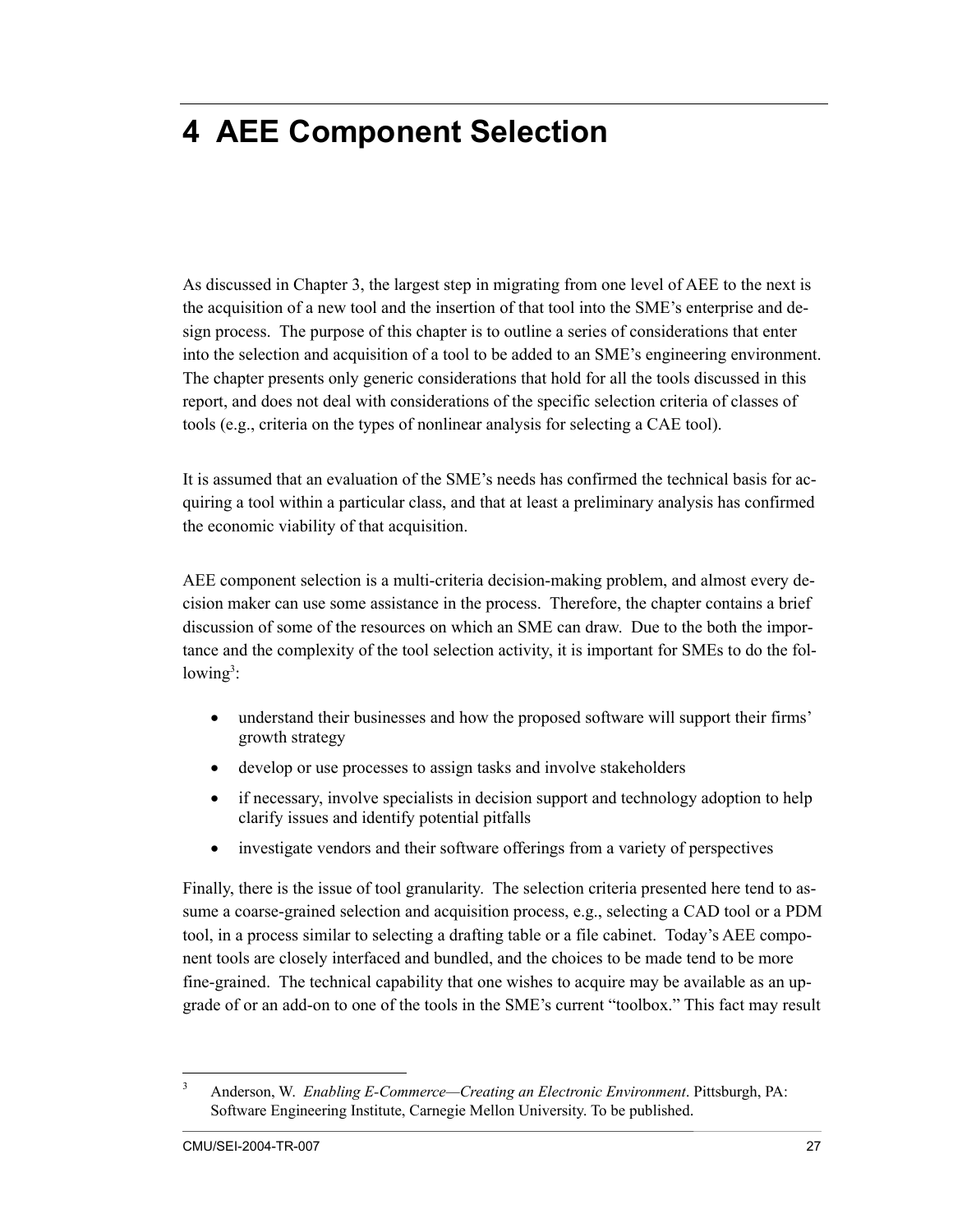in having to make much more heterogeneous choices, comparing add-ons for existing tools to brand new tools.

## **4.1 Selection Criteria**

### **4.1.1 Technical Criteria**

Key technical criteria for the selection of an AEE component include functionality, interoperability, usability, and expandability.

### **4.1.1.1 Functionality**

Clearly, the first criterion for selecting an AEE component, or evaluating a potential component, is that it provides the functionality that is needed by the organization. The SAT-ETC discussed in Chapter 2 is designed specifically to elicit some of the potential needs of an SME, and should be consulted first. However, the SAT-ETC can obviously never be complete, and the SME will generally identify additional functionalities needed beyond those addressed by the SAT-ETC. Reviews of past designs and of their documentation, as well as discussions with designers and engineers are some of the means for identifying needed functionalities in-house. Tabular comparisons of AEE component features and vendor literature and presentations are the key means for establishing whether the components offered provide the functionality needed.

In defining the needed functionality, it is important to consider an appropriate time frame for the AEE component or tool being considered. Obviously, for investing in the purchase of an AEE component and the larger expense of providing adequate staff training in the use of the tool, the SME wants more functionality than just that needed to attack today's problems. It is necessary to do some projection to identify future needs and future business potentials that may be met by the added functionality. If available, records of past RFQs not responded to or proposals rejected by the client may be excellent sources of information on missed opportunities, which may be due, at least in part, to inadequate functionality.

On the other hand, it is unrealistic to plan for too long a time horizon, for two reasons:

- 1. Internally, long-run business opportunities and directions become too diffuse to influence specific tool selections.
- 2. Externally, the AEE tool vendor market is probably changing faster than the SME's business environment, making long-range projection difficult. New functionalities requested by a substantial segment of a tool vendor's users tend to become available in subsequent releases and versions. Mergers and teaming arrangements among vendors bring functionalities previously available only in separate tools into one environment. New technical developments, and the software industry's responses to them, make entirely new components available to the SME.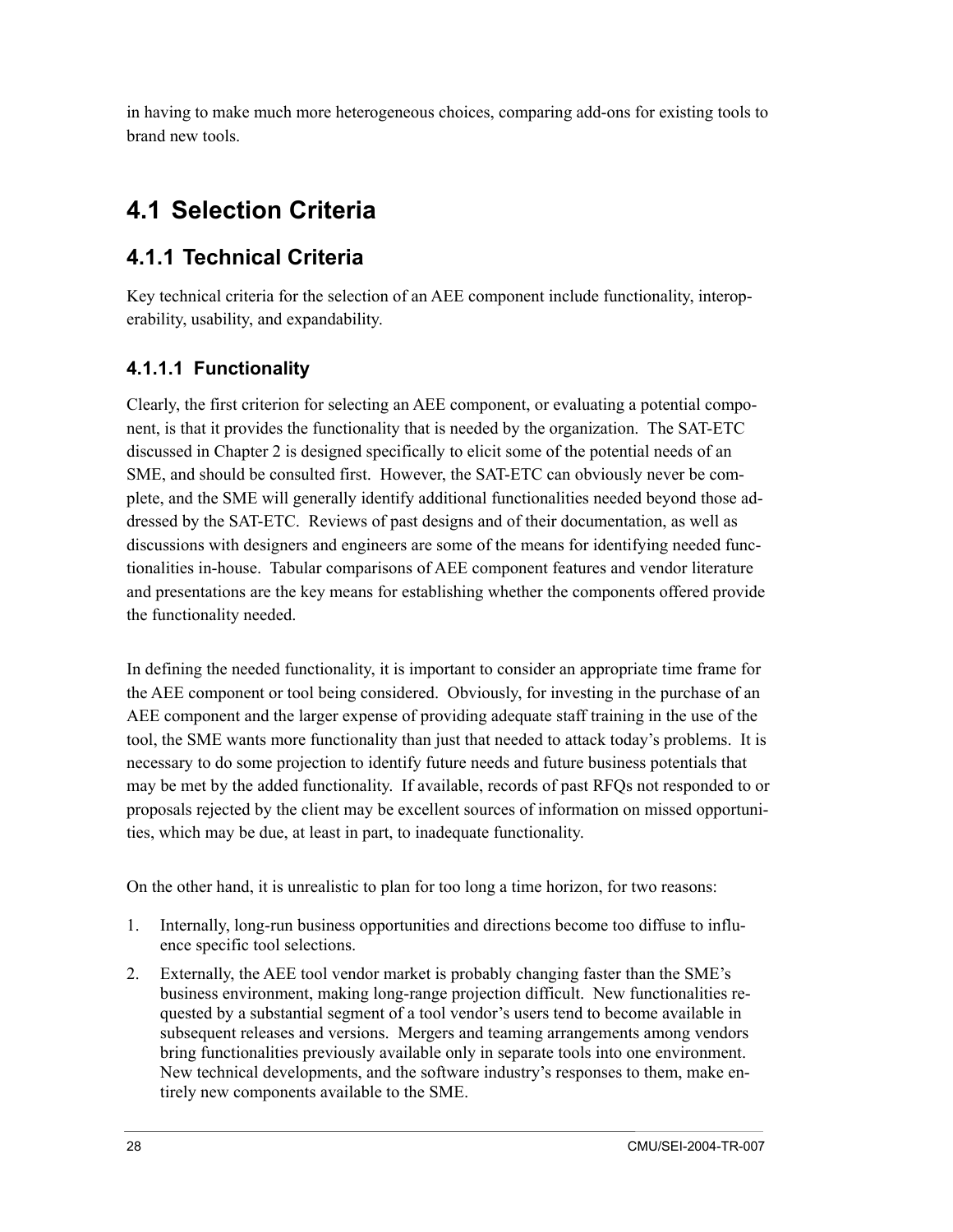In summary, the SME must develop a precise list of needed and desired functional capabilities for a new AEE tool, derived from an analysis of current and expected future needs, but tempered by a judicious evaluation of potential changes both in the SME's business and in the software vendor industry. Candidate components can then be evaluated against such a list.

#### **4.1.1.2 Interoperability**

The major theme of this report is encapsulated below:

*Advanced Engineering Environments (AEEs), through which people and tools can effectively interoperate in the delivery of engineering products and services, are becoming feasible even for the smallest SME.* 

In the world of SMEs today, interoperability ranks a close second to functionality as a tool selection criterion. The day of the independent tool is long gone. SMEs are no longer willing to manually copy the output of one tool to serve as the input of the next tool—an effort that is neither productive, cost-effective, nor accurate, albeit a practice all too common in the early days of computer use.

Interoperability among tools can be achieved in a variety of ways. Among the modes of interoperation discussed in Chapter 5 of Volume I [Fenves 03] of this report series and identified in the two assessment tools presented in Chapter 2 of the current volume are

- tools communicating in a 'native mode';
- tools interfaced through common files (STEP or other standard or neutral format);
- tools interfaced through a shared database;
- tools integrated (by their vendors) over a common shared database; and
- one tool operating within another.

The most important criterion in selecting among competing tools on the basis of interoperability considerations is the degree to which the interoperation mode offered by the tools supports the organization's overall product development process. A pair of illustrative comparisons will make this point clearer. On the one hand, assume that an SME separates the concerns of its design and manufacturing divisions to the point where for each product only one data transfer takes place from the CAD system to the CAM system at the completion of the design process, in waterfall fashion. In this case, even the slowest transfer mode is satisfactory. On the other hand, assume a different organizational structure or process, where the manufacturing division enters early in the design process and emergent designs are frequently sent to the manufacturing division for evaluation and feedback on manufacturability issues. In this case, the SME needs a data transfer mode and a communication interface that reduces the delays in the feedback loop to a minimum. Such intimate interaction can be achieved if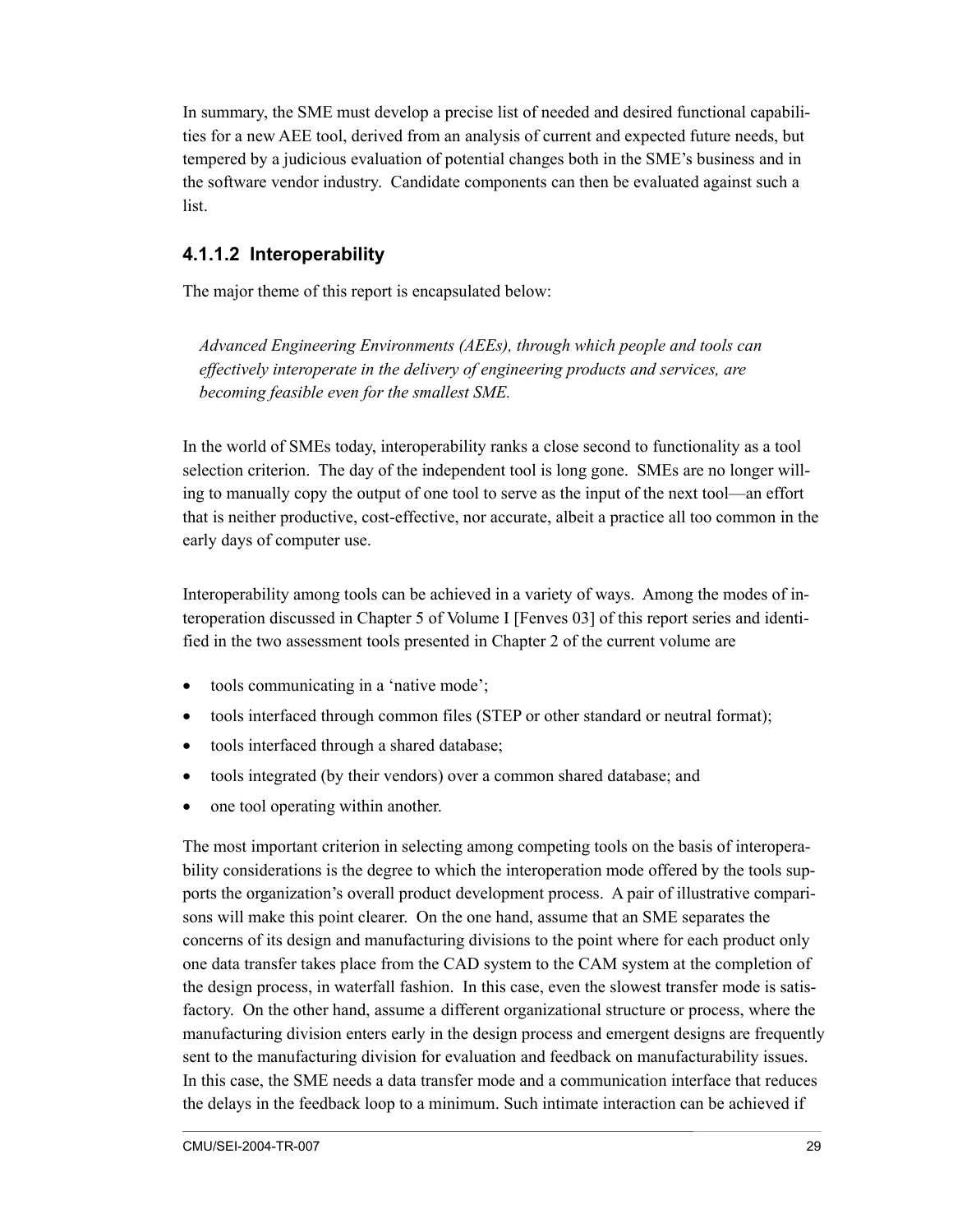there are no translations to be made, so that two engineers can look at the same model at the same time and discuss costs and changes. A similar distinction applies to CAE tools used once per product for final verification vs. CAE tools iteratively used in the design process for frequent performance evaluation or optimization of the product as it is being designed.

When interoperation becomes intimate, as in the second alternative of the above illustrations, a second interoperability criterion emerges. In the waterfall CAD/CAM and CAD/CAE scenarios, the two sets of specialists that use the two tools interact so seldom that it does not matter much whether the models within the respective tools are understandable to the other discipline or not. Human interaction is primarily face-to-face or through drawings, plots, Web pages or e-mail messages. All of these "data transfer modes" are much more flexible and redundant than direct transfers between tools. As the interaction becomes more intimate, it becomes increasingly important that the computer-based models used by the tools be understandable, to some degree at least, to the specialists in the interacting disciplines. Otherwise, the potential offered by rapid iterations in the design process will not be fully exploited, as people have to slow down to mentally translate strange models into their own terms.

Whenever translation between computer-based models is involved, regardless of the transfer rate, a third interoperability criterion emerges, that of translation fidelity. Fidelity is a measure of the extent to which the tool receiving the translated data can construct a complete and faithful computer-based model for its own purposes, without loss of information. It is a complex function of the representations used by the interoperating tools and the comprehensiveness of the translator program. Loss of fidelity in transfer can have serious technical and financial implications, and should be extensively tested as part of the tool selection process.

#### **4.1.1.3 Usability**

It is a truism that a tool must be usable in order to be effectively, even enthusiastically, used. At the basic level, the layout of the interfaces, the function and location of various control features, and the familiarity of the "look and feel" of the tool are usability criteria for every computer-based tool. Software vendors and universities have gained increased understanding of human-computer interaction issues and principles and this knowledge has significantly improved tool interfaces.

For technical tools, such as CAD, CAM and CAE tools, there are two additional usability criteria. First, users insist that the user interface of the tool and the way of specifying actions by the tool be "intuitive." This imprecise term means that the consequences of specifying an action to the tool, and the responses displayed by the tool, should be what the user expects, based on his/her education, training, and experience with previous tools of the same class.

Second, technical users expect that the tool be "transparent" to some extent, and not a "black box." A black box does not reveal anything about its inner workings; input goes in and out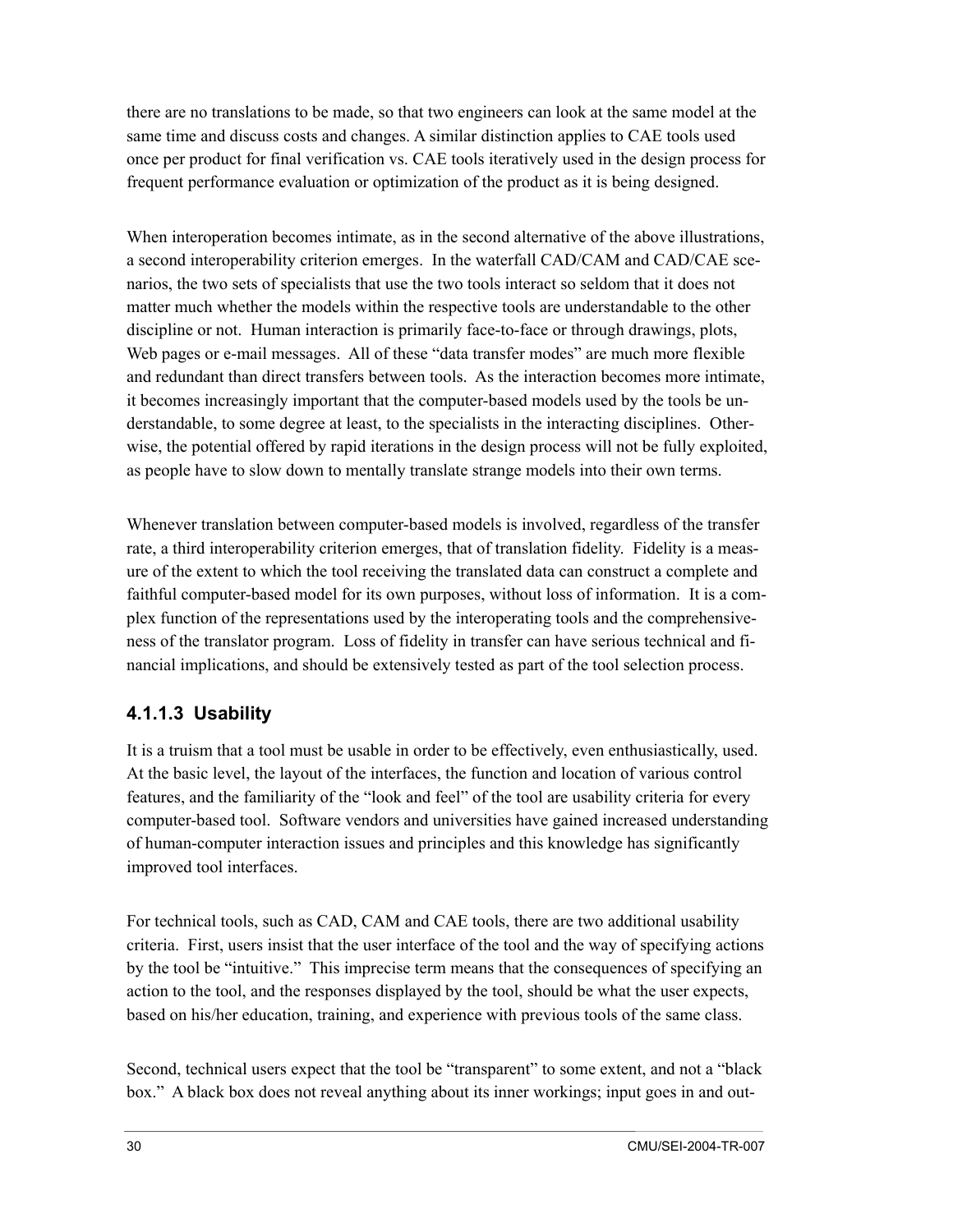put comes out, with the user left totally in the dark on how the latter was derived from the former. In contrast, a transparent program makes some attempt to explain its reasoning in a terminology familiar to the user. Full transparency is not easy to achieve, and may even be counterproductive. The user does not expect a CAE tool implementing finite element analysis to display all of its intermediate steps; but he/she has the right to expect occasional status messages ("assembling stiffness matrix," "solving equations," etc.) and query capabilities for intermediate results or checks.

#### **4.1.1.4 Expandability**

The last set of technical selection criteria deals with the manner in which the tool's functional capabilities may be expanded in the future. Expandability has two aspects: external and internal. External expandability pertains to what may be obtained from the vendor: the expanded functional capabilities that may be added in the future when needed, and what the expansion entails. As indicated repeatedly in the two volumes of this report series, many vendors provide both light-duty and heavy-duty versions of their tools as a means of expanding the tool's scope. In other cases, vendors or third-party suppliers provide add-ons to increase tool functionalities. The evaluation criteria for external expandability thus need to address three distinct issues: (1) the expanded capabilities available; (2) the effort required to install the needed expansion(s); and  $(3)$  the type of compatibility to be maintained between the original and expanded versions of the tool.

Internal expandability deals with the changes that individual users, or the SME organization on the whole, may make to expand the usability or utility of the tool. This type of expansion is often referred to as "customization." For example, CAD tools may be customized by inserting parts libraries, scripts for defining custom entities, linkages to databases of nongeometric attributes, etc. Obviously, some classes of tools are inherently more customizable than others. At one extreme, spreadsheets are eminently customizable, as they support essentially any operation on tabular data. On the other hand, production-oriented CAE tools, in contrast to research tools, cannot be expected to be highly customizable. It is important to establish in advance of tool selection the kinds of customization, compatible with the nature of the tool, that is needed or desired, and evaluate candidate tools against this list. Determining whether the vendor will continue support following SME customization is also advised.

### **4.1.2 Service Criteria**

#### **4.1.2.1 Vendor Support and Training**

The single most important non-technical criterion for selecting a tool is the extent of the vendor's commitment to provide support and training prior, during, and after installation of the selected tool and after any customization by the SME. Such support and training are essential for all levels of tools. Clerical and data entry personnel must be trained and supported so as to be able to execute all tasks within their domains with dispatch and confidence; they cannot be expected to experiment with alternate approaches when a tool malfunction occurs.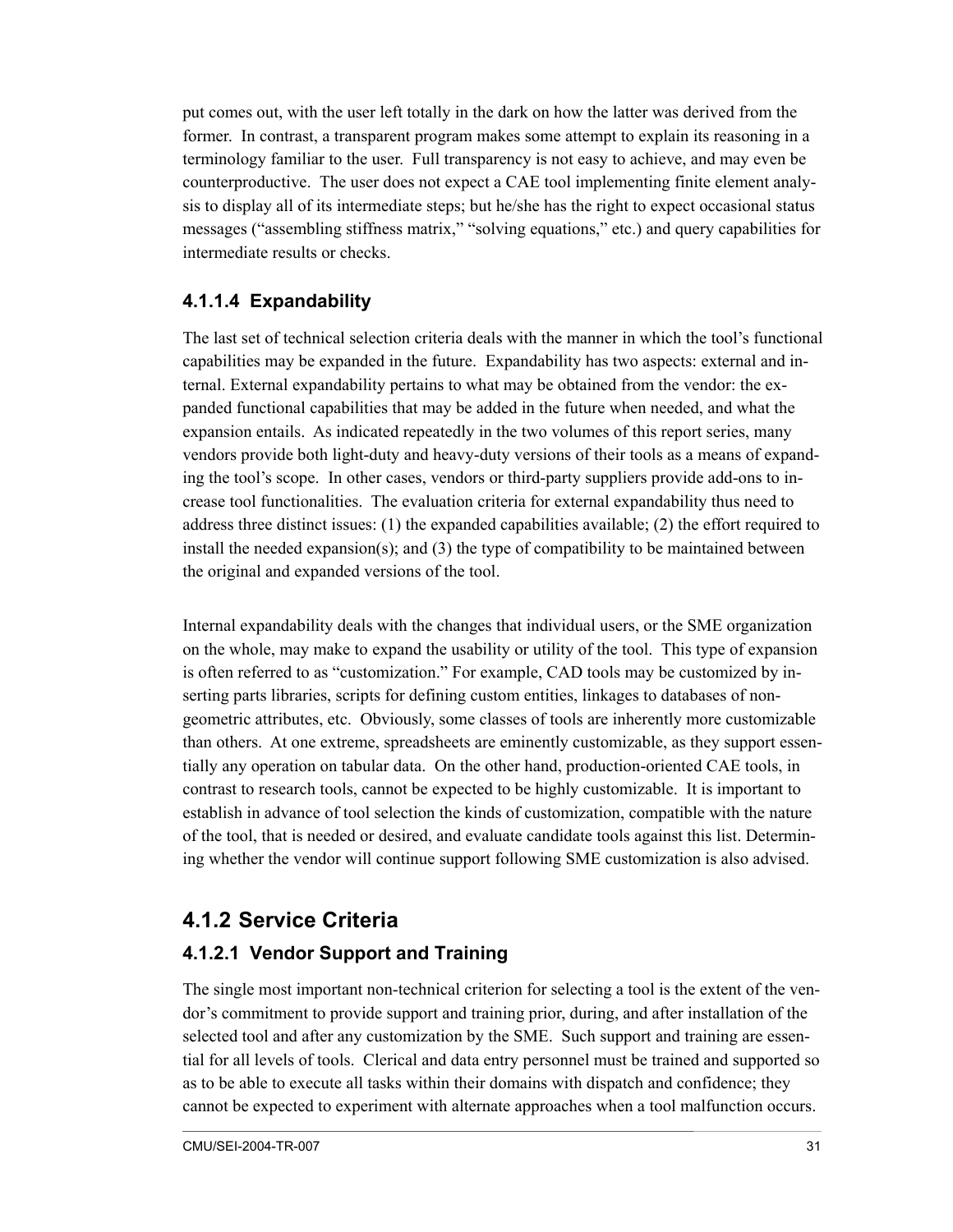Engineers and designers, through their technical background, are more willing to experiment and even to try to "break the tool." On the other hand, they need extensive training, opportunities to experiment, and a wide set of examples to work on until they have "internalized" the tool to the point where they are willing to make professional decisions based on the results from the tool. The need for this type of advanced professional training cannot be overemphasized.

The vendor's ability to deliver the kinds of support described above needs to be clearly determined, and its track record explored. The relationship between users and vendors is increasingly becoming one of partnering. The SME needs to recognize that its continued capability to profitably deliver products or services is increasingly dependent on an outside entity, the tool vendor. With the startups, acquisitions and mergers taking place in the software industry, the future of this partnership is at least as difficult to predict as the future technical needs. Nevertheless, predictions must be made and candidates must be evaluated on this basis as well. See the technical note *Selecting Advanced Software Technology in Two Small Manufacturing Enterprises* (Chapter 4 and Appendix C) for additional reading on selecting vendors.<sup>4</sup>

#### **4.1.2.2 Staff Interests**

Computer-based tools are not deployed in a vacuum. Continued and effective use of a tool requires that the personnel using it be actively involved in its acquisition, installation, use, and upgrading, when needed. Users need to feel that they are empowered by the tool, that their professional stature is raised and that their performance is qualitatively and quantitatively improved. The quality and level of tools available is increasingly becoming a staff retention issue, after having been a staff recruiting issue for some time.

It is difficult to give crisp and precise selection criteria for staff interests. The best way to incorporate staff concerns in the selection and evaluation process is to have a broad segment of the intended user population, from senior members to novices, participate actively in the process.

#### **4.1.2.3 Cost**

Cost is an obvious selection criterion, but seldom is it a discriminating criterion for selection among candidate tools of the same class and with roughly the same set of capabilities. This is because of two factors. First, the software market tends to self-calibrate, so that comparable tools have comparable prices, with only occasional exceptions. Second, the internal costs for staff training, process adjustment, and so on, will essentially be the same for any tool in its class.

 $\frac{1}{4}$  Anderson, W.; Estrin, L.; & Buhman, C. *Selecting Advanced Software Technology in Two Small Manufacturing Enterprises.* Pittsburgh, PA: Software Engineering Institute, Carnegie Mellon Institute. To be published.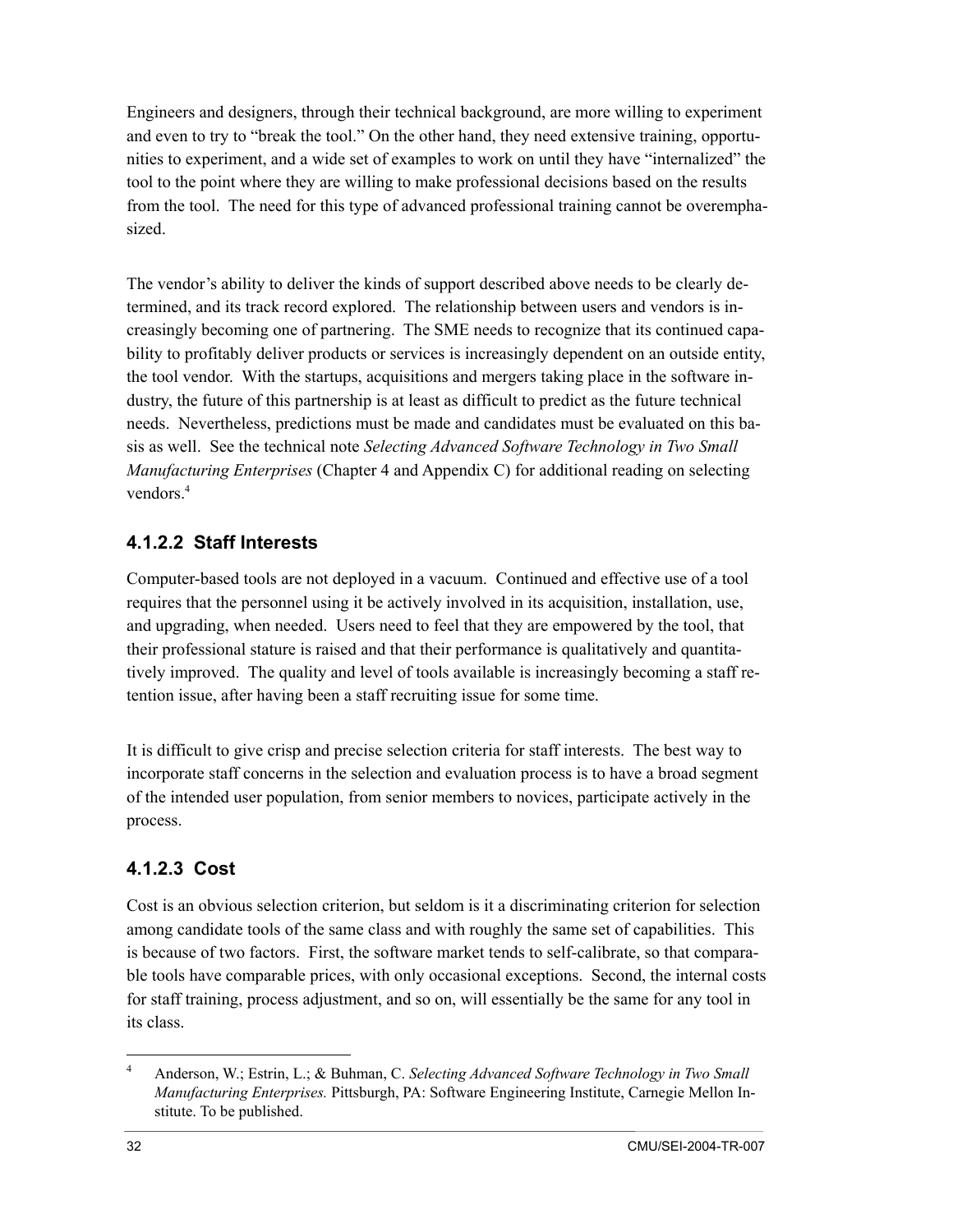In developing the costs associated with the installation of a new tool, it is important that the development be comprehensive. Out-of-pocket costs, including the cost of purchase, any modifications needed to the previous environment, additional space, furniture, even the direct costs of initial staff training, are generally easy to obtain. Many organizations simply stop with such a list. What tends to be forgotten is the cost of providing the affected staff with time and resources to study, explore, and experiment with a tool until each staff member feels fully competent to use the tool and make professional choices and recommendations based on the results produced by the tool. Organizations that don't plan and budget for these costs tend not to provide the released learning time needed. The affected staff members must bootleg the learning into other tasks, or are forced to make decisions they feel they are not qualified to make. Finally, ongoing support costs such as annual license fees, service contracts, software upgrades, and so on, must not be forgotten.

### **4.2 Selection Resources**

It is clear from the presentation above that many categories of decision making are combined in developing a set of tool selection criteria and then selecting from among the identified candidates. There are several categories of resources that an SME can tap to assist its decision making, briefly summarized below. The SEI Evolutionary Process for Integrating COTS-based systems (EPIC) method and a technical report by Anderson<sup>5</sup> present assessment instruments that address these multiple categories [Albert 02].

### **4.2.1 Web-Based Information Resources**

In the early days of computing in engineering and manufacturing, user groups developed around hardware platforms and major tools (then simply called programs). The advice and assistance provided by these peer groups were enormously helpful in fostering the culture of computer use among the pioneering organizations. Today, advice and counsel of trusted peers is still very valuable. With the spread of computing, the peer community has greatly expanded, and peer group organizations have largely disappeared. On the other hand, IT networks and the World Wide Net have brought communities together. There are numerous forums, chat rooms, on-line newsletters, and so forth, with subject matters relevant to every aspect of engineering environments and their constituent tools. Access to a few of these sites can provide useful input to tool selection.

### **4.2.2 Magazines and Journals**

Most technical journals dealing with engineering and manufacturing that cover these fields, particularly the trade magazines distributed free to qualified subscribers, provide two kinds of features germane to tool selection. First, many of these publications provide, on a periodic

1

<sup>5</sup> Anderson, *Selecting* (see note 4).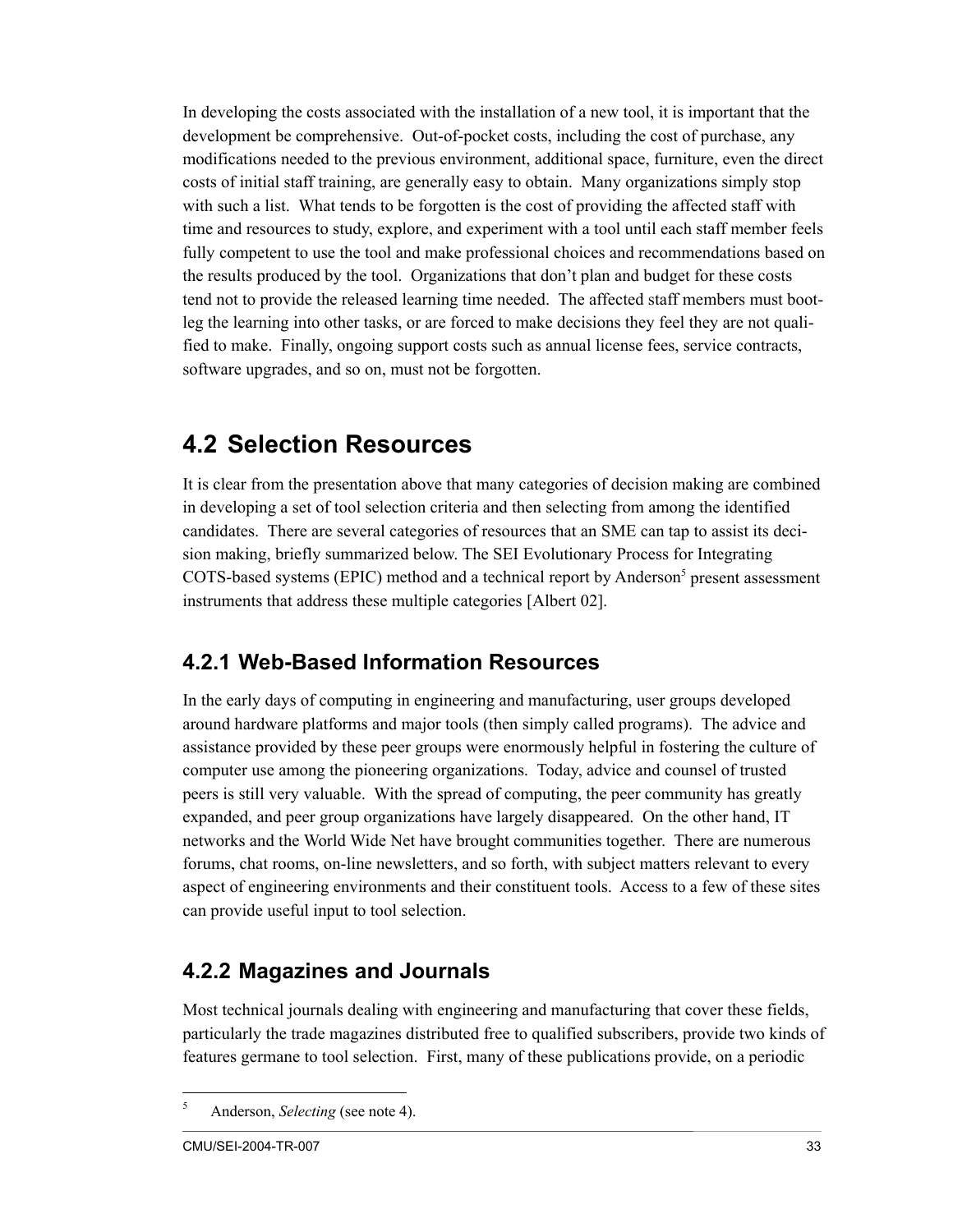basis, tabular summaries and comparisons of capabilities of classes of tools. Software vendors make sure that their products appear in these summaries, so that the coverage of these summaries is generally quite complete. A recent summary table for a particular class of tools is valuable for the SME in (1) identifying some of the major tool evaluation and selection criteria; (2) identifying potential vendors; and (3) pruning the list of candidates to consider by eliminating those with tabulated capabilities outside the intended envelope. Second, most publications provide occasional software reviews or feature articles describing, in some depth, capabilities of a new or significantly revised tool. Good reviews in this category, particularly the ones written in the first person, provide a vivid picture of the strengths and weaknesses of the tools described. Reviews of the top candidate tools in a selection process can aid significantly in their evaluation.

#### **4.2.3 Trade Shows**

The opportunity to "check the teeth" or "kick the tires" of candidate purchases has traditionally been part of the selection process. The equivalent of these rituals for computer-based tools is the trade show. These are either stand-alone events or attached to other professional or trade group meetings. Here, booths display the newest versions of tools, and ancillary events provide short courses, discussion and question-and-answer sessions, and so forth. At such shows, SMEs can gather just about any kind of information on tools of interest, as well as contacts with many sources of further information. The presence of so many competing products in one place can be overwhelming, and two points of advice are in order. First, you have to go to such shows prepared. The amount of information you can glean by stopping at a booth is limited; furthermore, the interface features of all tools in a given category are today so "homogenized" that a brief look will not identify any differentiating characteristic among the tools. Therefore, you have to have made some preliminary pruning and you have to resolve to examine in some detail no more than a handful of the top candidates. Second, you have to be ready for surprises. A new tool or new feature of an existing tool, first unveiled at the trade show, may counteract even the best preparation and alter the list or previous ranking of candidates. A good strategy to follow is to watch for booths surrounded by large crowds and to check these out for relevance.

### **4.2.4 Consulting Services**

Finally, there is a whole range of consulting services that an SME may purchase to assist in the tool selection and evaluation process. These services range from the preparation of selection criteria and ranking of candidate tools accordingly to full tool selection, installation, and the necessary staff training.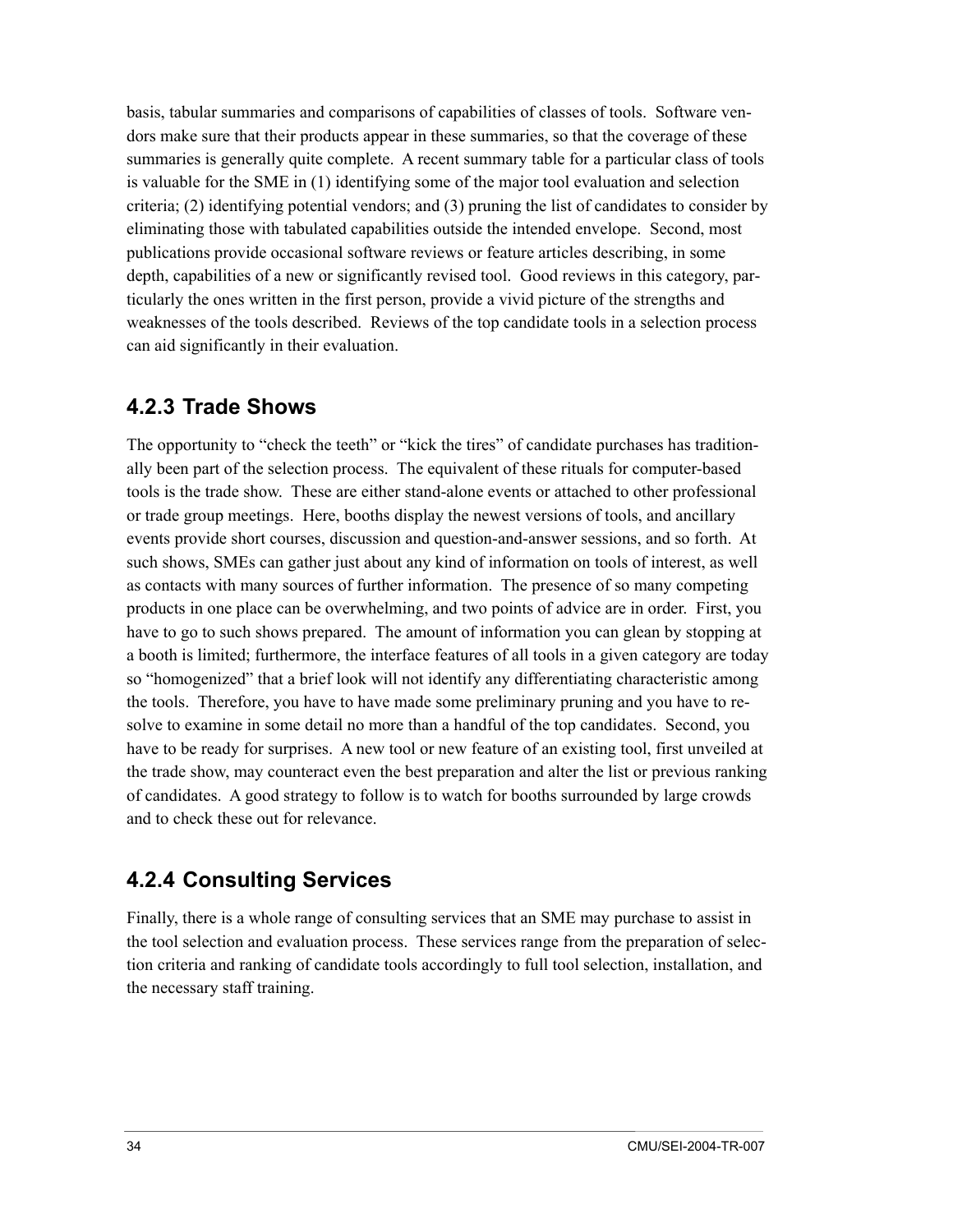### **4.3 Tool Selection Summary**

Technical criteria for selecting a tool to be added to the SME's engineering environments include the following:

- functional capabilities of the tool, based on current and expected future needs, but taking into account potential changes in business and software;
- interoperability appropriate to support the organization's overall product development process;
- usability, particularly the extent to which the tool is deemed "intuitive" and reasonably "transparent" by its potential users; and
- expandability, in terms of tool features that may be subsequently added and customization that users may apply to extend the tool's capabilities.

Service criteria to consider include the factors below:

- extent of support and training provided by the vendor;
- match between the interests of the affected users and the tool's capabilities; and
- cost, including out-of-pocket costs for purchase, installation, and training, and internal costs for adequate user experimentation and learning.

The resources available to assist in making tool selections include the following:

- Web-based sources such as forums and chat rooms;
- summary tabular comparisons of tools and feature articles on specific tools in professional and trade publications;
- trade shows demonstrating the tools; and
- consulting services.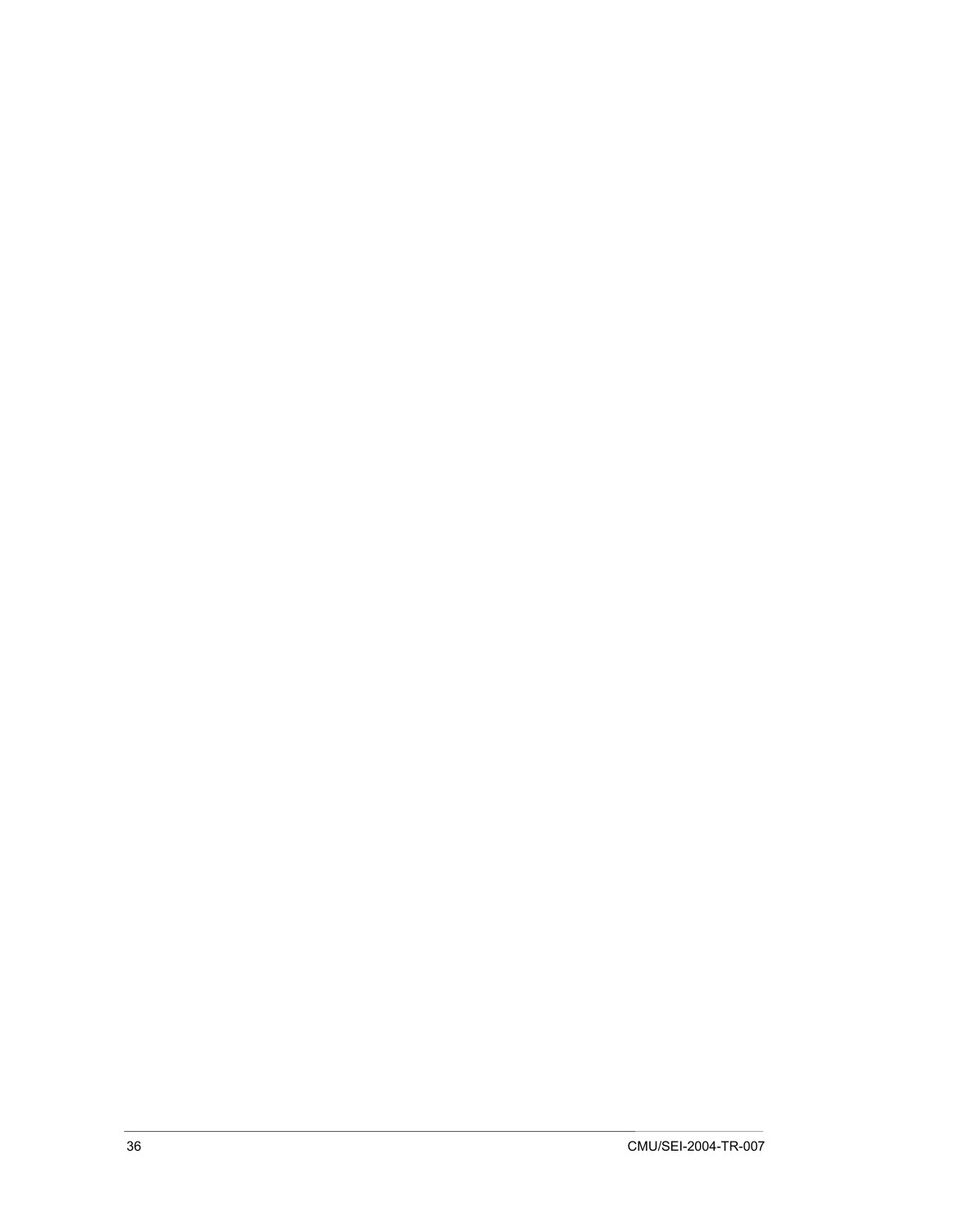# **5 AEE Technology Adoption**

A typical technology installation process contains steps such as choosing the technology product, acquiring it, physically installing it in the work environment, and training operators in how to use the system (which may or may not match their current procedures). While all of these actions are necessary to incorporate a new technology into an SME, they are not sufficient, and will not produce the desired benefits until the SME **adopts** the technology and **integrates** it into its operation.

Technology adoption is achieved when the people who need to use the new technology

- are aware of the presence and the status of the technology;
- have appropriate access to it;
- are trained to use it;
- get support for using it; and
- actually *do* use it to support their work tasks [Garcia 02].

### **5.1 The Adoption Challenge**

The benefits of AEE adoption by SMEs are many (see Volume I, Chapter 3), and yet many SMEs remain reluctant to adopt advanced software-based technologies [Fenves 03]. In many cases, this reluctance may be traced to prior experience with unsuccessful software adoptions.

Technology adoption is rarely achieved without challenge. While a new technology is introduced, the every day work of the organization must continue. Therefore, the adoption effort is superimposed upon normal workday activities. As the technology is introduced, the organization may face challenges such as the following

- Diverting critical resources from ongoing production activities to technology analysis and selection activities;
- Diverting critical production resources for training;
- Modifying time-tested work practices to utilize the capabilities of the new technology;
- Changing the skill sets within the organization to accommodate the installation, utilization, and support of the new technology; and/or
- Overcoming the common human resistance to change.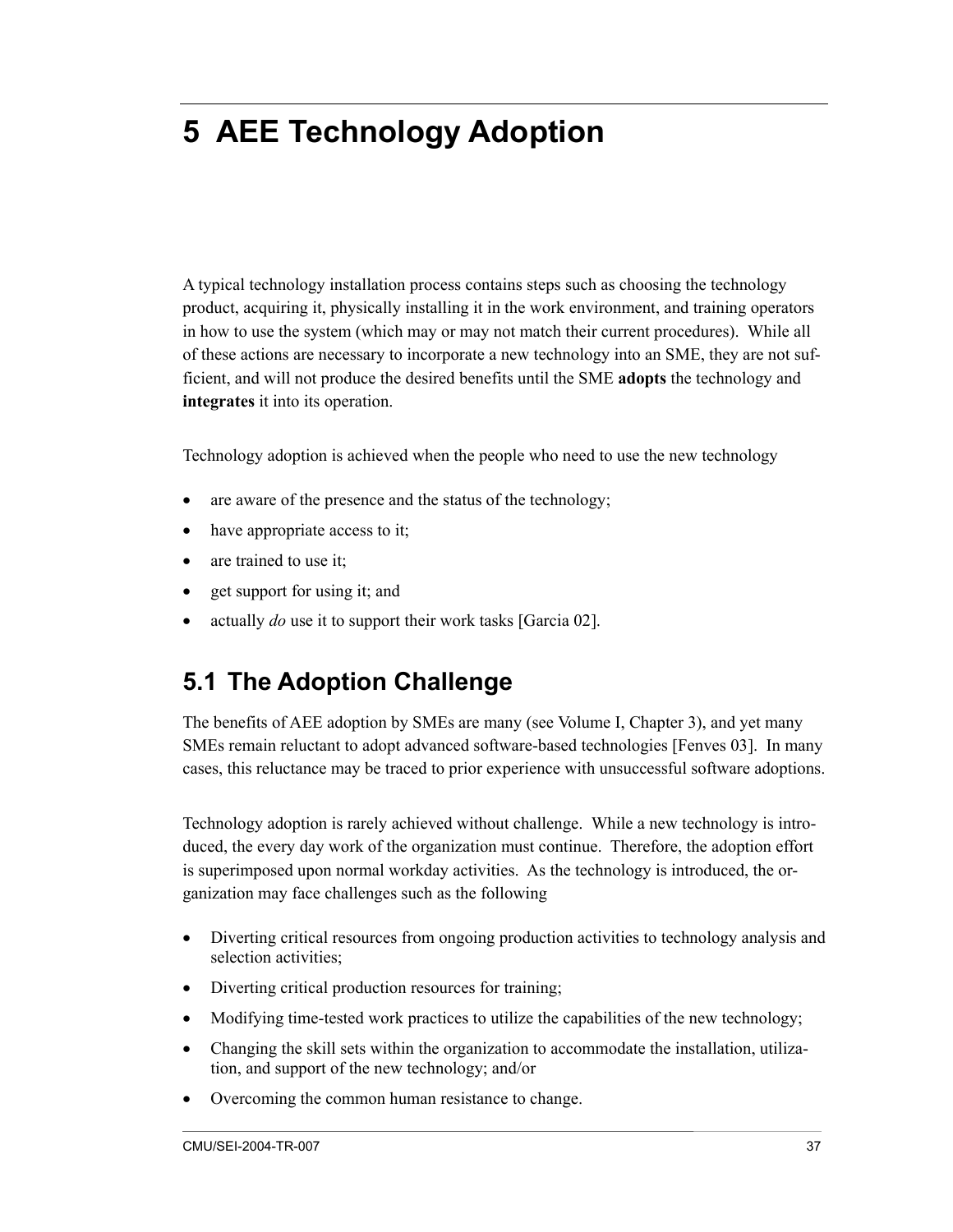These challenges can affect the performance of the organization, as illustrated in Figure 4 [Garcia 02].



*Figure 4: The Impact of Technology Adoption* 

Change is difficult for people and for organizations. Technology adoption is synonymous with change: a change of technology; a change of users' skills; a change in the way work is done.

*There is nothing more difficult to take in hand, more perilous to conduct or more uncertain in its success than to take the lead in the introduction of a new order. Niccolò Machiavelli:* The Prince*, 1515*  [Machiavelli 15]

One method of reducing the fear of change and improving the probability of successful technology adoption is to implement adoption via an orderly process that achieves the following:

- exposes the need for change to all of the stakeholders;
- involves the stakeholders in the development of the adoption plan;
- defines the future state of the organization after the adoption;
- maps the path from the present state to the future state for all to see;
- identifies and addresses anticipated barriers to technology adoption [Estrin 03]; and
- minimizes the risks of technology adoption.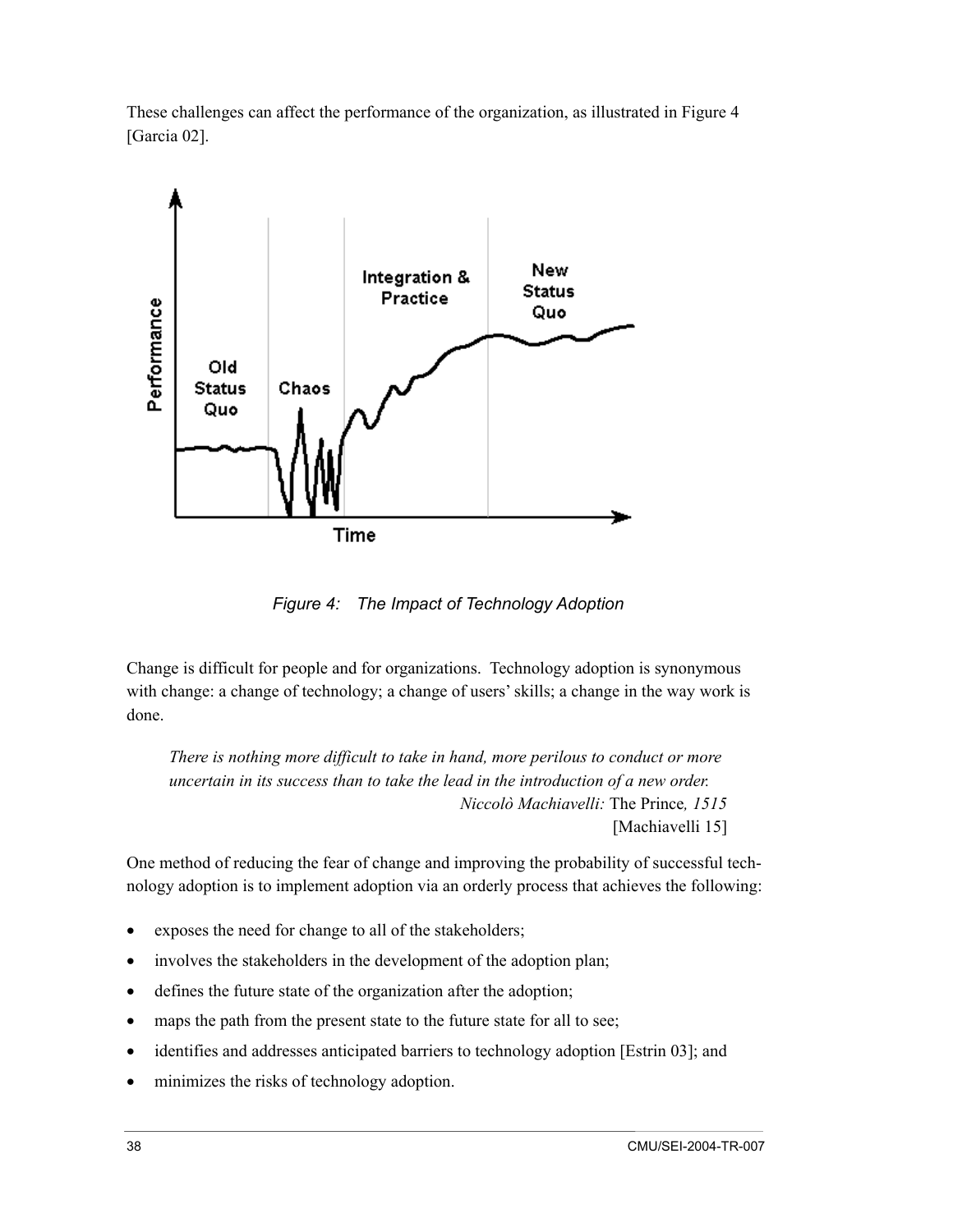### **5.2 The Technology Adoption Process**

The goal of technology adoption is improvement of operations and process, an area of study addressed vigorously since the 1920s. The Shewart Cycle and the Initiate, Diagnose, Establish, Act, and Leverage (IDEAL) model (not elaborated here) are among the many process improvement models that exist today [Shewart 39, McFeeley 96]. The remainder of this chapter will discuss technology adoption using a modification of the Shewart Cycle.

The Shewart Cycle is an early model developed for process improvement. Although its creation predates the existence of software, it remains fully applicable to software-based technology adoption today. The Shewart Cycle was later articulated by W. Edwards Demming as "Plan, Do, Study, Act" [Demming 82]. Presently, the universally accepted nomenclature is "Plan, Do, Check, Act" or PDCA. These four activities comprise a method for achieving continuous process improvement. The four steps are described as follows:

- **Plan**: Define a plan for a new process or improvements to an existing process. This plan must include monitoring and data collection methods as well as performance objectives.
- **Do**: Implement the proposed changes on a small scale, perhaps as a pilot project. Obtain performance measurements before, during, and after the pilot.
- **Check**: Study the measurements collected during the pilot. Analyze the results to identify and understand failures and successes. Determine the "lessons learned" during the pilot.
- Act: Act to apply the conclusions of the prior analysis. **NOTE**: Based upon this analysis, acceptable actions may range from full-scale implementation of the process change, to a restart of the Shewart cycle, to abandonment of the process change.

This process is illustrated in Figure 5.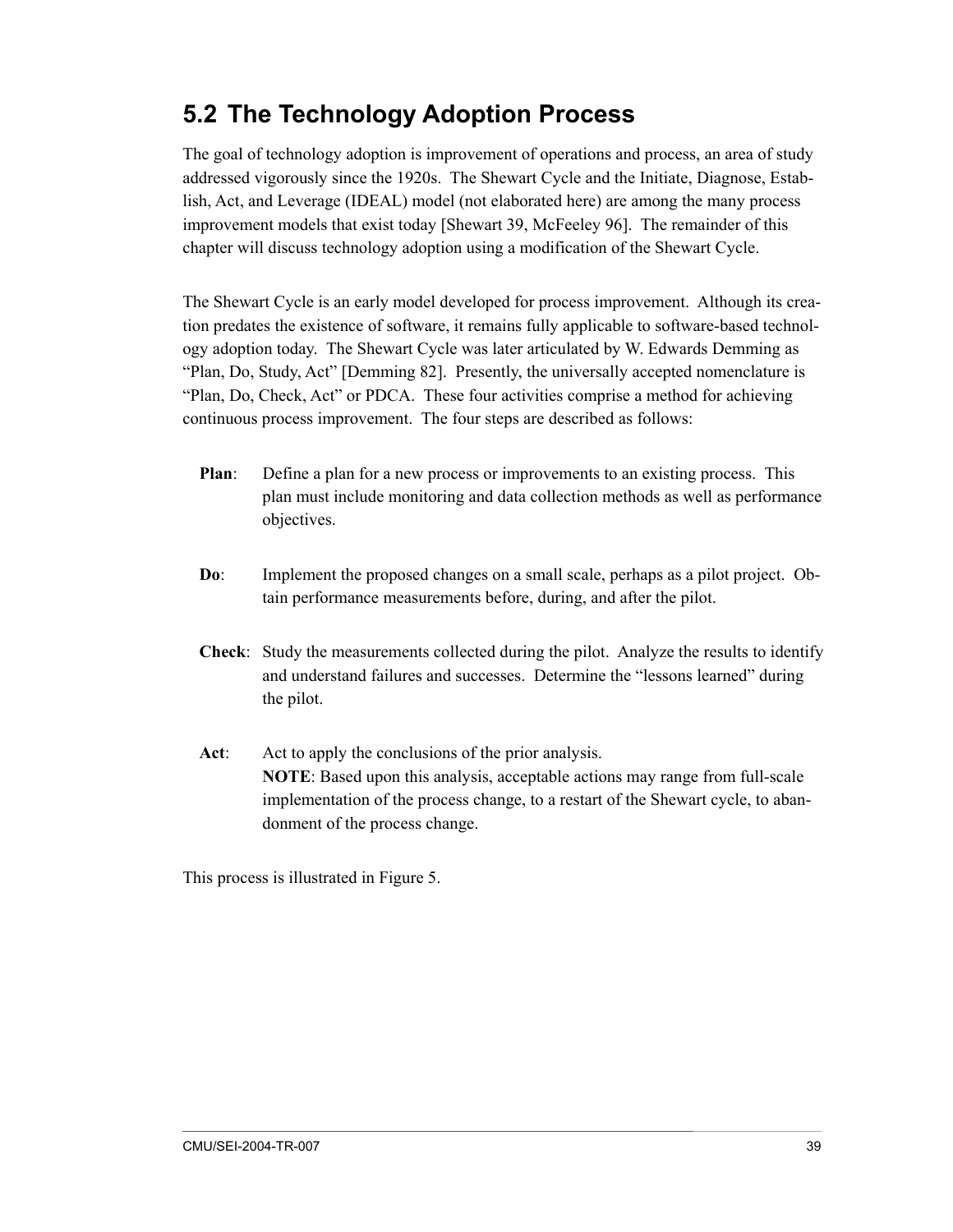

A derivative of this process specifically adapted for technology adoption is shown in Figure 6 [Garcia 03]. This figure represents one PDCA cycle.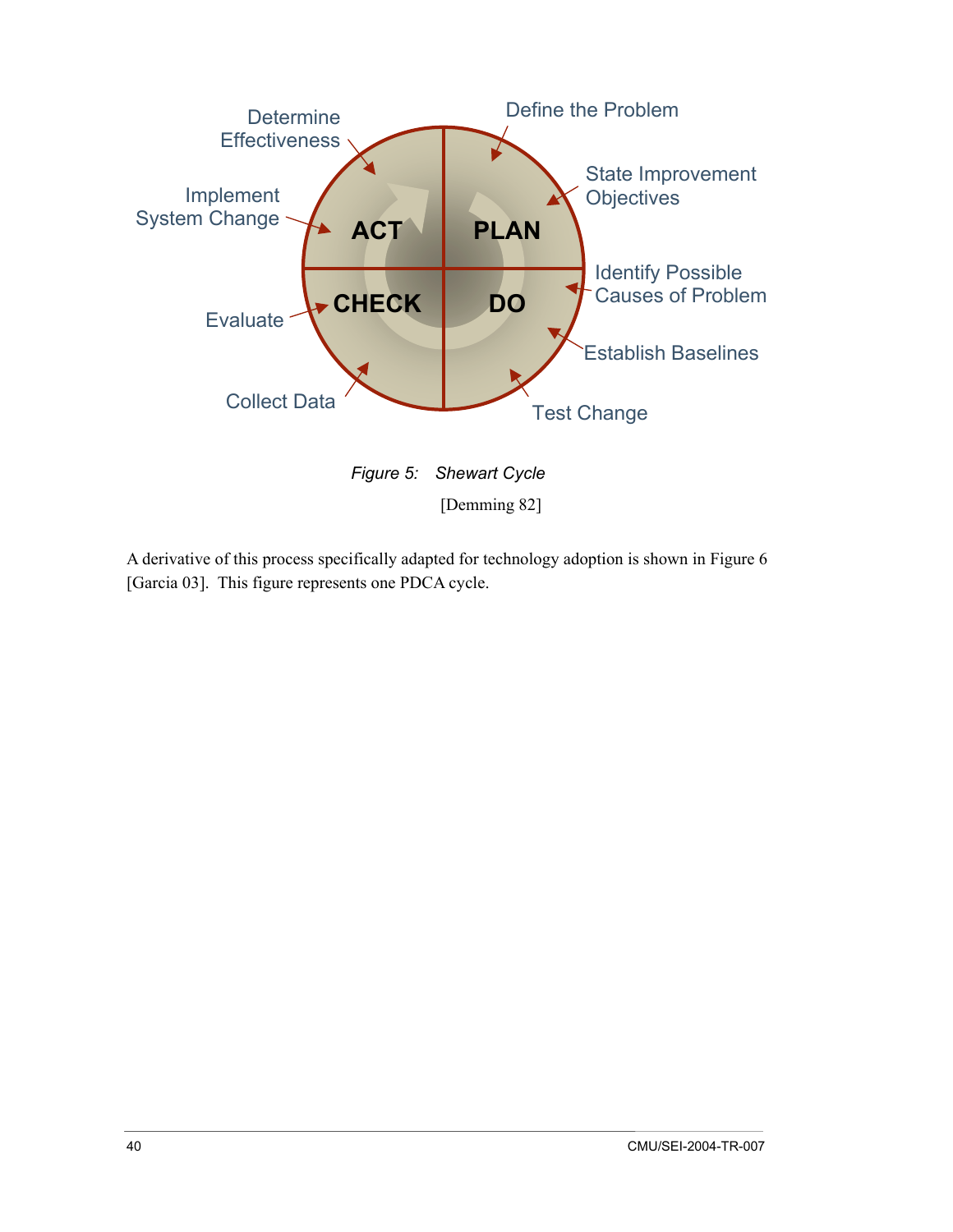

*Figure 6: Technology Adoption Process* 

The six phases of this technology adoption process are as follows:

- 1. Understand existing company environment;
- 2. Establish Technology Adoption Project Goals & Metrics;
- 3. Evaluate Technology Options;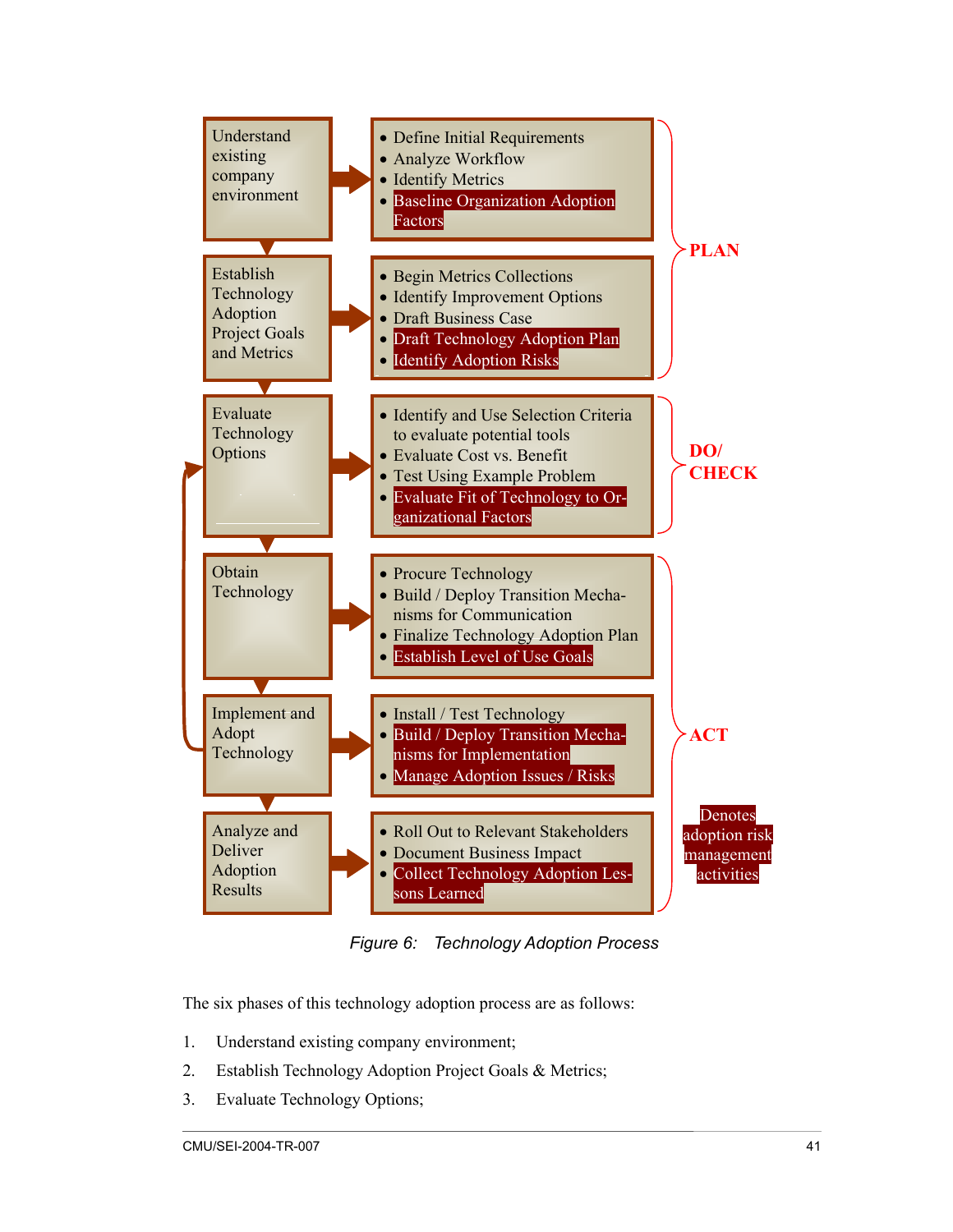- 4. Obtain Technology;
- 5. Implement and Adopt Technology; and
- 6. Analyze & Deliver Adoption Results.

These phases are described in detail in the following sections.

### **5.2.1 Understand Existing Company Environment**

The Technology Adoption Process of Figure 6 focuses significant attention on the planning phase of technology adoption. Research has shown that this is of critical importance to SMEs because they tend to rely on informal rules and infrastructures, often depending on "tribal" knowledge (i.e., a mixture of experience and expertise transmitted from one worker to another). Rules or infrastructures for decision making are often fuzzy. Documentation and communication of operating procedures to employees and/or vendors is often unclear. This absence of defined processes generates challenges in both the prediction of the effects of software technology adoption and the adoption execution itself [Estrin 03].

To address these limitations the Technology Adoption Process uses a four-step method to develop an understanding of the SMEs environment.

#### **1. Define Initial Requirements**

To initiate a technology adoption, the stakeholders within the organization first define business and technical needs to be addressed. This is done based upon the following:

- identification of the problem to be addressed;
- company vision;
- stakeholder input; and
- general understanding of the company external business environment (competitors, market drivers, technology advances, etc.).

This effort results in a statement of requirements and the assignment of resources for further effort on the project.

#### **2. Analyze Workflow**

An early task of the project team is to document the organization's "as-is" business processes relevant to the problem being addressed. This involves identifying process steps and work products related to the problem. Research is based upon company process documents, technology improvement requirements, company employee interviews, and so forth. The effort results in a description of the current company process(es). This is useful in understanding the role of the potential technology adoption, and also provides a baseline against which improvement can be measured.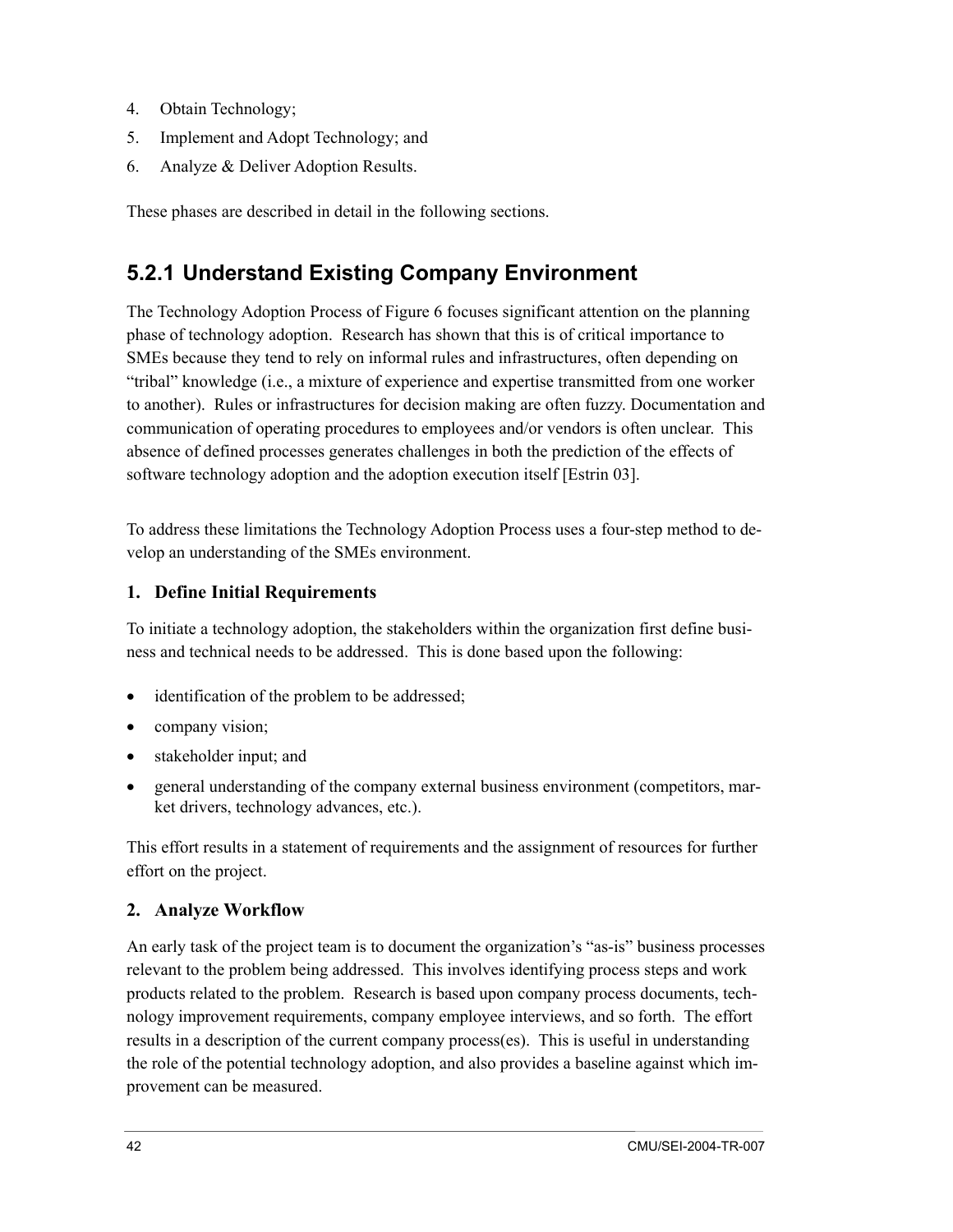#### **3. Identify Metrics**

Performance measures must be defined to enable monitoring of progress and recognition of success. For SMEs, this is typically tied to how managers communicate company performance to owners / executives. Metrics are typically derived from the improvement requirements, the "as-is" process description, input from stakeholders, and so forth.

#### **4. Baseline Organizational Adoption Factors**

Technology adoption can be viewed as a convergence of technology, organization, and people; that is, people operating within an organization to incorporate a new technology into their daily routine. The sociological and organizational context of the technology adoption is often a key factor in developing a technology adoption plan defining the application of assets and the roles of the stakeholders [Adler 90, Gladwell 02].

### **5.2.2 Establish Technology Adoption Project Goals and Metrics**

The second phase of the technology adoption process is the development of an adoption plan. The focus of this phase is to ensure that the technology adoption supports the business objectives of the company, and to ensure that the results of the adoption are measurable. While this focus is important in any organization, large or small, it is critical for the SME. While there are many reasons for the technology adoption failures among SMEs, failure to link technology adoption to key business objectives is one of the more common [Buhman 03]. In creating this linkage, the SME must understand current business practices, current operations processes, the company's strategic goals, and the company's desired future state.

Technology adoption is frequently both a capital expense and a workforce development effort. For SMEs, both of these are a challenge:

- Capital investment is difficult due to the often-limited financial resources of the SME.
- Workforce development is difficult due to both the expense of training and the "out-ofthe-office" time of key employees.

For these and other reasons, SMEs are often very conservative when investing in technology adoption, and demand a "bulletproof" business case before proceeding.

The technology adoption process builds this business case in five steps.

#### **1. Begin Metrics Collection**

Begin collection of metrics to establish a baseline against which future improvements can be evaluated. This activity may also involve calculating measures from a previous time period using available data. This activity is often the first time that an SME has obtained an in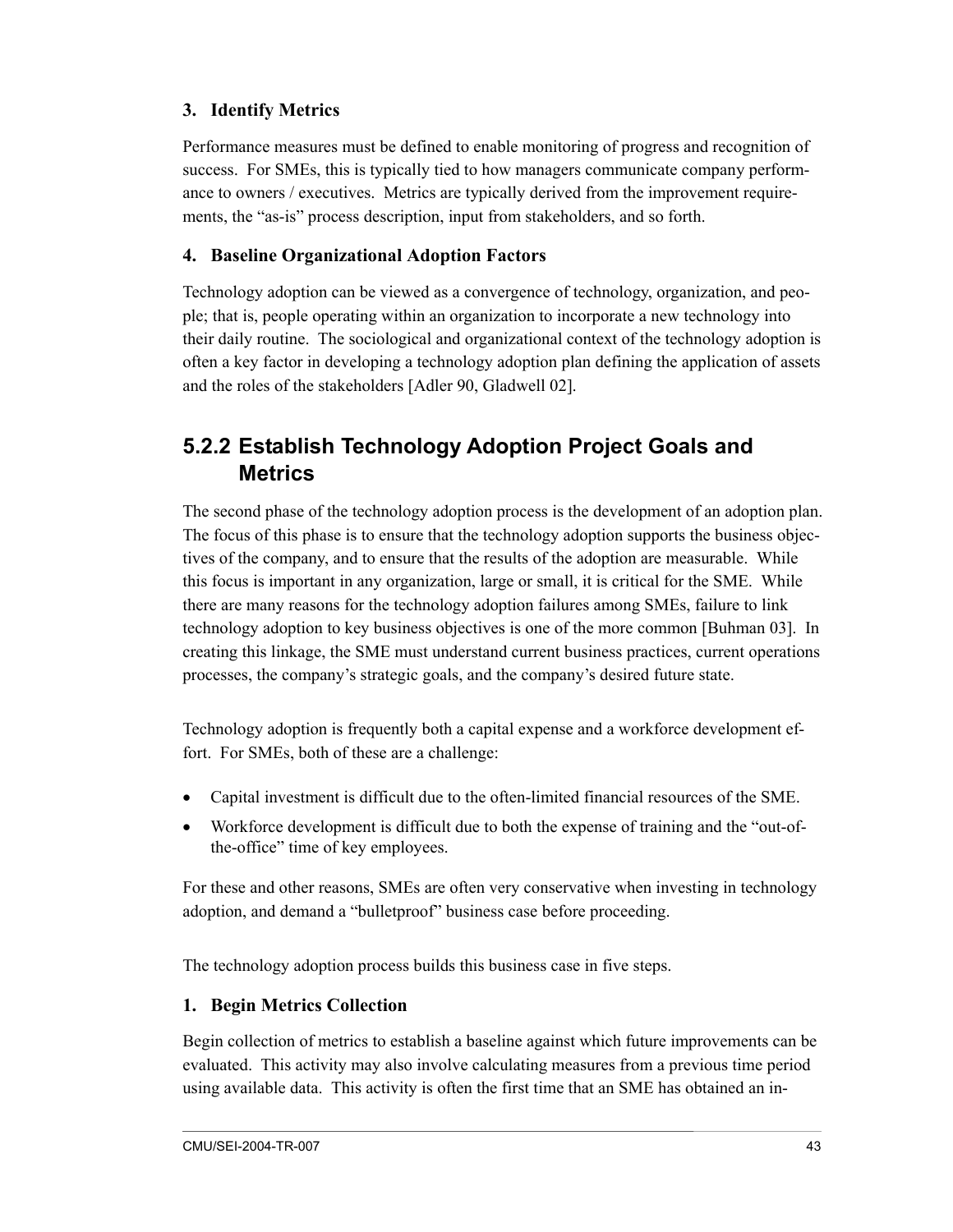depth view of the process to be improved. This clear view of an inefficient and/or ineffective process will often serve as a stimulus to reinforce the process improvement activity.

#### **2. Identify Improvement Options**

Identify multiple improvement options that meet the goals of the improvement effort. Many ideas may come from company employees at all levels and some improvement options may or may not include adoption of new technologies. Ideas that involve a technology should remain general. (For example, an option should be expressed as "Adopt 3-D CAD" vs. arbitrarily specifying a 3-D CAD tool vendor.)

#### **3. Create a Draft Business Case**

Evaluate the improvement options to determine both the total cost (e.g., capital investment, training costs, sustainment costs, licensing) of technology adoption and the expected return. Estimate and analyze cash flow, a subject critical to many SMEs. Create and distribute a draft business case summarizing this information, along with measures, approach, and rationale.

#### **4. Create a Draft Technology Adoption Plan**

Create a draft technology adoption plan. This plan should include the following:

- delineation of stakeholder expectations;
- adoption process schedule and milestones;
- adoption process staffing;
- communication processes; and
- constraints (e.g., time, money, staff availability, user skills) imposed upon the adoption process.

#### **5. Identify Adoption Risks**

Define detailed adoption context by identifying barriers and risks to adoption, including people and organizational constraints. For example, identify Adler weaknesses in terms of organizational assets and appropriateness of roles [Gladwell 02].

### **5.2.3 Evaluate Technology Options**

The third phase of the technology adoption process is the evaluation and selection of the appropriate technology.

#### **1. Cost Benefit Analysis**

Document the costs and benefits of each of the improvement options, including initial and recurring costs as well as both tangible and strategic benefits. Prioritize the improvement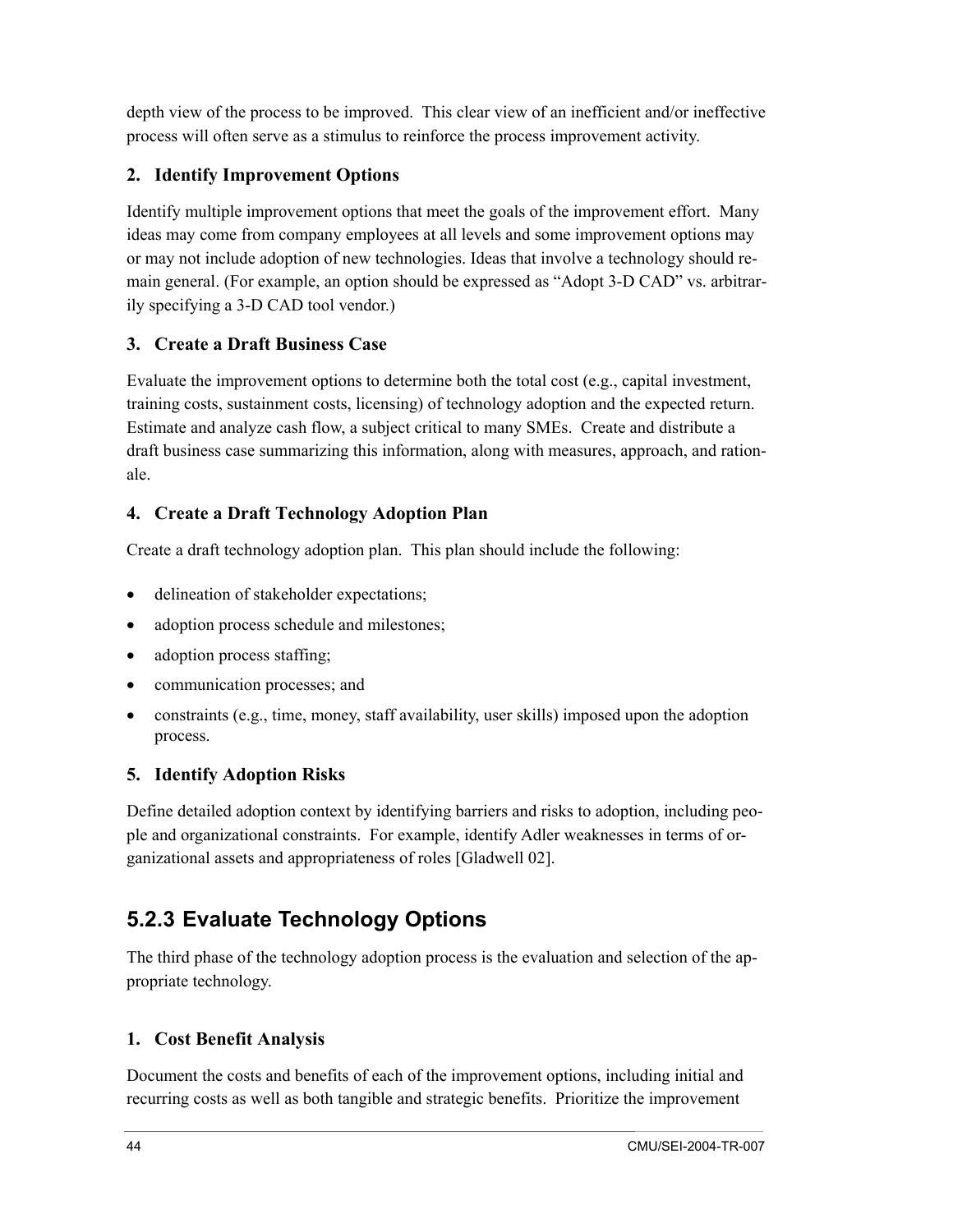options based upon the draft business case and the draft technology adoption plan. Select the best option based upon current understanding. Selecting multiple improvements at one time should be avoided to avoid the chaos zone shown in Figure 4.

#### **2. Identify and Use Selection Criteria To Evaluate Potential Tools**

If the selected improvement option involves adoption of a new technology, identify selection criteria and begin an evaluation process to select a specific product that supports the technology. Due to the often complex nature of the selection process the use of a structured selection process is recommended.<sup>6</sup>

#### **3. Test Using a Sample Problem**

Identify a model problem to test high-risk aspects of the proposed solution. This is also important to validate vendor claims and identify changes needed to integrate the technology into the future-state business process.

#### **4. Evaluate the Fit of the Technology to Organization Factors**

Consider the desired technology against the capabilities of the organization and examine the risks and supporting context. This activity can point to likely adoption patterns and provide insight into the plan and schedule of the technology adoption.

### **5.2.4 Obtain Technology**

The fourth phase of the adoption process is the actual procurement of the technology and establishment of use goals, final adoption plan, and n transition communication mechanisms.

#### **1. Procure Technology**

Finalize agreements with the technology vendor to purchase the selected product and any necessary training and/or consulting support.

#### **2. Establish Level of Use Goals**

Define level of use goals for the technology. Define these goals not just as the magnitude of technology use, but in terms of roles and process steps. For example, set objectives for when a 3D CAD tool is used within a development process (like the proposal step) and which roles (e.g., engineer, designer) use the tool.

### **3. Finalize Technology Adoption Plan**

Update and finalize the draft technology adoption plan to include all activities required to move from the "as-is" to the "to-be" business processes.

<sup>1</sup> 6 Anderson, *Selecting* (see Section 4, note 4).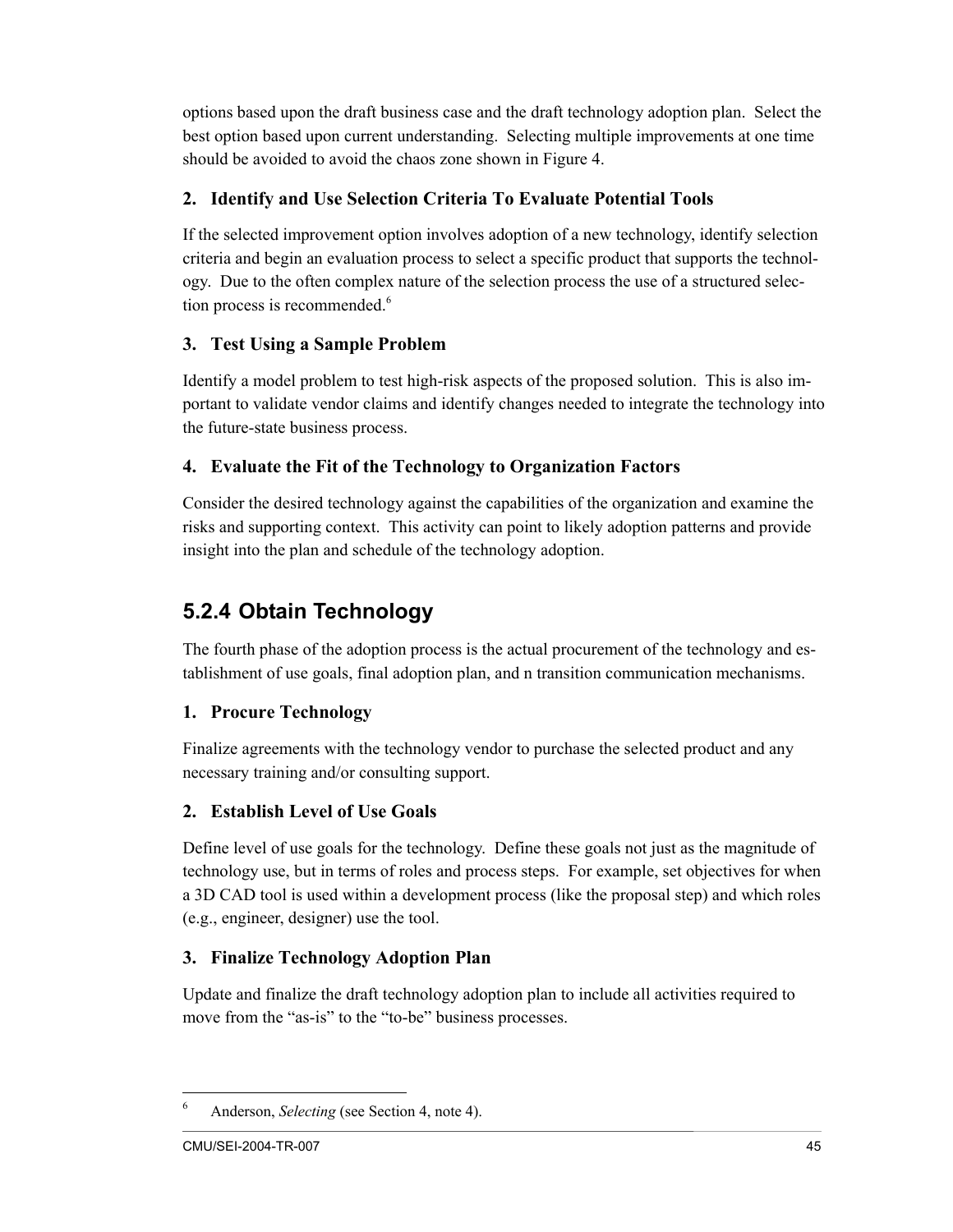#### **4. Build/Deploy Transition Mechanisms for Communication**

Create the necessary communication items (e.g., progress reports, training plans) and distribute to the stakeholders.

### **5.2.5 Implement and Adopt Technology**

#### **1. Install the Technology**

Insert the technology/tool into the company business using the "to-be" business process.

#### **2. Build/Deploy Transition Mechanisms for Implementation**

Provide all transition items for implementing the To-Be process as described in the technology adoption plan, including training, consulting, and transition monitoring and metrics col**lection** 

#### **3. Manage Adoption Issues and Risks**

Actively and regularly monitor the adoption risks and context because the context is always changing. This includes observing progress against metrics and observing indicators of technology adoption bottlenecks.

### **5.2.6 Analyze and Deliver Adoption Results**

This final phase of the technology adoption process is focused upon institutionalizing the adoption process within the SME. Part of this process involves building support for the future technology adoption efforts by publicizing the success of past and current efforts.

#### **1. Document the Business Impact**

Summarize the business impact in terms of tangible and strategic benefits. This also includes asking employees about impact throughout the implementation.

#### **2. Collect Technology Adoption Lessons Learned**

Examine how the organization (including people, assets, and context) performed in the technology adoption and identify ways to improve in technology adoption. For example, did the organization meet the technology level of use objectives as well as the business objectives?

#### **3. Roll Out to Relevant Stakeholders**

Summarize the business case and communicate it to the company stakeholders, both internal and external.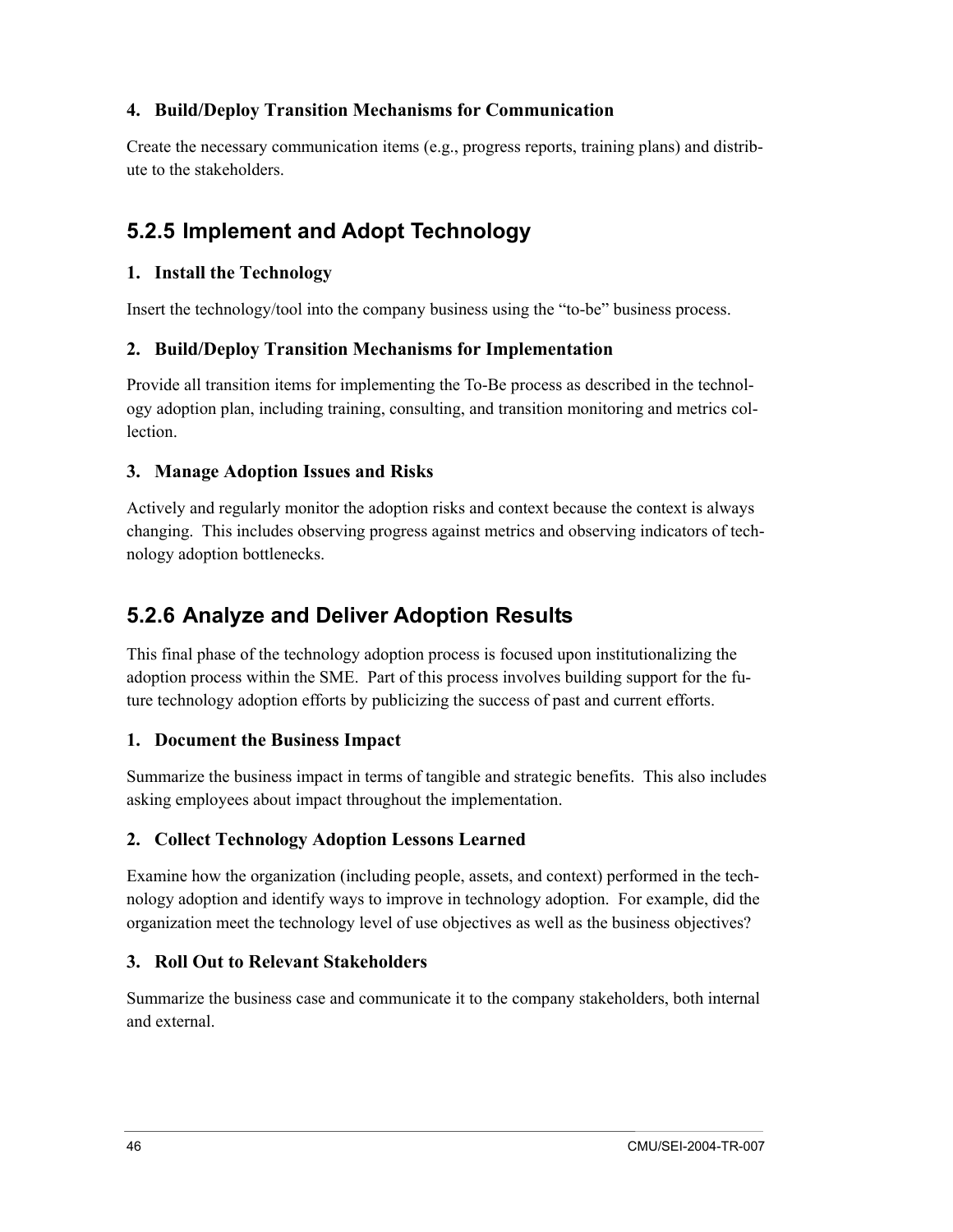# **6 Conclusion**

The intent of Volume I [Fenves 03] and Volume II of this report series has been to build awareness of the AEE concept, and to provide guidance to SMEs considering the adoption of AEE technology. This chapter summarizes key concepts presented in these two volumes.

AEEs are integrated toolsets that enhance the productivity of participants in the product development and production processes. They are defined as computational and communications systems that can create virtual and/or distributed environments functioning to link researchers, technologists, designers, manufacturers, suppliers, and customers.

AEEs may be classified in three levels. A **Basic AEE**, well within the reach of most SMEs, consists of only two well-matched COTS software products providing design and analysis capabilities. An **Intermediate AEE** is also suitable for implementation by SMEs. While also composed of COTS design and analysis products, it provides higher levels of data integration and interoperability than the Basic AEE. A **Comprehensive AEE** providing total data sharing and interoperability with both technical and non-technical IT systems throughout the organization does not yet exist. This description serves primarily as a roadmap of future developments and standardization efforts at the component interfaces.

An AEE enables an SME to utilize more efficient and more effective design processes. Without the benefits of an AEE, an SME is forced to design a product based upon experience and limited manual analysis processes. True functionality of the product is not known until it is built and tested. With an AEE, the SME may analyze and predict end-product performance while still in the design stage, enabling optimization of the design. As the SME migrates to more advanced AEEs, this prediction and optimization process becomes faster, easier, and more effective. Some of the benefits an AEE can offer to an SME include the following:

- **Reductions in product development time**  AEEs encourage and support design reuse and parametric design processes, eliminate redundant efforts during the design process, encourage functional analysis earlier in the design cycle, and encourage collaboration among designers, engineers, manufacturers, suppliers, and customers.
- **Reductions in production time** AEEs enable design optimization by eliminating overly conservative assumptions. They minimize component inventories by encouraging and supporting design reuse. They also enable process designers to simulate and optimize manufacturing processes during the product design stage.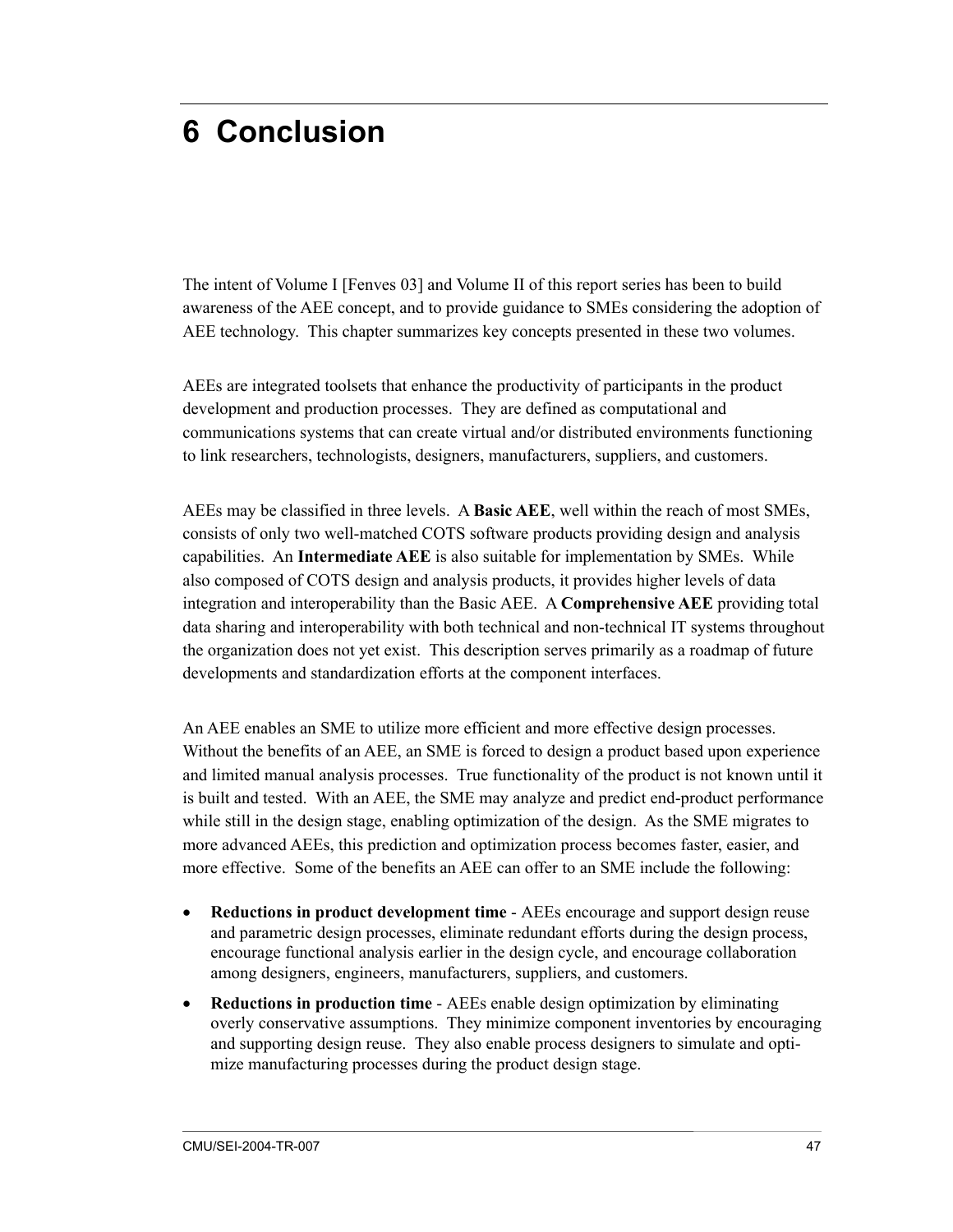- **Improvements in product quality** AEEs encourage and support functional analysis and simulation prior to manufacturing. They enable design optimization by evaluating the impacts of design tradeoffs. They validate design performance prior to manufacturing. They encourage and support multi-disciplinary collaboration among designers, engineers, manufacturers, suppliers, and customers. They encourage and support reuse of existing successful designs. They enable the use of advanced simulation techniques such as Monte Carlo and Taguchi methods [Taguchi 00].
- **Reductions of product cost** AEEs enable design optimization, eliminating costly, overly conservative assumptions. They encourage and support design reuse, minimizing the required component inventory. They enable process designers to simulate and optimize manufacturing processes during the product design stage. They can also reduce maintenance costs, spare parts inventories, warranty costs, field changes, and upgrades. That is, doing it right up front has enormous impact on the cost of the product over its life cycle, to both the producer and the customer.
- **Reductions of product development cost** AEEs create reductions in the product development schedule (see above). They detect functional problems earlier in the design process, when they are less costly to fix. They encourage and support design experiments early in the design process.
- **Improved market agility** AEEs enable the SME to cope with rapidly changing global market demands and competitive environments.
- **Improved communications** AEEs provide a means of improving communications with both customers and suppliers, strengthening the supply chain.

The process of adopting an AEE begins with the evaluation of the current state of the SME. The SME must determine the current mix of products, degree of internal integration, current level of computer use, current skill and knowledge levels, and perceived problems. This is followed by the definition of a goal state, including the desired future state of the SME, and the strategies to overcome the perceived problems. From this information, the SME may determine the scope and level of the AEE to be adopted, leading to the specification of the requirements for the components of the AEE, and the selection of the COTS AEE components satisfying these requirements.

The components described in this report cover a wide range of characteristics necessary to implement AEEs. A single SME does not need to implement all of these components, but needs to carefully identify the components necessary for its specific needs, the planned interactions between them, and the range of COTS products implementing the needed components. A carefully prepared plan will lead to successful expansion of the AEE with additional components in the future. These reports provide a tool to assist the SME in defining the value of an AEE to its operation, and a tool to assist the SME in identifying the AEE content.

Many SMEs evolve or migrate from lower AEE levels to higher ones. As new tools and capabilities are introduced into a company's support environment on an incremental and opportunistic basis, the SME must recognize the shifts in operational modes and philosophies will be needed to gain the full benefit of the AEE.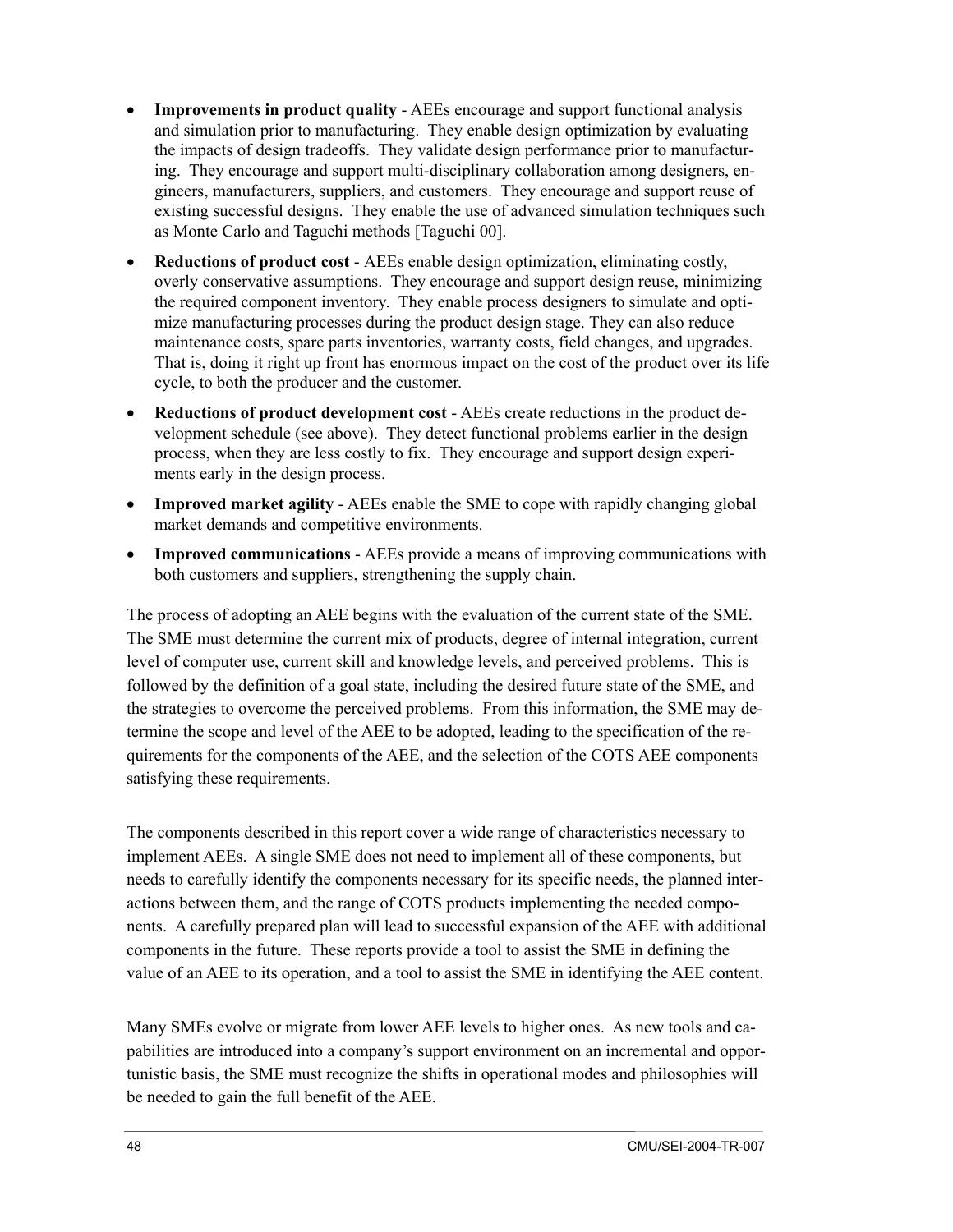In choosing a tool to be added to the SME's engineering environments, the SME must consider the functional capabilities of the tool, based on current and expected future needs; however, the SME must also take into account potential changes in business and software. The SME must also ensure that the tool's interoperability is appropriate to support the organization's overall product development process. Usability, particularly the extent to which the tool is deemed "intuitive" and reasonably "transparent" by its potential users, is a key factor in tool selection. Expandability, in terms of tool features that may be subsequently added and customization that users may apply to extend the tool's capabilities, should also be considered.

Selection, procurement, and installation of a new technology will not produce the desired benefits until the SME adopts the technology and integrates it into its operation. Only when the SME's staff is aware of the technology, has access to it, is trained to use it, gets support for using it, and actually DOES use it will the benefits accrue to the SME.

A six-step technology adoption process based upon the Shewart Cycle is described. The process has been used successfully to introduce advanced technologies into SMEs and consists of the following steps:

- 1. Understand existing company environment;
- 2. Establish technology adoption project goals and metrics;
- 3. Evaluate technology options;
- 4. Obtain technology;
- 5. Implement and adopt technology;
- 6. Analyze and deliver adoption results.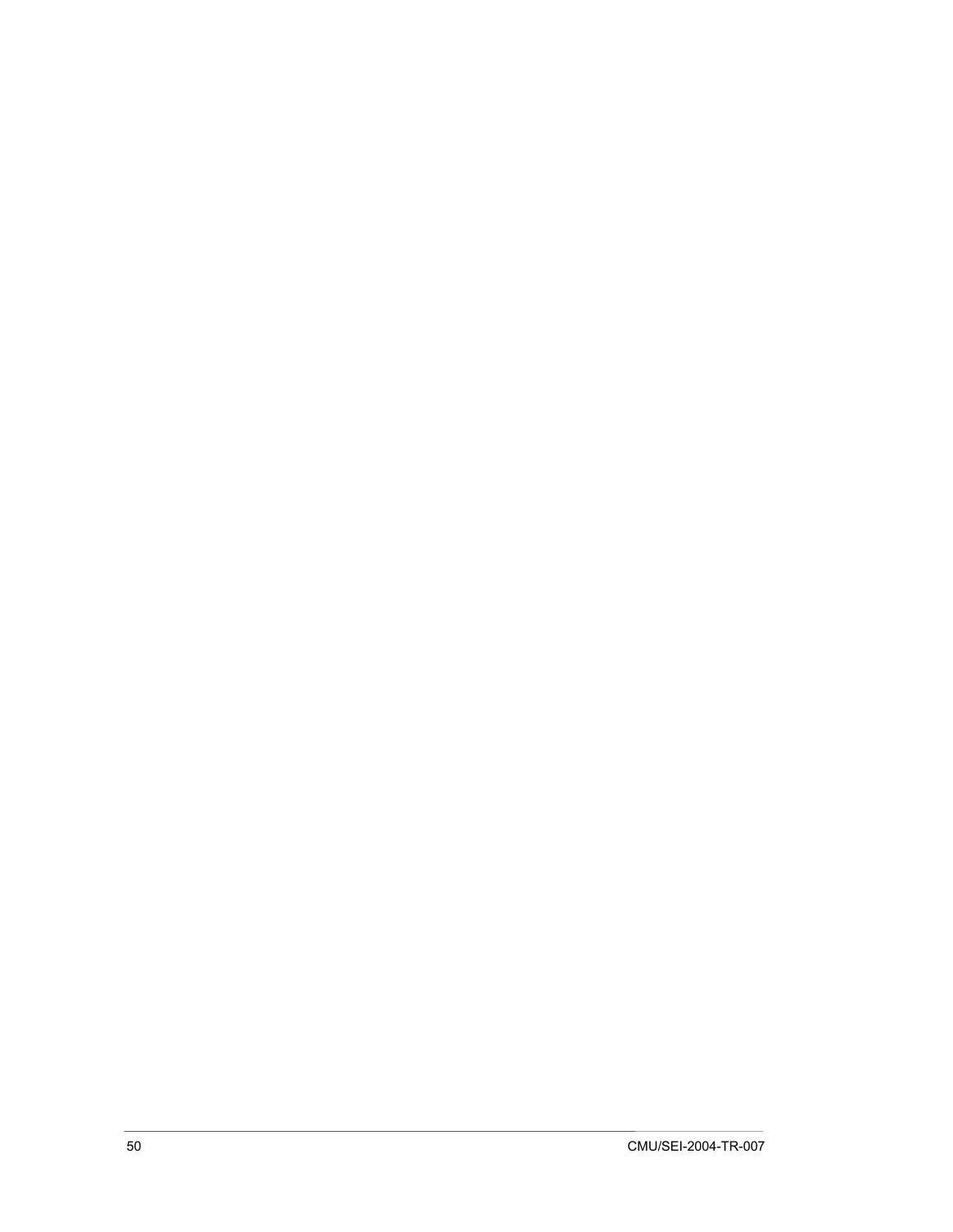# **Acronyms**

| 2D           | <b>Two-Dimensional</b>                              |
|--------------|-----------------------------------------------------|
| 3D           | <b>Three-Dimensional</b>                            |
| <b>AEE</b>   | <b>Advanced Engineering Environment</b>             |
| <b>ASP</b>   | <b>Application Service Provider</b>                 |
| <b>CAD</b>   | <b>Computer-Aided Design</b>                        |
| <b>CAE</b>   | <b>Computer-Aided Engineering</b>                   |
| <b>CAM</b>   | <b>Computer-Aided Manufacturing</b>                 |
| <b>CMU</b>   | <b>Carnegie Mellon University</b>                   |
| <b>COTS</b>  | <b>Commercial Off-the-Shelf</b>                     |
| <b>FEA</b>   | <b>Finite Element Analysis</b>                      |
| <b>IDEAL</b> | Initiate, Diagnose, Establish, Act, and Leverage    |
| <b>IGES</b>  | Initial Graphics Exchange Specification             |
| <b>NC</b>    | <b>Numerical Control</b>                            |
| <b>NIST</b>  | National Institute of Standards and Technology      |
| <b>PDM</b>   | <b>Product Data Management</b>                      |
| <b>RFQ</b>   | <b>Request for Quotation</b>                        |
| <b>SEI</b>   | <b>Software Engineering Institute</b>               |
| <b>SME</b>   | <b>Small Manufacturing Enterprise</b>               |
| <b>STEP</b>  | Standard for the Exchange of Product Model Data     |
| <b>TIDE</b>  | Technology Insertion, Demonstration, and Evaluation |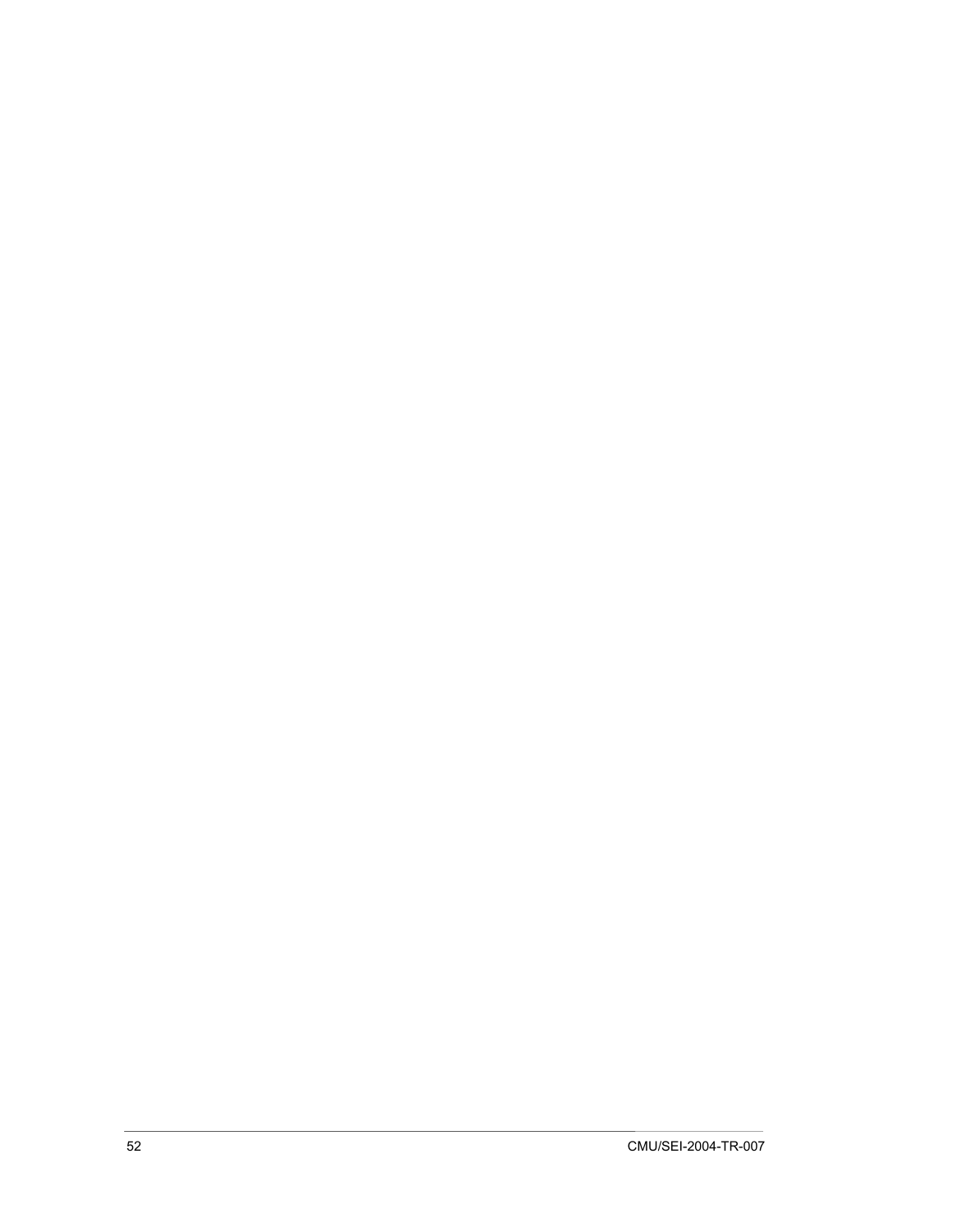# **References/Bibliography**

URLs are valid as of the publication date of this document.

| [Adler 90]   | Adler, P.S. & Shenhar, A. Adapting your technological base: The<br>organizational challenge. Sloan Management Review (Fall 1990)<br>$25 - 37$ .                                                                                                                                                                                                                                                     |  |  |  |
|--------------|-----------------------------------------------------------------------------------------------------------------------------------------------------------------------------------------------------------------------------------------------------------------------------------------------------------------------------------------------------------------------------------------------------|--|--|--|
| [Albert 02]  | Albert, C.; Brownsword, L.; Bentley, D.; Bono, T.; Morris, E.; &<br>Pruitt, D. Evolutionary Process for Integrating COTS-Based Systems<br>(EPIC) (SEI/CMU-2002-TR-005, ADA408653). Pittsburgh, PA:<br>Software Engineering Institute, Carnegie Mellon University, 2002.<br><http: 02.reports<br="" documents="" publications="" www.sei.cmu.edu=""><math>/02</math>tr<math>005.html</math>.</http:> |  |  |  |
| [Buhman 03]  | Buhman, C. "Evaluating and Selecting Software in a Smaller<br>Manufacturing Company." Dynamic Business 58, 2 (2003): 18-19.                                                                                                                                                                                                                                                                         |  |  |  |
| [Demming 82] | Demming, W. E. Out of the Crisis. Cambridge, MA: MIT, Center<br>for Advanced Engineering Study, 1982.                                                                                                                                                                                                                                                                                               |  |  |  |
| [Estrin 03]  | Estrin, L.; Foreman, J; & Garcia, S. Overcoming Barriers to Tech-<br>nology Adoption in Small Manufacturing Enterprises (SMEs)<br>(CMU/SEI-2003-TR-012) Pittsburgh, PA: Software Engineering<br>Institute, Carnegie Mellon University, 2003<br><http: 03.reports<br="" documents="" publications="" www.sei.cmu.edu="">/03tr012.html&gt;.</http:>                                                   |  |  |  |
| [Elm 03]     | Elm, J. & Robert, J. Integration of Computer-Aided Design and<br>Finite Element Analysis Tools in a Small Manufacturing Enterprise<br>(CMU/SEI-2003-TR-015). Pittsburgh, PA: Software Engineering<br>Institute, Carnegie Mellon University, 2003.<br><http: 03.reports<br="" documents="" publications="" www.sei.cmu.edu="">/03tr015.html&gt;.</http:>                                             |  |  |  |
| [Fenves 03]  | Fenves, S.; Sriram, R.; Choi, Y.; Elm, J. & Robert, J., Advanced<br><b>Engineering Environments for Small Manufacturing Enterprises:</b><br>Volume I. Pittsburgh, PA: Software Engineering Institute, Carnegie<br>Mellon University, 2002.<br><http: 03.reports<br="" documents="" publications="" www.sei.cmu.edu="">/03tr013.html&gt;.</http:>                                                    |  |  |  |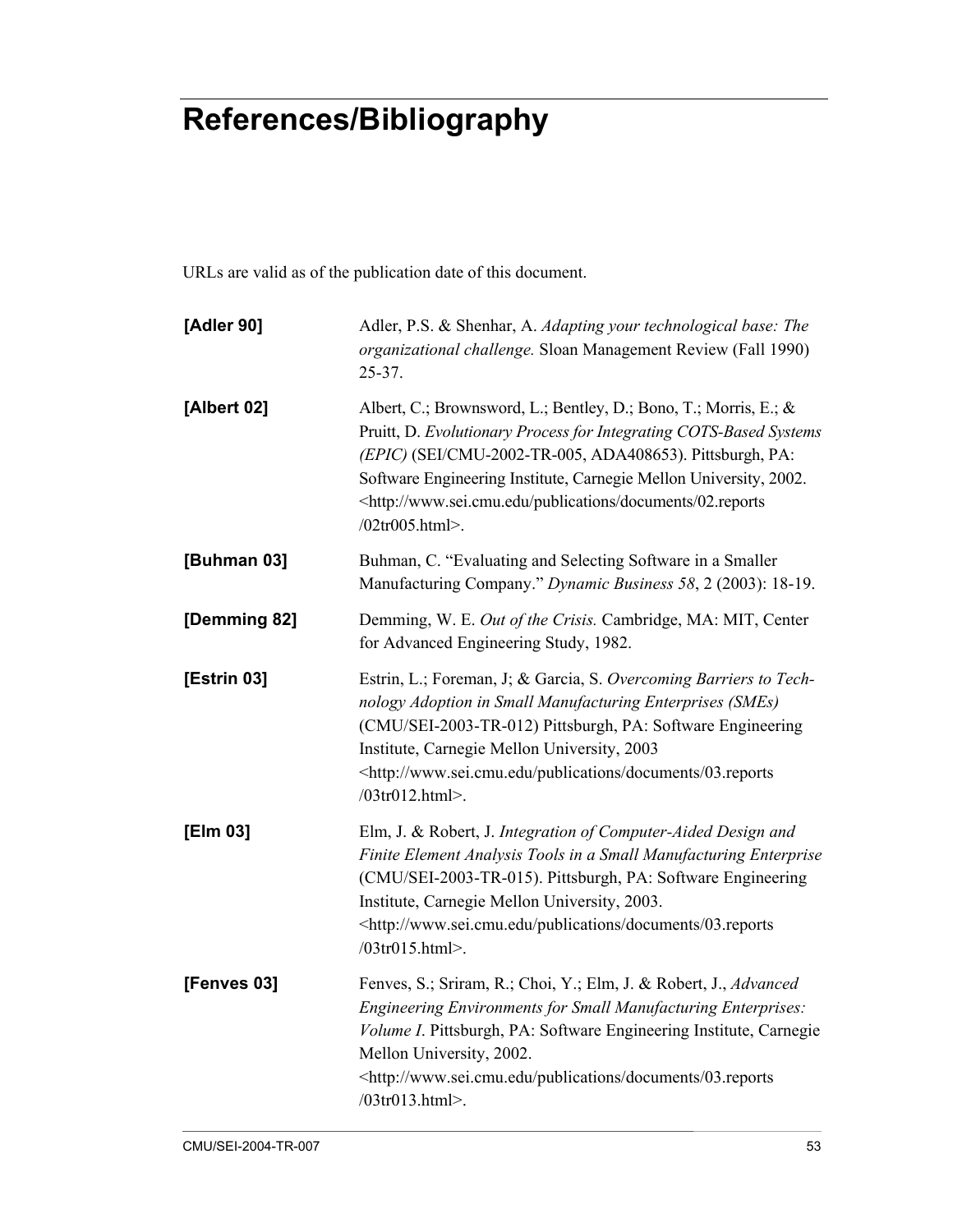| [Garcia 02]      | Garcia, S. & Seeley, G. Beyond Technology Installation: Realizing<br>Better Return from Your IT Investments. Pittsburgh, PA: Software<br>Engineering Institute, Carnegie Mellon University, 2002.<br><http: garcia3rev.pdf="" publications="" tide="" www.sei.cmu.edu="">.</http:>                          |  |  |  |  |
|------------------|-------------------------------------------------------------------------------------------------------------------------------------------------------------------------------------------------------------------------------------------------------------------------------------------------------------|--|--|--|--|
| [Garcia 03]      | Garcia, S. & Estrin, L. Managed Technology Adoption: Part I, The<br>Way to Realize Better Return From Your IT Investments. Pitts-<br>burgh, PA: Dynamic Business, 58, 7 (Sept. 2003): 16-17.                                                                                                                |  |  |  |  |
| [Gladwell 02]    | Gladwell, M. The Tipping Point: How Little Things Can Make a<br>Big Difference. Boston, MA: Back Bay Books; 2002, ISBN:<br>0316346624.                                                                                                                                                                      |  |  |  |  |
| [Machiavelli 15] | Niccolo Machiavelli. The Prince, 1515.<br><http: mac="" prince00.htm="" www.constitution.org="">.</http:>                                                                                                                                                                                                   |  |  |  |  |
| [McFeeley 96]    | McFeeley, R. IDEAL: A User's Guide for Software Process Im-<br>provement (CMU/SEI-96-HB-001, ADA305472). Pittsburgh, PA:<br>Software Engineering Institute, Carnegie Mellon University, 1996<br><http: 96.reports<br="" documents="" publications="" www.sei.cmu.edu="">/96.hb.001.html&gt;.</http:>        |  |  |  |  |
| [Place 01]       | Place, P. Guidance on Commercial-Based and Open Systems for<br>Program Managers (CMU/SEI-2001-SR-008, ADA392367). Pitts-<br>burgh, PA: Software Engineering Institute, Carnegie Mellon Uni-<br>versity, 2001<br><http: 01.reports="" 01sr008.pdf="" documents="" pdf="" pub="" www.sei.cmu.edu="">.</http:> |  |  |  |  |
| [Shewart 39]     | Shewart, W. Statistical Method from the Viewpoint of Quality Con-<br>trol. Washington, DC: Department of Agriculture, 1939 and Dover,<br>1968.                                                                                                                                                              |  |  |  |  |
| [SPIRC 01]       | Mitchell, P. & Trichtinger, J. SPIRC-SEI TIDE Project: Primary<br>Research Survey Results. Pittsburgh, PA: Catalyst Connection (for-<br>merly Southwest Pennsylvania Industrial Research Center), 2001.                                                                                                     |  |  |  |  |
| [Taguchi 00]     | Taguchi, G.; Chowdhury, S.; & Taguchi, S. Robust Engineering:<br>Learn How to Boost Quality While Reducing Costs & Time to Mar-<br>ket. Columbus, OH: McGraw-Hill, 2000.                                                                                                                                    |  |  |  |  |
| [Weinberg 97]    | Weinberg, G. Quality Software Management: Anticipating Change<br>(Volume 4). New York, NY: Dorset House, 1997, ISBN:<br>0932633323.                                                                                                                                                                         |  |  |  |  |